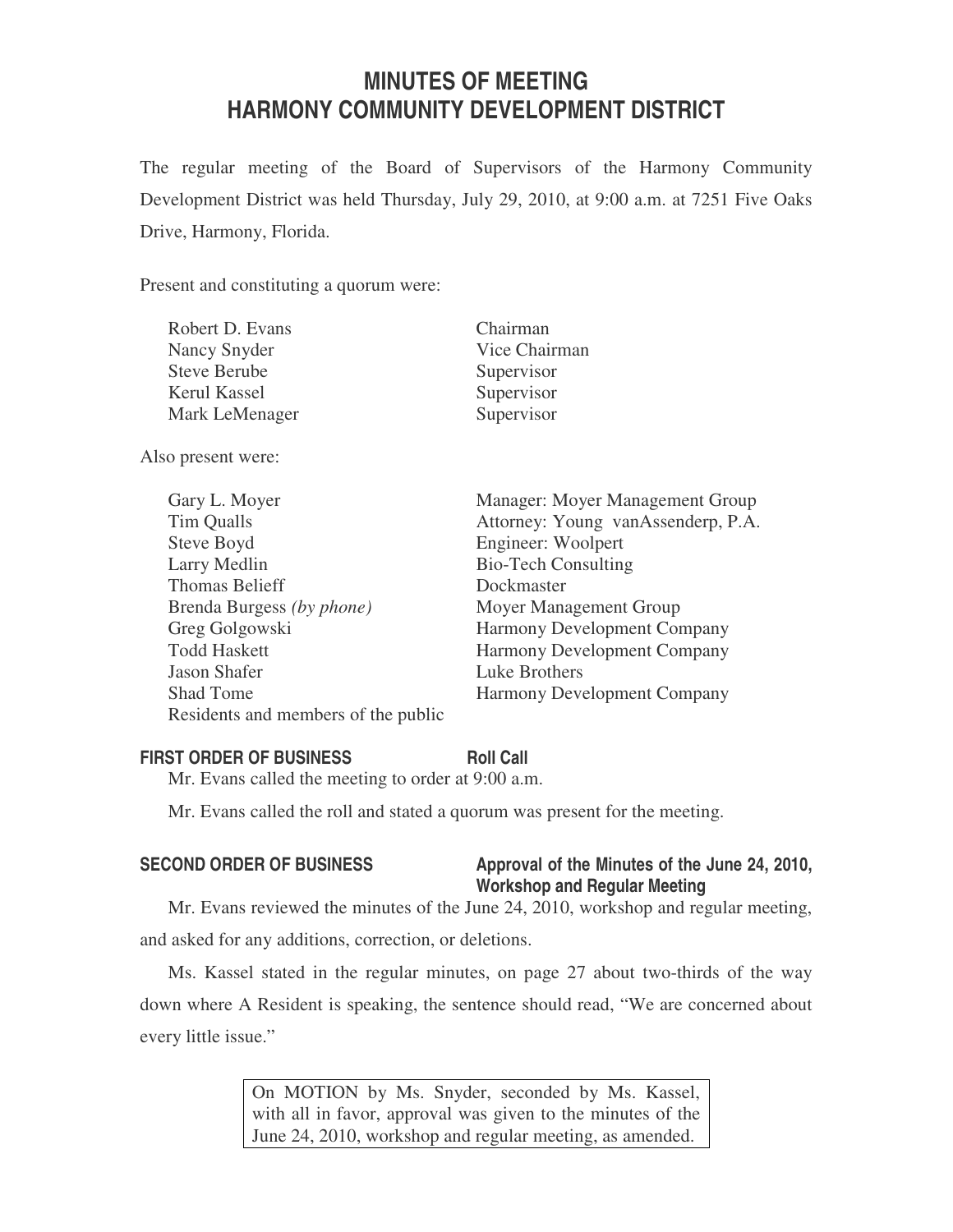### **THIRD ORDER OF BUSINESS Subcontractor Reports**

**A. Landscaping – Luke Brothers**

Mr. Shafer reviewed the monthly landscaping report as contained in the agenda package and is available for public review in the District Office during normal business hours.

Mr. Shafer stated we had a pretty good month, but there are some areas that have some weeds that we will be addressing as well as removing dead plant material. We made great strides this month and made a vast improvement in the service level, but we do need to work more on those two areas. This month we saw a little bit of chinch bug damage, but it is nothing like what it was last year. We treated them and replaced the sod, so we will stay on top of them.

Mr. Evans stated the improvements have been very noticeable. I appreciate your commitment to stick it out and to take our comments and frustrations into account to improve. You kept your crews out here and you worked through it. Whether it is our personal life or business life, we have all been through challenges and challenging times. You never walked away. You stood here at our meetings and said you would figure it out and make it work. I compliment you on that. I know it is difficult and you took a good whipping here at a couple meetings. I, for one, greatly appreciate it.

Mr. Haskett stated I echo Mr. Evans's comments. They have come a long way since March and April. We see a lot of improvements throughout the property. Mr. Shafer acknowledged some areas that need improvement, but it is summer and the heavy growing season. We also need to take into consideration the dramatic weather changes we have had recently. We had a very wet winter, and summer arrived very quickly with not much of a spring. Now we are into a drought situation, which the turf shows sometimes. In our dealings with Mr. Shafer, they are always quick to respond to adjust the irrigation. They work with Mr. Golgowski often to keep the MAXICOM system adjusted and managed well. They did have very minimal chinch bug damage compared to last year, which shows the effort they did in the spring with preventative maintenance for insecticide. Overall they have improved greatly and the property is looking nice.

Mr. Evans stated I agree. I have been in land development for over 25 years, and I know how difficult landscape maintenance is. It is such a labor-intensive business, and that is really tough. You are not only dealing with the constant turnover of employees,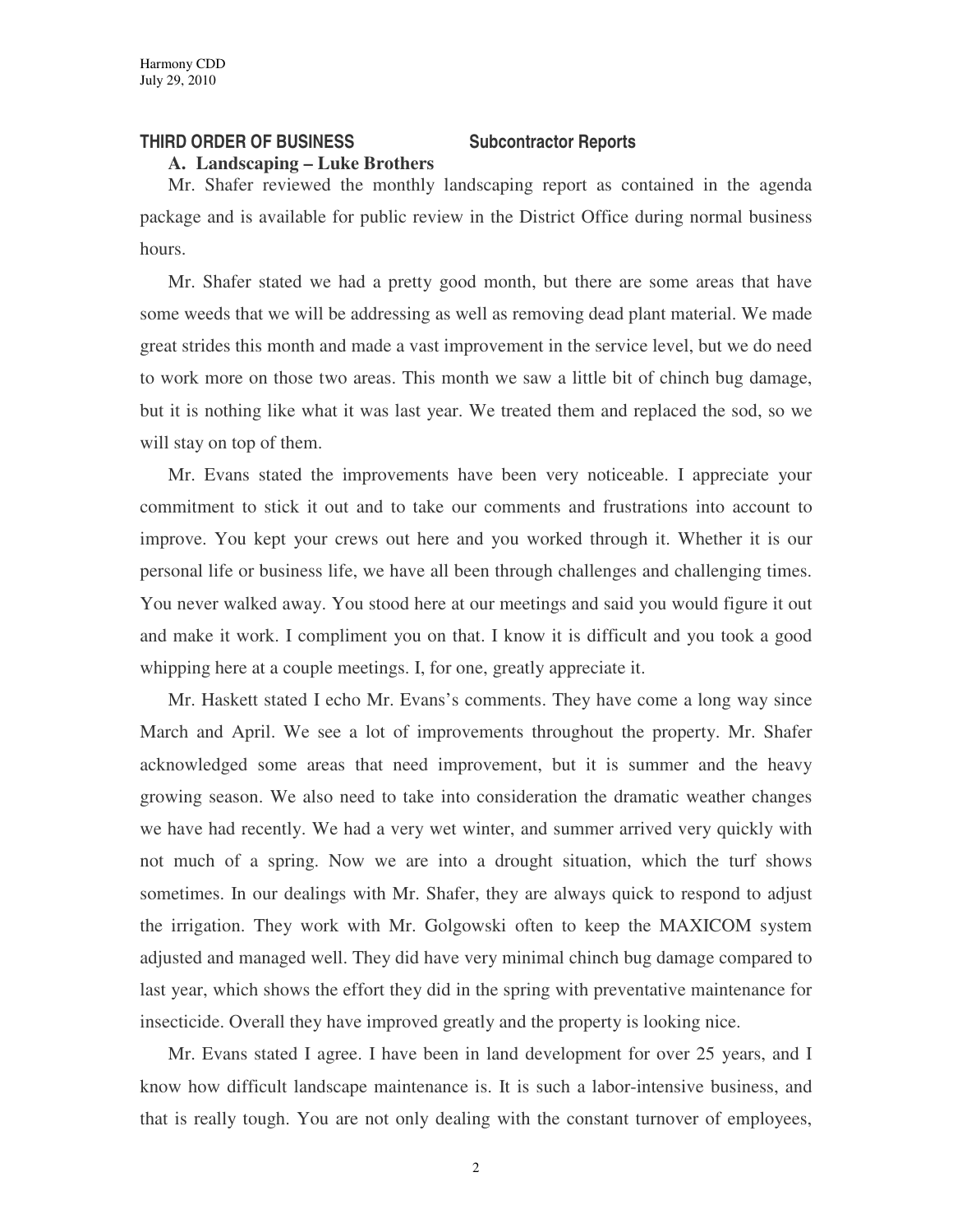but you are also dealing with the weather and things that you do not have any control over. It is a balancing act. I do not ever expect it to be 100% perfect; it never will be because it is changing on a daily basis. I appreciate your commitment and please pass that comment to Mr. Lucadano. It has been a challenge but we worked through it and made some great strides.

Mr. Berube stated I have a slightly different opinion. I have some pictures that I will distribute. About three or four months ago, we started with some of the problems with the services from Luke Brothers. I have been paying careful attention to it, as has Mr. Haskett and a number of others. I agree with everyone's comments to date that the property has improved greatly overall. Their mowing cycles are better. Much of the maintenance on an ongoing basis is better. There are still a number of areas that need significant improvement, and we need to be careful as we go forward that we do not lose sight of them. They had a vast improvement after we started voicing our dissatisfaction, where they brought in additional people and things improved significantly. Now I see a leveling out and possibly a sliding back toward where we were headed before. Their employee counts look correct, but I have not been watching them every day. Nonetheless, I have been watching them very carefully. Picture #1 is Lakeshore Park, showing a tree ring where the clippings are getting into the tree rings. It is not just at this location where it is happening, and it is largely because side-discharge mowers are being used. The clippings are getting into mulched areas, and this is not an exclusive picture. To address this, some of the maintenance staff went into Lakeshore Park yesterday with mulch and they did a number of trees in that area that had a heavy buildup and they missed a few others. The point is that it would be better if you can keep the clippings out so that you do not have to go back and mulch.

Mr. Shafer stated this is an issue that we have addressed property wide.

Mr. Berube stated these pictures were taken Tuesday this week. Picture #2 is also in Lakeshore Park, right behind the restroom building, and the issue is weeds growing in the mulch, which Mr. Shafer already addressed. This is a wide-spread problem. You can go to any planter bed in this community and see weeds growing in the mulch. The maintenance crews have been edging along the mulch and literally cutting the weeds as they go. Can the person doing the weeding just reach down and pull up these weeds?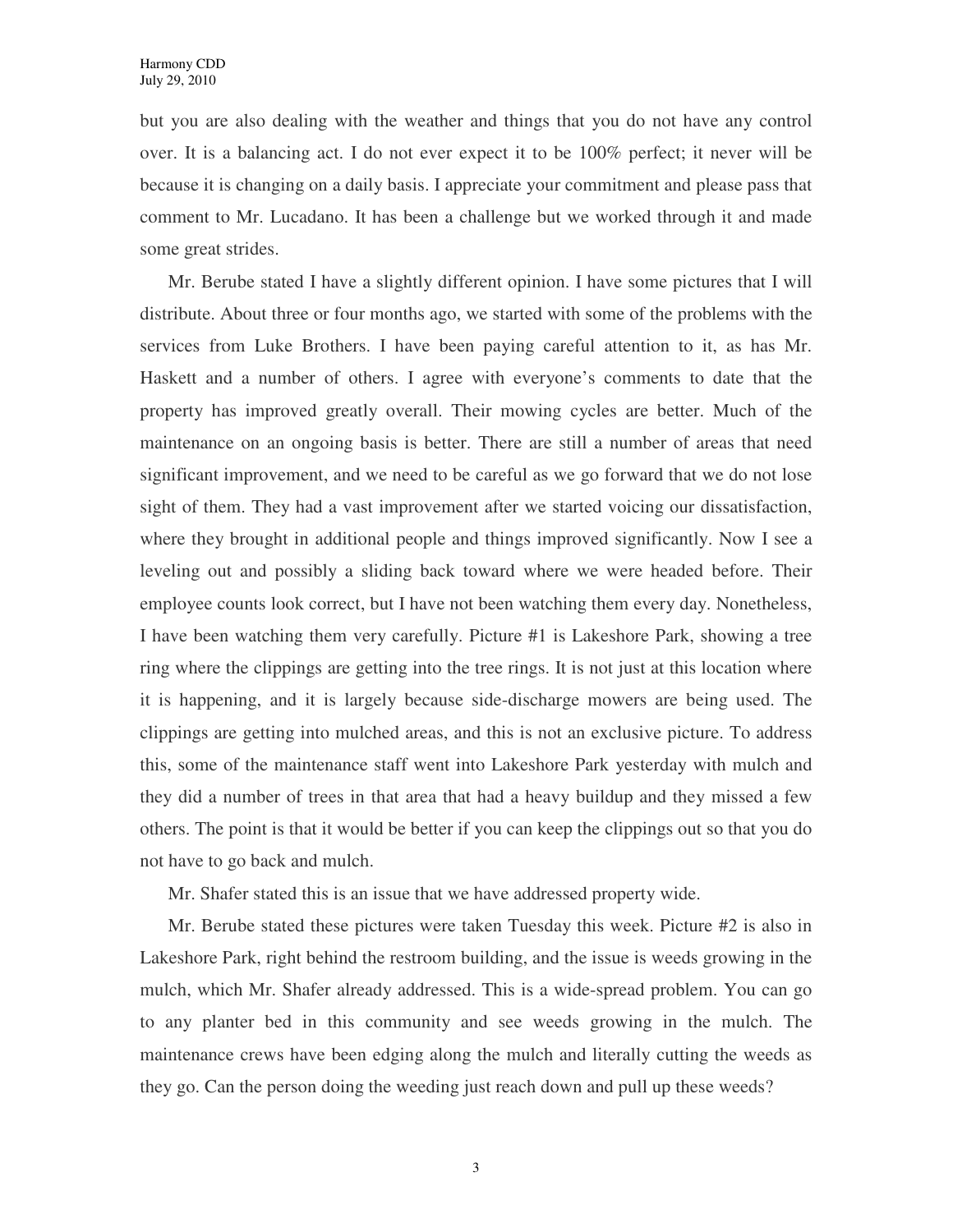Mr. Shafer stated we have a mowing crew and a detail crew. If the mow crew stops to pull up weeds, they will get very behind because this community is huge. We separate those tasks.

Mr. Berube stated that is fine. I give you credit for addressing the weed issue in a lot of places, but it is a big deal. I have had several conversations with Mr. Shafer on this issue. It is a big place and the weeds are problematic.

Mr. Shafter stated the more we fertilize the plant beds, the more the weeds grow, so it compounds the problem. To help address this, every day the mowing crew is getting done earlier because they are getting better at what they do. Instead of them leaving the project, I take all of them and they assist the detail crew to keep up with these weeds. There are areas that had weeds earlier this week that do not have them now because of everyone pitching in and pulling weeds.

Mr. Berube stated picture #3 is one of the larger trees in the Estates. I think these are elm trees. The canopies need trimming and they need to be moved up.

Mr. Shafer stated I agree.

Mr. Berube stated virtually all of this species in the Estates are hanging like this. One branch is about one foot off the ground and the whole canopy is only about three feet above the sidewalk. That applies to virtually all the live oaks. They have started to address many of them. This picture is on Blue Stem.

Mr. Shafer stated that was one of the three areas we did not get to this month but we lifted the tree limbs everywhere else.

Mr. LeMenager stated I would add Schoolhouse Road to the list. I would like to say there certainly have been improvements. Are we getting \$41,000 worth of service yet? I am not sure. A month ago you did promise to get the canopies done, and as you have just said, you were not able to accomplish that yet. There are a few things that definitely need some improvement. The other area I was going to comment on specifically was that I think the sports field went without any care for at least 10 days at the beginning of the month, and it has been much more regular since then. The sports field is an extremely expensive investment on our part and should not be left to have tall weeds growing.

Mr. Shafer stated we applied fertilizer to the sports field in an effort to make it look better. In the beginning, it looked bad so we started to aggressively water it.

Mr. LeMenager stated it has improved. I only wanted to make that comment.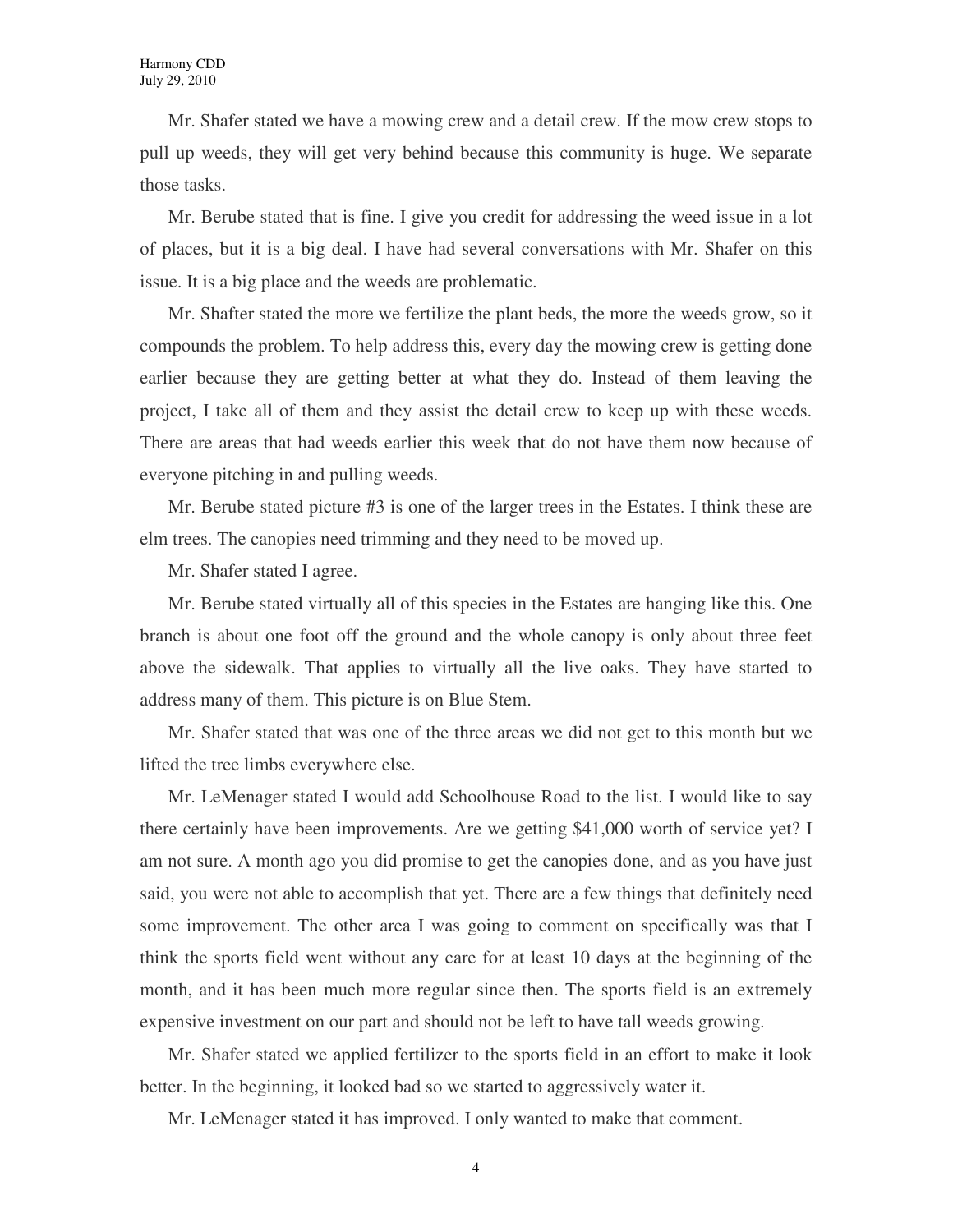Mr. Shafer stated the sod was not getting watered enough and the fertilizer actually burned it. At that point, I left it alone for a couple days to let it come back up.

Mr. Berube stated this is not meant to beat up on Mr. Shafer. The landscape maintenance contract is the single most expensive thing we deal with on a monthly and annual basis. It is probably the most visible aspect of what is done here. It is important to everyone. I know you understand that. Picture #4 has a couple issues. The clippings are again getting into the beds, and this was taken at the entrance to the Estates. The second issue is the plant material behind the front plant material is yellow and thin. There is a widespread lack of vitality in much of the greenery that is on the ground. Much of it has improved dramatically, but there are a lot of these smaller bushes in the ground that appear yellowish and thin. They do not look vital and vibrant. Whether it is lack of water or food or something else in the ground, I do not know, but we all see it.

Mr. Shafer stated some of that can be due to the fertilizer. We fertilized all shrubs earlier this year and we will do it again. We just purchased a new machine that shoots fertilizer instead of doing it the previous way. It is mounted on the back of a Gator and we can shoot fertilizer all the way to the wall, and we can fertilize all plant material very rapidly.

Mr. Berube stated picture #5 is in the Drake neighborhood. There is a very prominent weed growing up in the middle of it, about three feet tall. At the left of that is another example of what should be green plant material and it does not look vital. I wonder if it is frost damage, based on what we saw in a number of other areas this past winter. I am not necessarily saying it is your problem, but it would be nice when there is an area of bare wood like that for someone to clip it down. There are a lot of those around. We discussed one on Five Oaks a couple months ago where the center of a green area is white. It needs to be cleaned up so the green can come back.

Mr. LeMenager stated to the extent that people see a weed or overhanging branches, you can always pull them out. I have taken to putting a pair of clippers in my back pocket so that when my wife and I walk around the sidewalks, if there are CDD trees that are hanging down too low, I am taking it upon myself to clip them.

Mr. Berube stated to what you said earlier, we are paying \$41,000 each month to have these services performed.

Mr. LeMenager stated I am not disagreeing with that.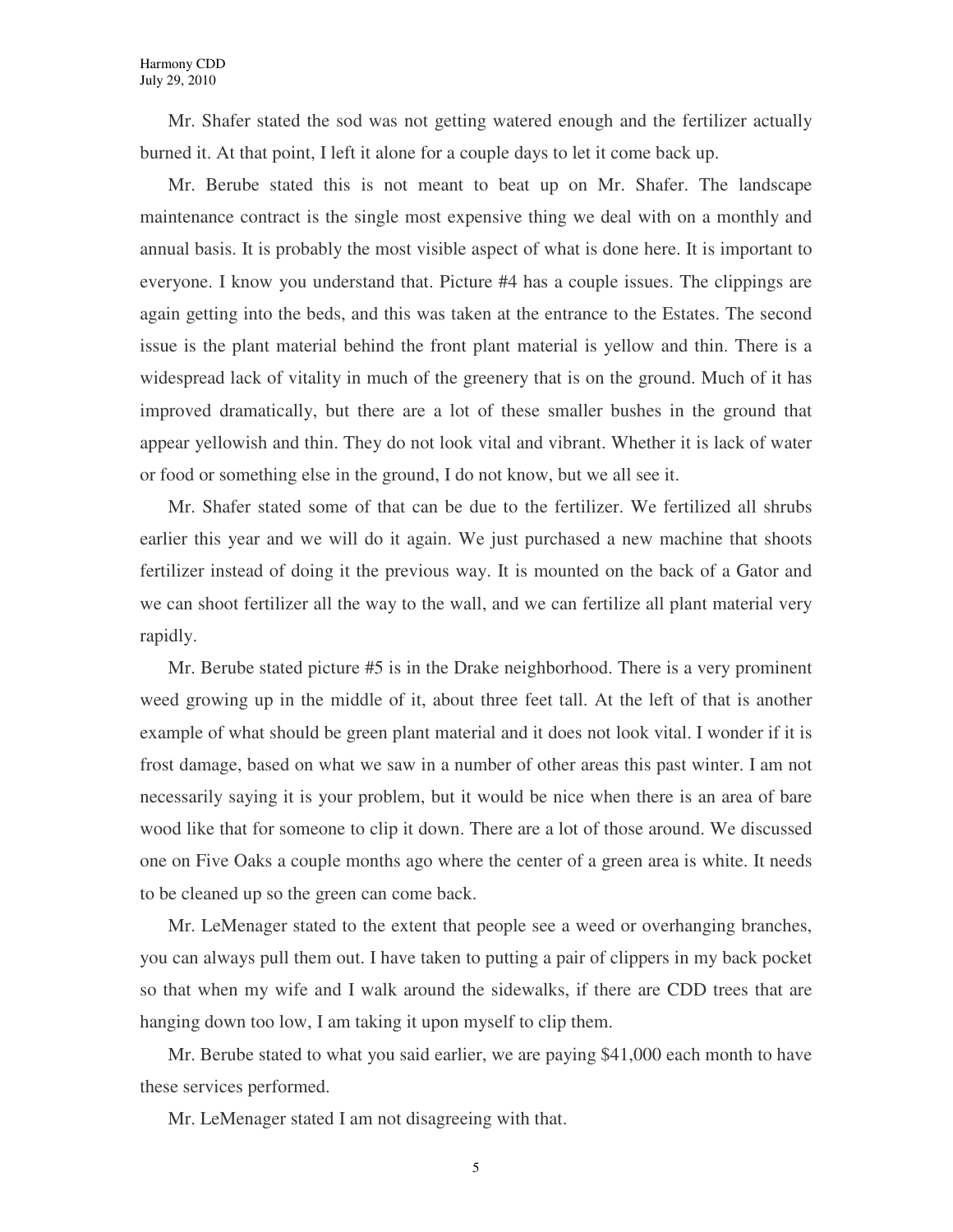Mr. Berube stated this problem started last November with mulching. Picture #6 is an unmulched tree ring and it is one of six opposite 3350 Catbrier between the sidewalk and the golf course area. Mulching is not done yet.

Mr. Evans asked do you meet with them once a week to review these kinds of issues?

Mr. Berube stated I rarely deal with Mr. Shafer. I normally deal with Mr. Haskett.

Mr. Evans stated Mr. Haskett is in direct contact with Mr. Shafer on a weekly basis. Is it that he is totally ignoring your comments or are these other things? I am trying to decide if we need to review all these issues. This is something that Mr. Haskett deals with and he works with Mr. Shafer, and you talk to Mr. Haskett regularly.

Mr. Berube stated I talk to Mr. Haskett on a regular basis. Earlier this month I provided a CD to Mr. Haskett with 72 pictures. About half of them were resolved.

Mr. Evans asked are we going to go over the other half?

Mr. Berube stated no, I have only three more. Picture #7 is another tree ring in that area on Catbrier. It is mulched but very lightly and you can see the weeds growing out of it. Picture #8 is of a dying magnolia at the Schoolhouse Road pumping station. It appears to be dry. That whole area appears to be dry, and in the past couple days, you have started replacing sod in that area because it turned significantly brown.

Mr. Shafer stated it had chinch bugs.

Mr. Berube stated there are several other magnolias in that area that appear to be dry. Picture #9 is the entrance to the Estates and you can see the sod turning brown. There is something wrong with the irrigation in that location because if you look beyond or to the side of the brown area, it is bright green.

Mr. Shafer stated that is Bahia in that location.

Mr. Haskett stated that area is not irrigated.

Mr. Berube stated then disregard that picture. Back to the issue, there have been vast improvements. There are still clearly a number of issues that are visible to most people who walk in the community, so that is why I bring it to your attention.

Mr. Haskett stated each month we see pictures of a particular weed, but the overall scope is being attended to and the property is looking good. To spend time at each meeting to go over a tree ring that has some grass in it or a weed does not seem like the best use of our time. You can bring things to my attention, and as you have seen, we get good results from Luke Brothers. It is a little disturbing to have these discussions every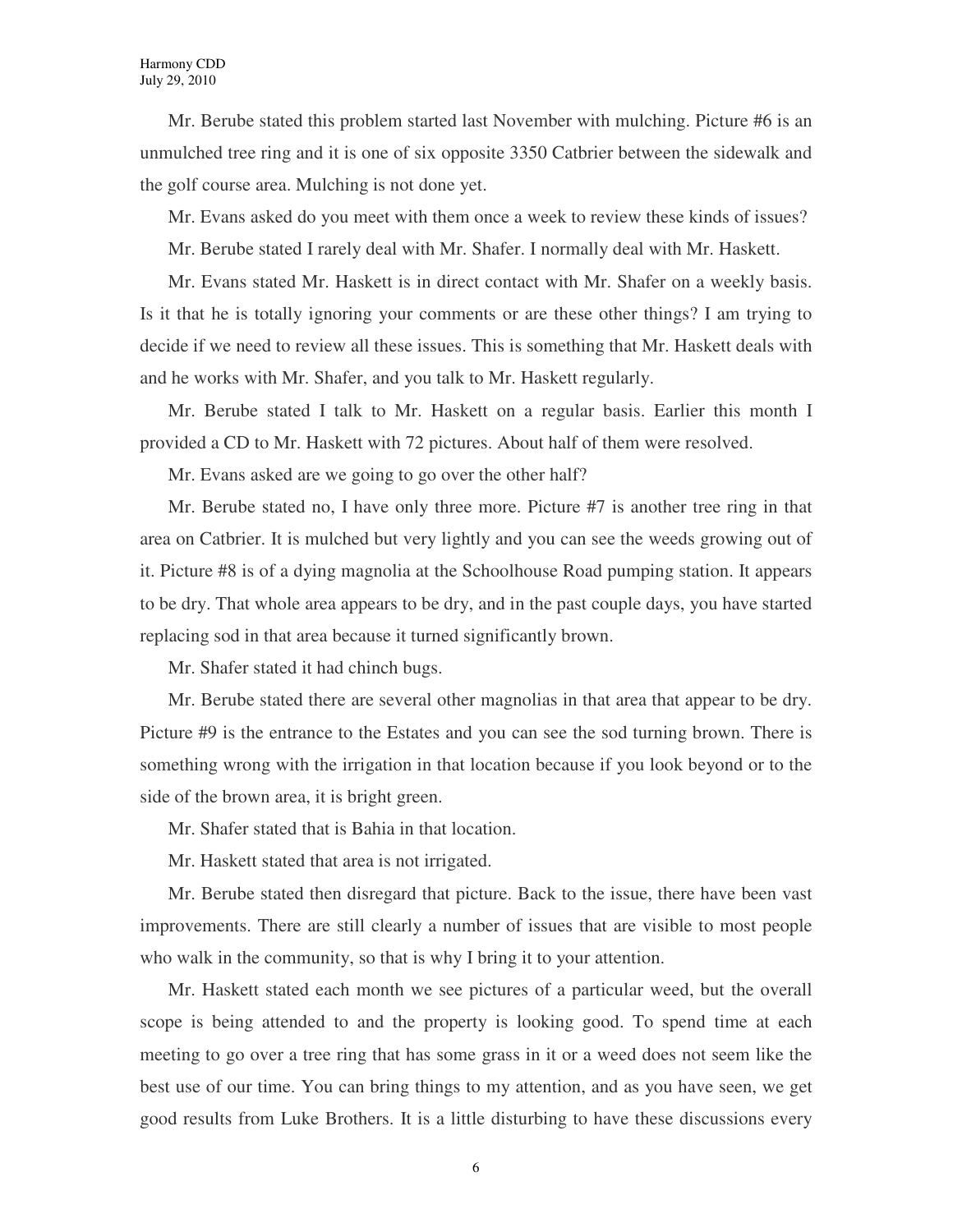month. You may say that it is not beating up on Mr. Shafer, but that is how I see it. They are doing a good job right now. If the grass was not being mowed like last year or if the irrigation was not functioning like it was last year, then I would agree. But the Board has given me the responsibility to keep Mr. Shafer accountable, and it is what I do on a daily basis. That is how we get results. You could go to anyone's lawn who sees it on a regular basis, but I could point out a number of things that are wrong in pretty much any yard. In a nutshell, overall it is fine. Unless there is a disaster, at the next meeting I would like to move forward.

Ms. Kassel stated I appreciate that Mr. Berube pays so much attention to detail and that he is on it and helping the CDD make sure we are getting our value from Luke Brothers. I appreciate that you bring to our attention the areas where you feel they are not complying with the contract. Something like this is good, but I agree with Mr. Haskett that spending 20 minutes or more every meeting to go over the small details is more than we need to do. I think they are getting the message and with Mr. Berube working with Mr. Haskett and providing a report like this at the meetings lets us know what the details are from your opinion, which is helpful.

Mr. Berube stated I agree with what Mr. Haskett said. This is after three months of watching what is going on. I hesitated before I did it for exactly that reason. In my opinion, we need to be careful in how much praise we give because I am confident that they are sliding back. I hear resident comments and I received several yesterday which I forwarded to Mr. Haskett of areas that I did not include in my review. Another example of where we are is that we have a number of live oak trees that are sitting along the street that are dead for the third month. Perhaps there is an action plan that I am not aware of, but if not, we need one. Most of the deficiencies that happen are supposed to be repaired within two weeks. It is a matter of bringing to the attention of the Board the things that I see. This is the last time it will happen.

Mr. Evans stated it is greatly appreciated relative to the oaks and trying to replace something in two weeks, but we are still trying to figure out why.

Mr. Berube stated I know.

Mr. Evans stated I had a similar situation on a project in Tampa that after four months, one whole side of a street died, about \$50,000 of oaks died right after they planted them. We thought it was defective planting. We went through a process of trying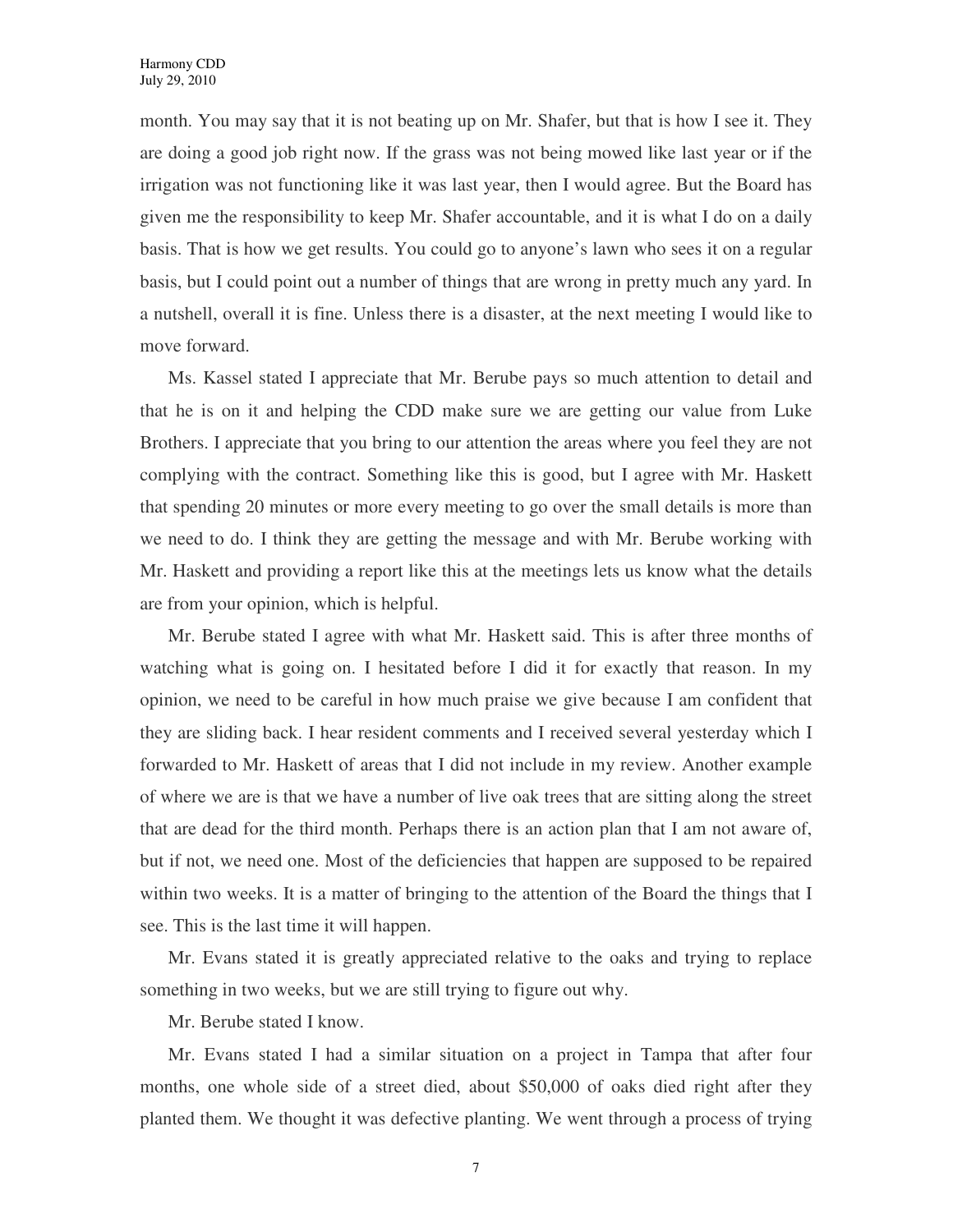to figure it out, only to find out that when they graded and filled the road, it had a high mixture of clay in the soil that no one detected was under the top soil. It created this artificial barrier under it that did not allow it to perk on this one side of the road. After 18 months of litigation and fighting with the landscaper and ending up with nothing, we determined that was the cause. I think to everyone's credit, they are working to try to find out what caused this issue because it is not project wide. Out of the thousands of trees we have, only about 20 have this issue.

Mr. Haskett stated we need to replace about six, and about 20 that just need to be pruned.

Mr. Evans stated it has impacted a very small percentage of them, but they are taking it very seriously to find out what caused it.

Ms. Kassel stated so we do not replant the trees when we have not resolved the problem.

Mr. Evans stated that is correct. We need to identify the problem, and everyone has an initial opinion. This goes back to our earlier meetings. We need to gather all the facts. Everyone has their area of expertise saying it was the herbicide or the irrigation or the weather or the way they were originally planted or a series of events that have taken place after the fact with too much mulch put on top of these rings over a series of years. There are many scenarios. There will be some discussion about replanting a lot of trees because some have become available.

Mr. Shafer stated we will continue our efforts. When I ride around in my truck, I do not see the things that I see when I ride around with Mr. Haskett in a golf cart.

Mr. Berube stated that is the point. Many people walk and ride their bicycles in this community and they see these things.

Mr. Shafer stated I now see things from your perspective.

Mr. Golgowski stated we have had the opportunity in the past month or so to have people looking at trees generally around the property, including the County Extension office, the University of Florida, and our own arborist. The one conclusion they had in common was that there is too much mulch being applied around the trees, resulting in heavy organic mats around the base of the trees, which allows water to be retained and it is not good for the tree. The arborist suggested not mulching ever again; he said that we have plenty. Even if it is grass clippings blowing in on bare ground, that is probably all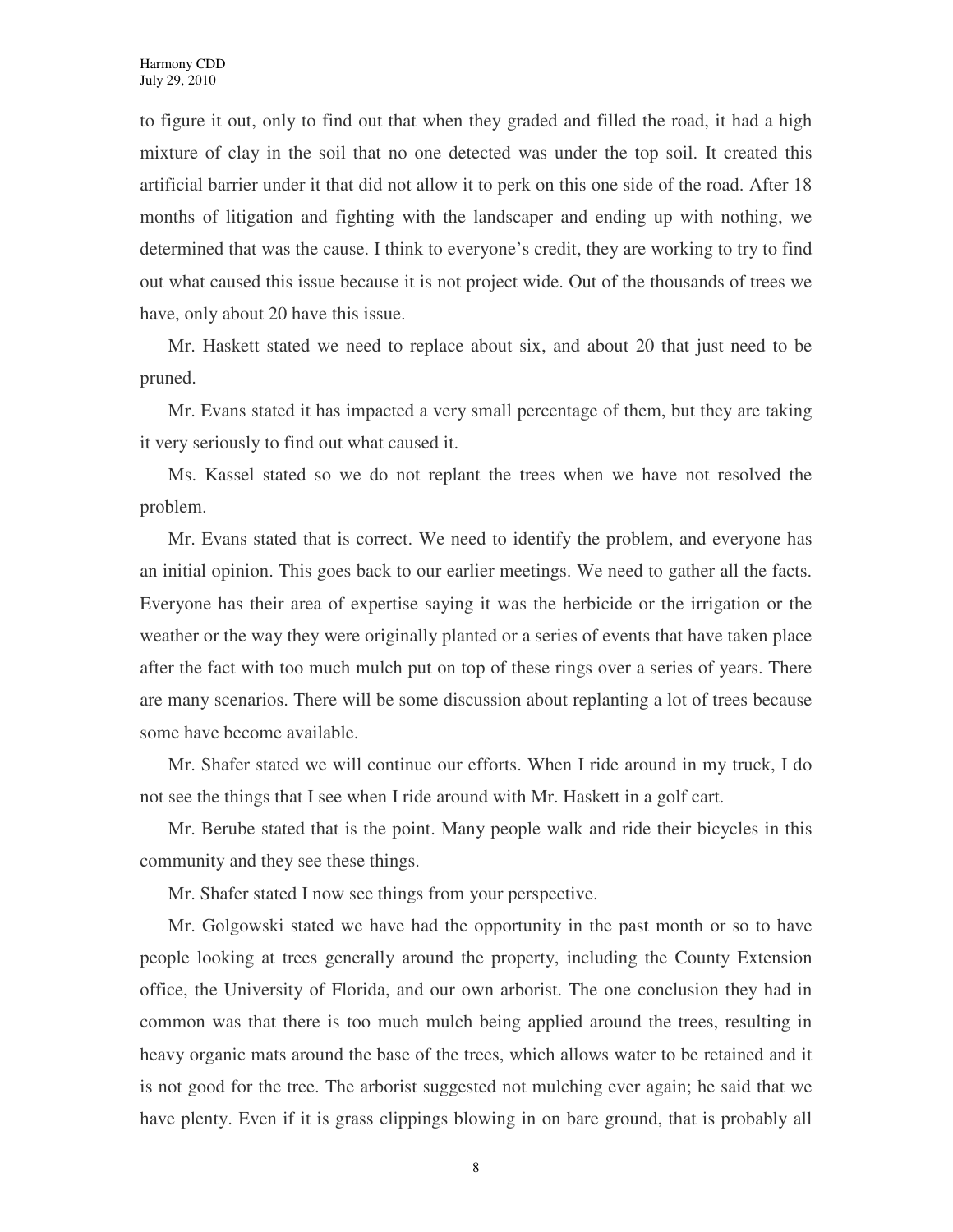the mulch we need around these trees. The sod was laid after the tree was installed, which raises the ground up and created a bit of a drain around the base of the tree and that wants to hold water. Our policy and the mulch industry's policy is to bring in fresh mulch each year. I have not heard very many no-mulch advocates in the industry, but if there were any, they would be telling us to reduce the amount of mulch.

Mr. Berube asked are you saying the mulch is too deep?

Mr. Golgowski stated yes. It breaks down. If we raked it all out and brought new mulch in every year, we would probably be fine, but we do not have to keep adding to it. We need to have at least a six-inch clear zone around the trunk.

Ms. Snyder stated I thought the trees looked better at the second entrance.

Mr. Shafer stated they are pushing out new growth but there are about six that I do not think will survive.

Ms. Snyder asked do you clip off the dead material?

Mr. Shafer stated yes.

Mr. Haskett stated the advice of our arborist is to wait until December to do any heavy pruning on the trees, so we do not shock them anymore than they are now. In the agenda package for the developer's report, I included some trees that are not within the Luke Brothers area of service that have died or declined.

Ms. Snyder stated I agree that the grass clippings got in my tree ring at my house, but I never noticed it again.

Mr. Shafer stated we purchased an additional riding mower, and it shoots the clippings a long distance, which has contributed greatly. This was not an issue until we got that mower. Yesterday at the dog park, I showed my crew several trees that were completely covered by grass clippings.

Ms. Snyder stated this happened in the plant beds in front of my home. I had never had that happen before, and I have not had it happen again.

Mr. Shafer stated we put a block on the discharge shoot so it should not do that again. I would like to request authorization to proceed with the next phase of the plantings for the beds and seeding areas and the beds along the golf course at Five Oaks Drive.

Ms. Kassel stated we have not seen that in a number of months as a Board, probably since November or December. I think we need a reminder in terms of what will occur in those beds. I did not bring my copy and we have nothing to distribute to the Board.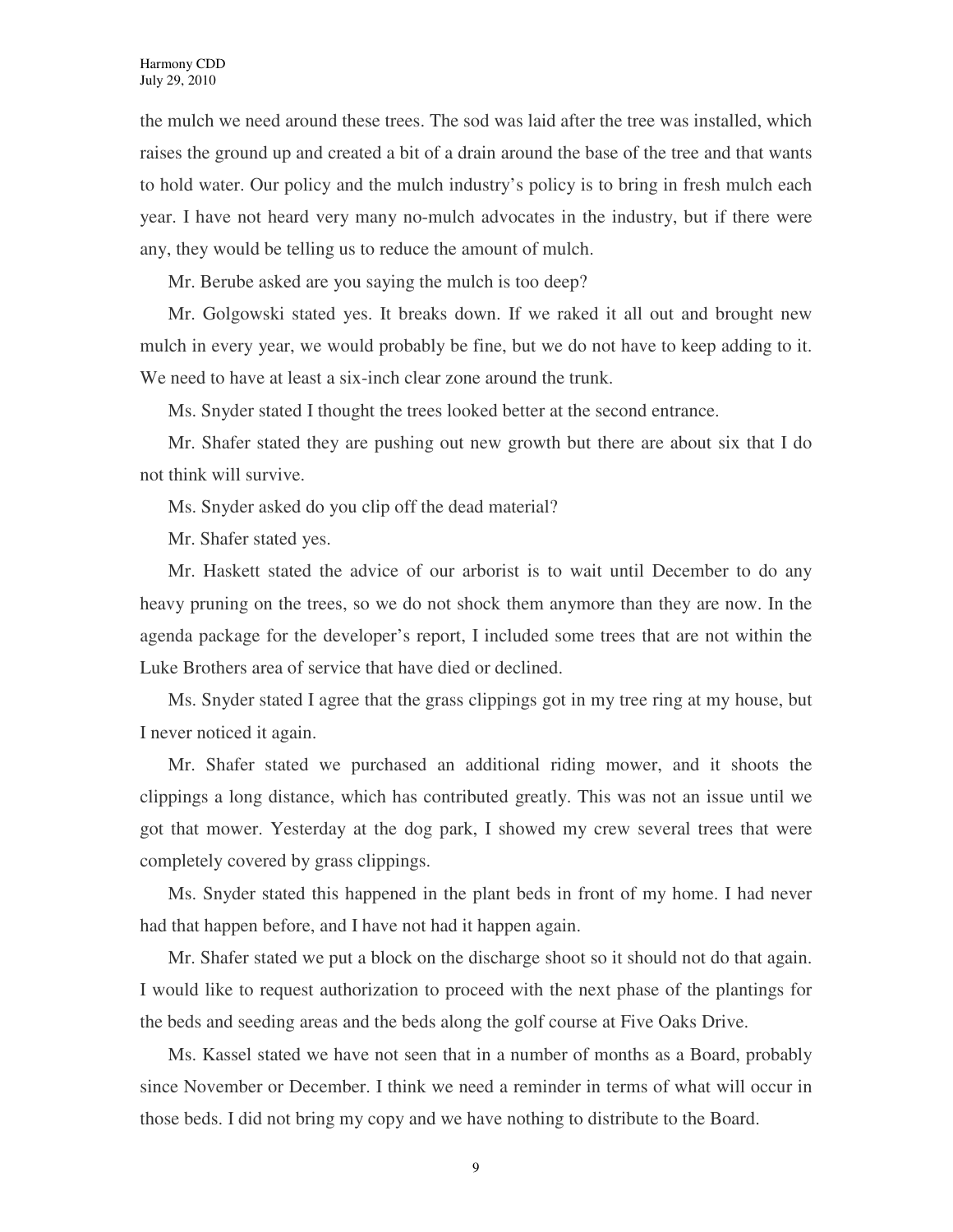Mr. Berube asked is the other planting complete?

Mr. Shafer stated yes. We had to pull some of the plants in phase 1, which we will replace during the work activities for the next phase. I have copies you can review.

Ms. Kassel stated this phase totals about \$3,700. Is all the plant material available that is proposed, so you will not need to make any substitutions?

Mr. Shafer stated yes.

Mr. Berube asked how long do you anticipate the work will take to complete, a month, less than a month?

Mr. Shafer stated a couple weeks.

Mr. LeMenager asked is this the right time of year to be doing this?

Ms. Kassel stated it is a very hot time of the year. I wonder if we should wait another month or two just because everything will need so much water.

Mr. Shafer stated I am inclined to agree with that.

Ms. Kassel stated we can approve it now for the work to be done in September. Or should we wait to approve it until September?

Mr. Evans stated it makes no difference.

Ms. Snyder asked if we wait, will it run into the next quarter?

Ms. Kassel stated we are already running into the third quarter anyway.

Ms. Snyder stated if it is going to die after they put it in, there is no point to installing it.

Ms. Kassel stated that is exactly my point. That is why I wonder if we should wait to approve this until September or approve it in August for the work to be done in September. We can also approve it now and tell them to wait to perform the work and then bill us accordingly.

Ms. Snyder stated I think we should approve it now.

Mr. Evans stated that will also give him time to schedule the work.

On MOTION by Ms. Kassel, seconded by Ms. Snyder, with all in favor, approval was given to phase 2 of the landscaping renovations for the beds along the golf course on Five Oaks Drive in the amount of \$1,069.50 and the beds and seeding areas in the amount of \$2,636.75.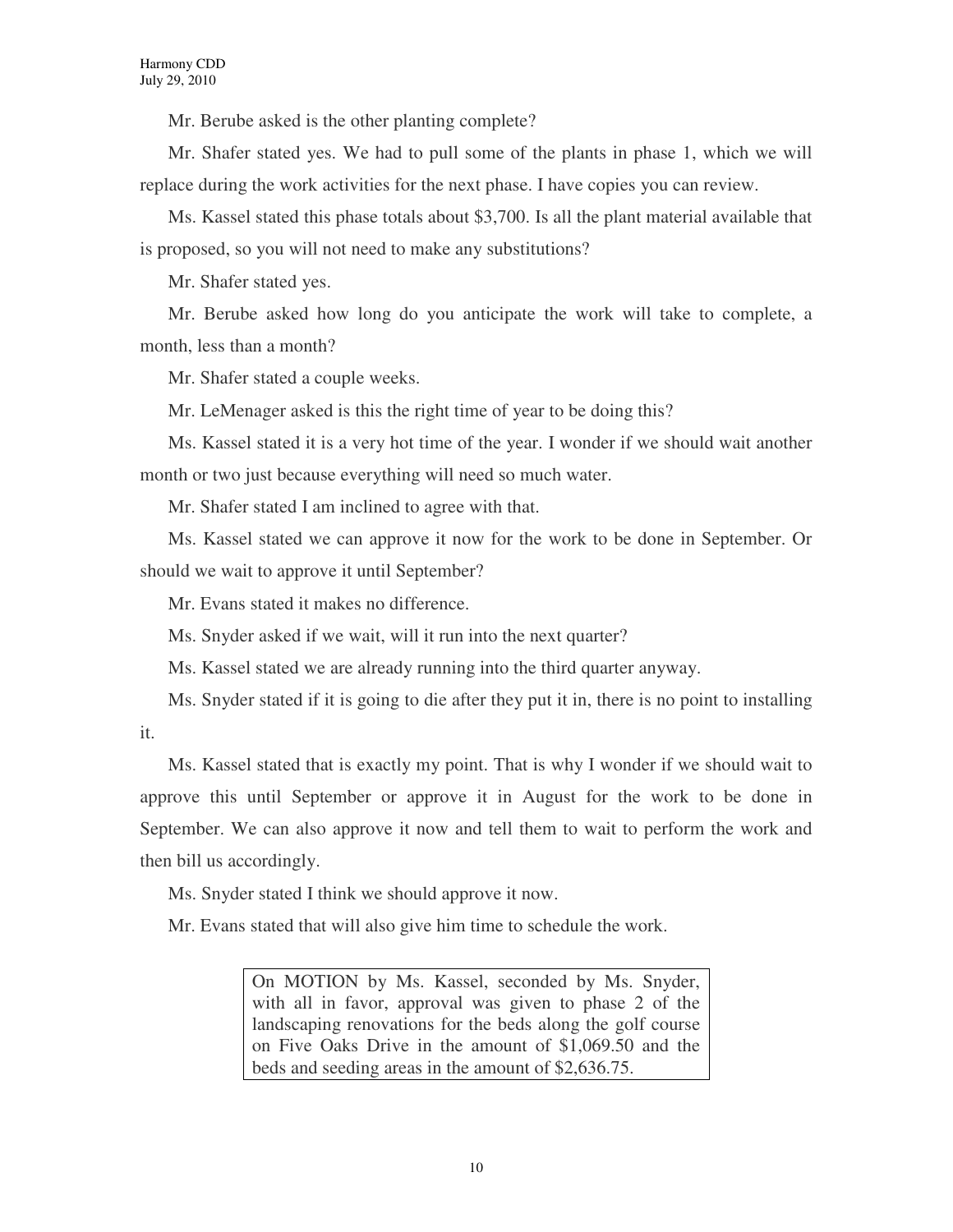### **B. Aquatic Plant Maintenance – Bio-Tech Consulting**

Mr. Medlin reviewed the monthly aquatic maintenance report as contained in the agenda package and is available for public review in the District Office during normal business hours.

Mr. Medlin stated we were able to spray the ponds three times in July, with the majority of that dealing with algae. Every pond has some level of algae right now. We are scheduled to be here twice in August, but I think I can do three, possibly four, treatments to try to stay on top of it better before it hits the surface. That will be our biggest challenge for the next couple months. Everything else seems to be stable as far as the buffer areas. We spent some time on how the aesthetics of the buffers look, cleaning weeds from the outfall structures. We are trying some new things on the spikerush. We cleaned up some areas, but unfortunately, I think that led to some of the algae in Pond 27. That is the largest pond and it has the most spikerush in it. When I was treating it yesterday, I noticed that it had the most algae than any other pond. It looked better two weeks ago when I sprayed it, but now it looks terrible. I believe it is an algae bloom from the decaying material.

Mr. Evans stated this is more of the peak algae time because of the weather conditions.

Mr. Medlin stated that is correct. You will get algae year round, but in the summer, it is more constant.

Ms. Kassel stated the pond scum that we have been treating is more cosmetic rather than a problem in terms of invasive or pond ecology, whereas the algae are a problem to the pond ecology.

Mr. Medlin stated the algae problem is not bad; it is more for aesthetics but it should never completely cover the pond year round. It should be maintained to as low a level as possible, which is best.

Ms. Kassel asked is that from an environmental standpoint, not from a cosmetic standpoint?

Mr. Medlin stated I was reading something from the St. John's website where they were trying to tell home owners who live on their managed waterways to learn to appreciate algae for the good things. But they did say that too much algae are a bad thing and should be treated, but for the most part, let nature take care of it. We have unnatural ponds here since they were dug. We do our best to put plants in them to make them as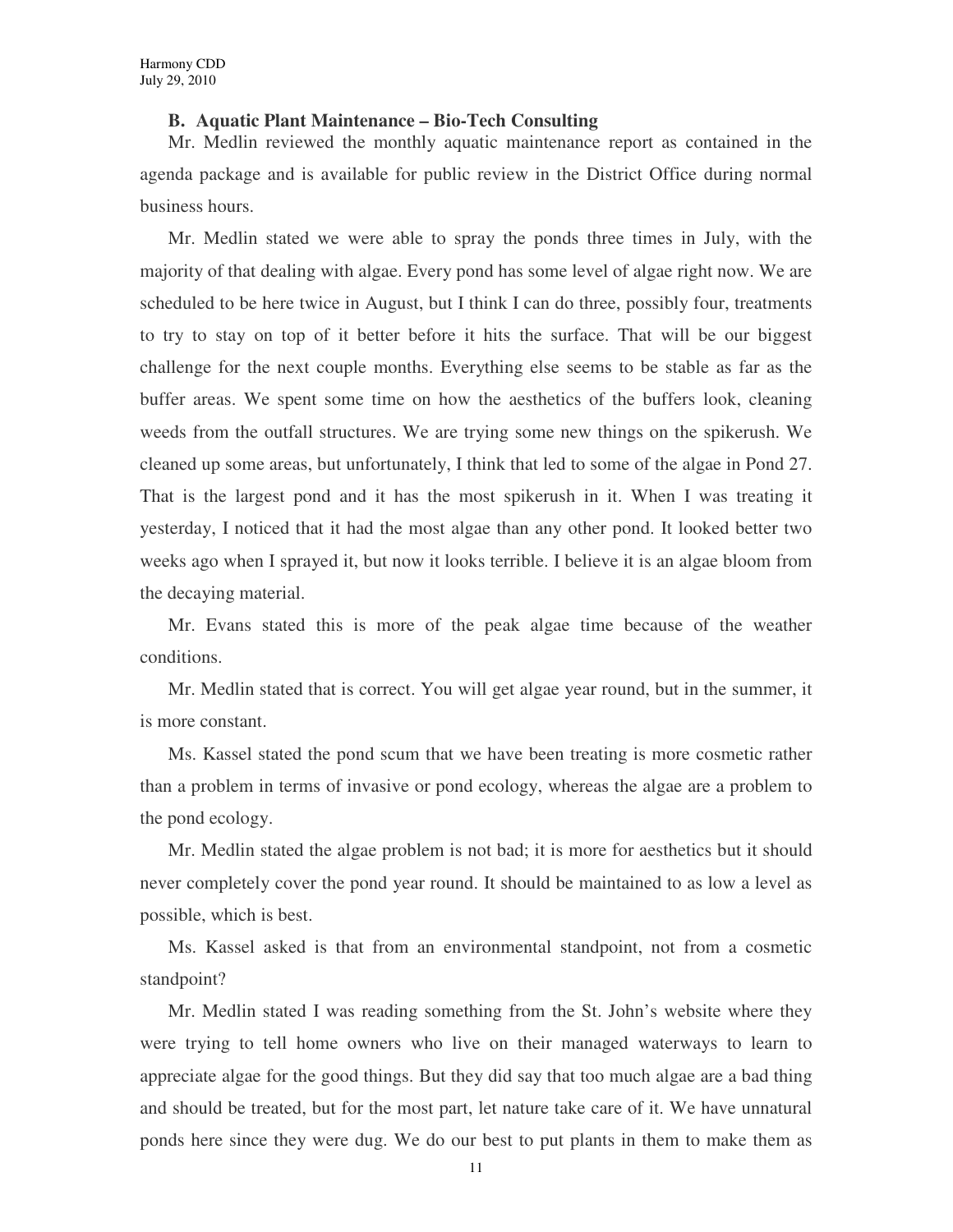natural as possible. The algae we are getting are not maintainable right now as much as a river would be due to the flowing water.

Ms. Kassel stated because we are supposed to be an environmentally friendly community, my concern is that we not over treat if it is just a cosmetic issue, that we treat when it is needed environmentally but not beyond that.

Mr. Medlin stated we are trying to strike that balance of both, and I think you can have both by keeping the good plants and eliminating the bad ones. Algae may be mostly aesthetics, but to the degree that it takes over the pond, we strive to keep it at its lowest possible level so that it will not hurt anything ecologically. The chemicals we apply do not last long in the water; they work very quickly and are broken down in a few days. It is not like we are dumping a lot of chemicals into the water that will have a long-term effect.

Mr. Berube stated it is clear that it is a living organism. As you go through the Estates, the pond on the left had a significant bloom on the top, nearly 50% of the surface area was covered. The pond on the right was open, clear water. Is there something unique about that pond? Is it happenstance?

Mr. Medlin stated if you dug two holes next to each other, they will be different. They do not filter the water. Even though these ponds are in the same general area, they all have a little bit different chemistry, and that could explain why some are different. With the chemicals I am using, I am having great success in treating spikerush in some ponds, but in others, I cannot seem to get beyond a certain point. I think that water chemistry is affecting what I am doing. Each pond is unique.

Ms. Kassel stated I think that pond on the left going into the Estates is on the border of a wetland, whereas the pond on the right is on the border of a hardwood area.

Mr. Berube stated that is my point; there are clear differences in chemistry because they are virtually side by side. One looked terrible and one looked relatively good.

Mr. Medlin stated the pond on the south side may have spikerush in it and the other one had spikerush in it but I was able to clean it out.

Mr. Berube stated it sounds like you are on top of it.

Mr. Medlin stated we are doing our best.

Mr. Evans stated at our last meeting, there was a discussion about some issues relative to the number of plants that were installed. Was that resolved?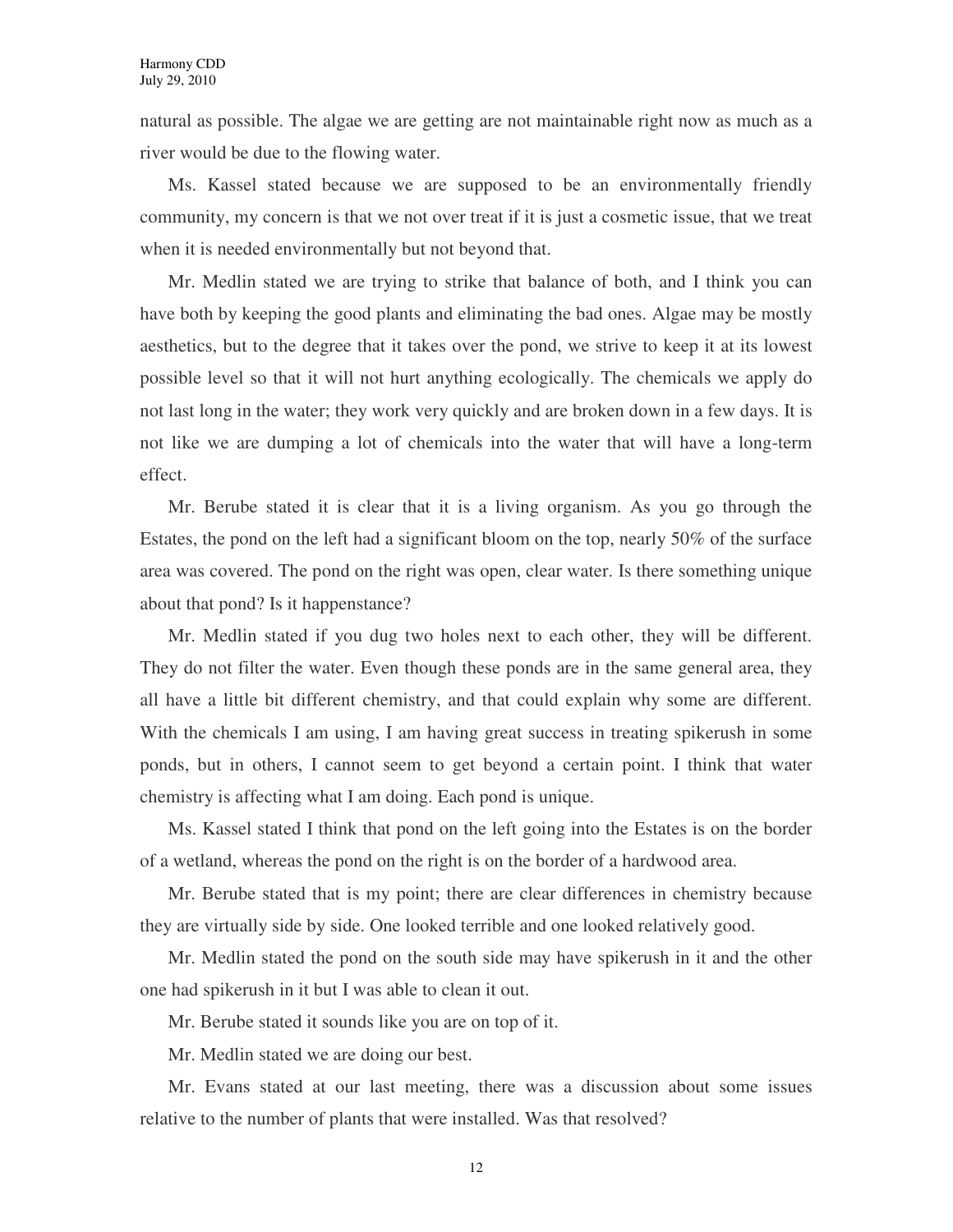Mr. Golgowski stated yes, I believe so. I toured the ponds with representatives of Bio-Tech looking at plants and counting plants. Many of these plants are pretty small, and as a result, they are often planted in groups of two or three in a hole. In my initial counts, I was counting them as one plant when, in fact, there were multiples of that. After touring the property, I believe they installed exactly what they said they did. They even provided an invoice from the nursery where they purchased the plants, which indicated that they purchased more, and I assume planted more, than what they invoiced the District.

Mr. Berube stated it was very deceiving at first. When we started reviewing this, it was nearly impossible to tell who did what. Mr. Golgowski and I had numerous conversations about this. Thirty days after installation, some are dead, some have sprouted, and some are in clumps so you really cannot tell. It would appear that in substance we received what we contracted for.

Ms. Kassel stated that invoice is not part of today's approval summary.

Mr. LeMenager stated we did not pay them last month, so we need to be sure to include that in our invoice approval this month.

Ms. Kassel stated we should not make them wait another month just to include their invoice in our approval package.

Mr. Berube asked how do we pay them?

Mr. Moyer stated you include that with your approval for this month's invoices.

#### **C. Dockmaster/Field Manager – Buck Lake Boat Use Report**

Mr. Belieff reviewed the monthly boat report as contained in the agenda package and is available for public review in the District Office during normal business hours.

Mr. Belieff stated I want to thank Bill Fife, the activities director, for his help in the sailboat activities. We have a record number of people signed up for training this month. Residents are having a lot of fun with it.

Mr. LeMenager stated the report still shows zero usage.

Mr. Belieff stated it is a timing issue.

Mr. Berube stated we sent the Conservation Club out on a lake tour earlier this month, and everyone had a good time.

Ms. Snyder stated the report is only through July 10, which is probably why that sailboat usage is not included. I have been going out in the kayak, and Mr. Belieff is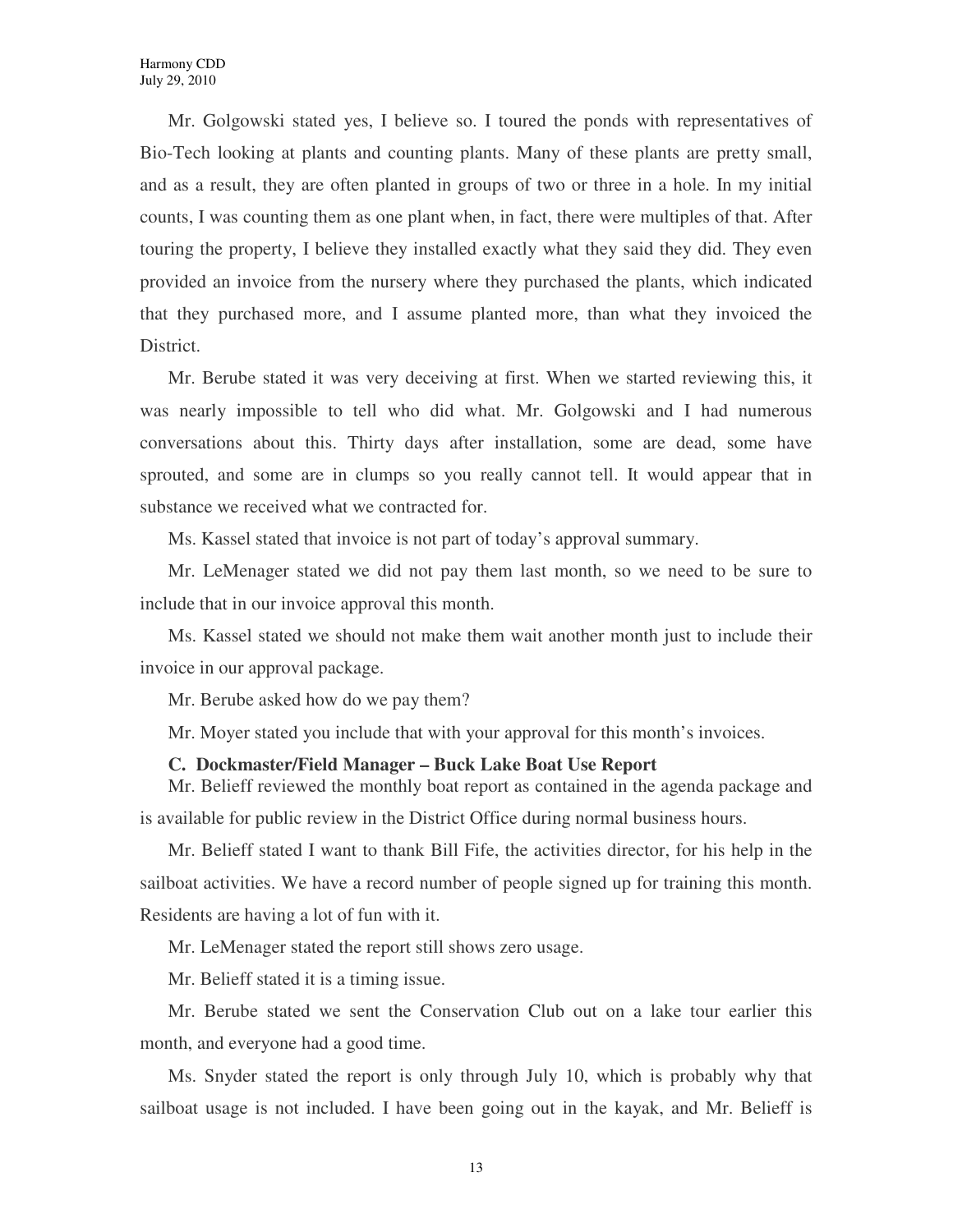always there and always helpful, getting the kayaks ready for us in the water and helping us out of the boat.

Ms. Kassel stated I want to think Mr. Belieff for helping me rescue a baby mockingbird on Sunday morning. It was sitting on the road on Five Oaks Drive, so I put it in the grass and came by later with Mr. Belieff. He found it, got a ladder and put it back in the nest where its mother found it right away.

Mr. Belieff stated I am continuing to work on the trash cans, and I hope to have that wrapped up by next month. I am trying to keep an eye on the pools because we have been having some issues. Mr. Haskett put up some signs, and that seemed to help. Mr. Berube looked at the gate and did some modifications, which helped this past weekend. I am there for a couple hours every day and it is amazing the number of people who come out here every day from U.S. 192 and do not live in the community. When I see them, I send them on their way. People have been standing on the gate or just break into it or jump over the fence right in front of me. The same thing happens in Ashley Park. Some people have really gotten onto me for just trying to implement the rules. They have said some very nasty things that I would never say to anyone, just for trying to enforce the rules.

Mr. Evans stated anytime someone gives you a problem, just call the deputy. Do not hesitate. You are extremely polite and very patient, but it comes to a point of tolerance. If they want to be belligerent, call the sheriff immediately and they will come out and remediate that situation very quickly.

Ms. Kassel stated if a few people get ticketed for trespassing, then the situation may change.

Mr. Berube stated the three of us got together last week and reinforced the gate latch itself. The gate has some issues on its own from people swinging on it or standing on it or breaking through it. It damaged the framework, so we refitted the latch and have stainless steel at the bottom. Now we have a pretty secure gate. Mr. Haskett had some signs made that specify if you go through the gate, you are trespassing. If you are there without the proper key and Harmony resident identification, you are trespassing. We may not be fully legal on the trespassing issue, but if we have to call a deputy, we should be able to refer to the signs. Pool security still has some problems.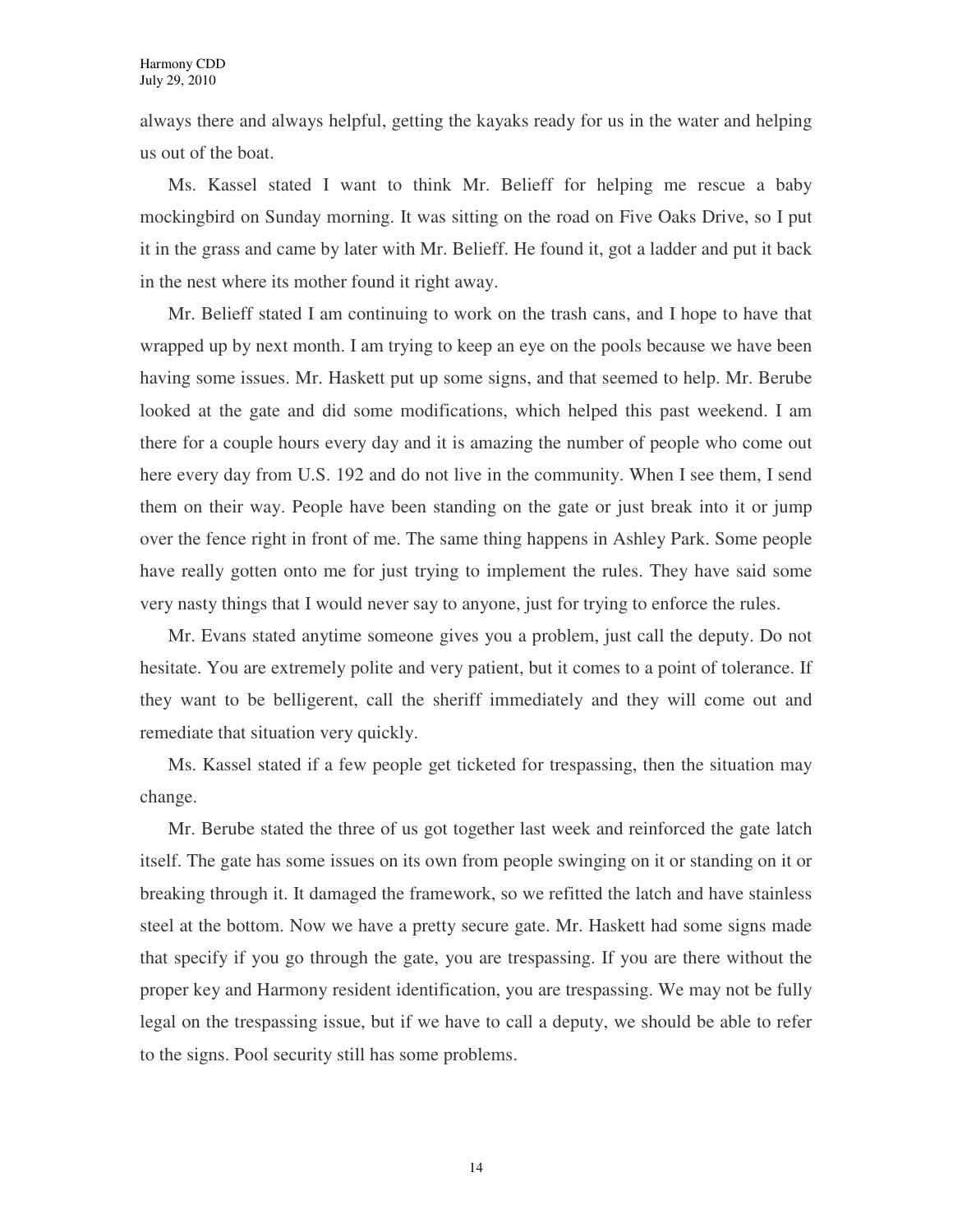Ms. Snyder stated I had a problem on Tuesday getting into Buck Lake with my key. I reached over and the inside worked but the outside did not. When I was coming out, it was still hard to open the gate. Perhaps it just needs some WD-40.

Mr. Belieff stated kids sometimes jam the locks. A week or so ago, Mr. Haskett fixed the latch on the gate at Ashley Park, and two days later, they had already jammed the deadbolt. People are always trying to find a way to jam the gates. I will lube the lock and take another look at it.

Mr. Berube stated the day after I repaired the gate latch, the next day someone had popped two screws out that were holding the striker. I glued them in this time. You can only make it so secure, and then they will go over the fence.

Ms. Kassel stated we need more painful enforcement.

Mr. Berube stated I agree.

# **FOURTH ORDER OF BUSINESS District Manager's Report**

## **A. Financial Statements**

Mr. Moyer reviewed the financial statements, included in the agenda package and available for public review in the District Office during normal business hours.

Mr. Moyer stated to the credit of the community, for all practical purposes, we have collected 100% of our non-ad valorem assessments. On the expenses under all of the major categories of the budget, we are under budget for those major categories. We are in good shape as of the end of July.

# **B. Invoice Approval #123 and Check Run Summary**

Mr. Moyer reviewed the invoices and check summary, which are included in the agenda package and available for public review in the District Office during normal business hours, and requested approval.

Mr. Moyer stated I request that the Board add the Bio-Tech invoice that was in last month's agenda package but was withheld from the approval.

Mr. Golgowski stated I have copies of that invoice to distribute to the Board for your information.

Mr. LeMenager stated I noted the invoice from John Deere will be paid 50% by the golf course. That should be reflected in our approval. I had a question about the legal invoice for \$596.75. It was not clear to me what that was for.

Ms. Kassel stated my concern about that was, there was a lot of time spent on resolving that issue with the County, where they were billing us and they did not have the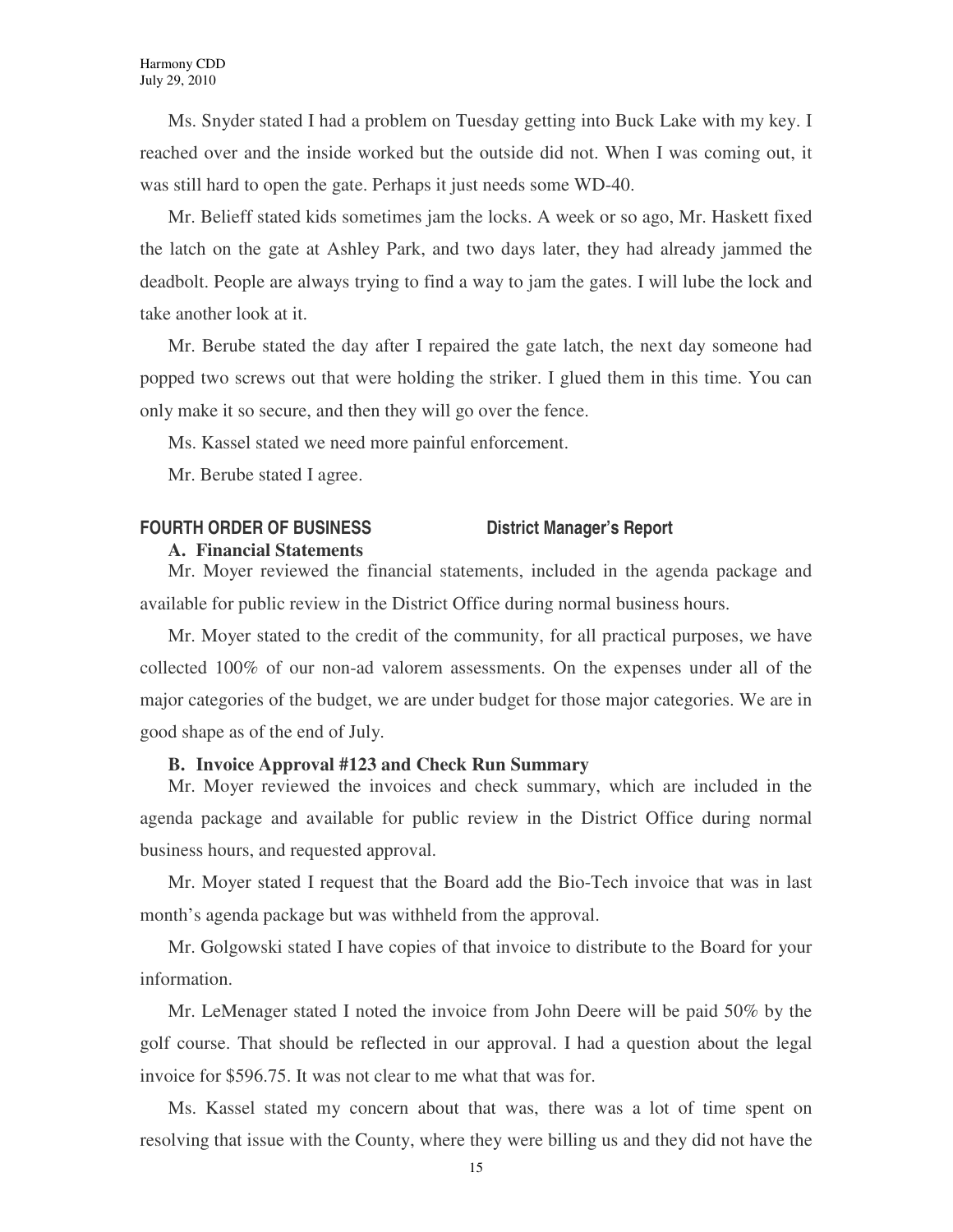right to bill us. It appears Mr. vanAssenderp spent a fair amount of time and our money to resolve an issue that has been going on for a number of years.

Mr. Berube stated that invoice was only about \$275, some small amount of money.

Ms. Kassel stated that is correct; it was a small amount of money. It just seems that a lot of time was spent to resolve an issue that was not problematic to us, and it is costing more in legal fees than the actual cost of the invoice.

Mr. Berube stated there was a point of the validity of the invoice coming from the County Commissioners.

Mr. LeMenager stated there are two invoices for that exact same amount, and we are talking about two different issues.

Ms. Kassel stated on that invoice, there are a number of entries that discuss the whole issue with the tax collector and the property appraiser. The amounts for \$617, \$621, and \$623 all involve that issue.

Mr. Qualls stated I talked to Mr. vanAssenderp regarding those issues since these are all his entries. He views these bills as another form of communication, so perhaps you should ask him the specific question. I do not have all the details and the background information but I know he has been working hard to make sure that the financial statements and issues with the tax collector and the property appraiser are all pursuant to law. It seems pretty detailed what he has done. If your comment is that he spent too much time doing it, then he will listen and consider what you have to say.

Mr. LeMenager stated my question concerned the last item on June 28. The way it is written, I am not sure what it is.

Ms. Kassel stated it is what preceded the memorandum he sent to us about the rules and policies for no trespassing.

Mr. Qualls stated that is the issue about what the rules say.

Ms. Kassel stated I believe it was the issue of no fishing in the ponds. I do not know how anyone else feels about spending more in legal fees than we paid to the tax collector and what we should do about it, or just leave it.

Mr. Berube stated it seems it was illogical to start a battle and spend more than the invoice. It seems to be a matter of principle. But how far do you drag principle and how much money do you spend related to it? Overall, I think the law firm does a pretty good job, but you make a good point.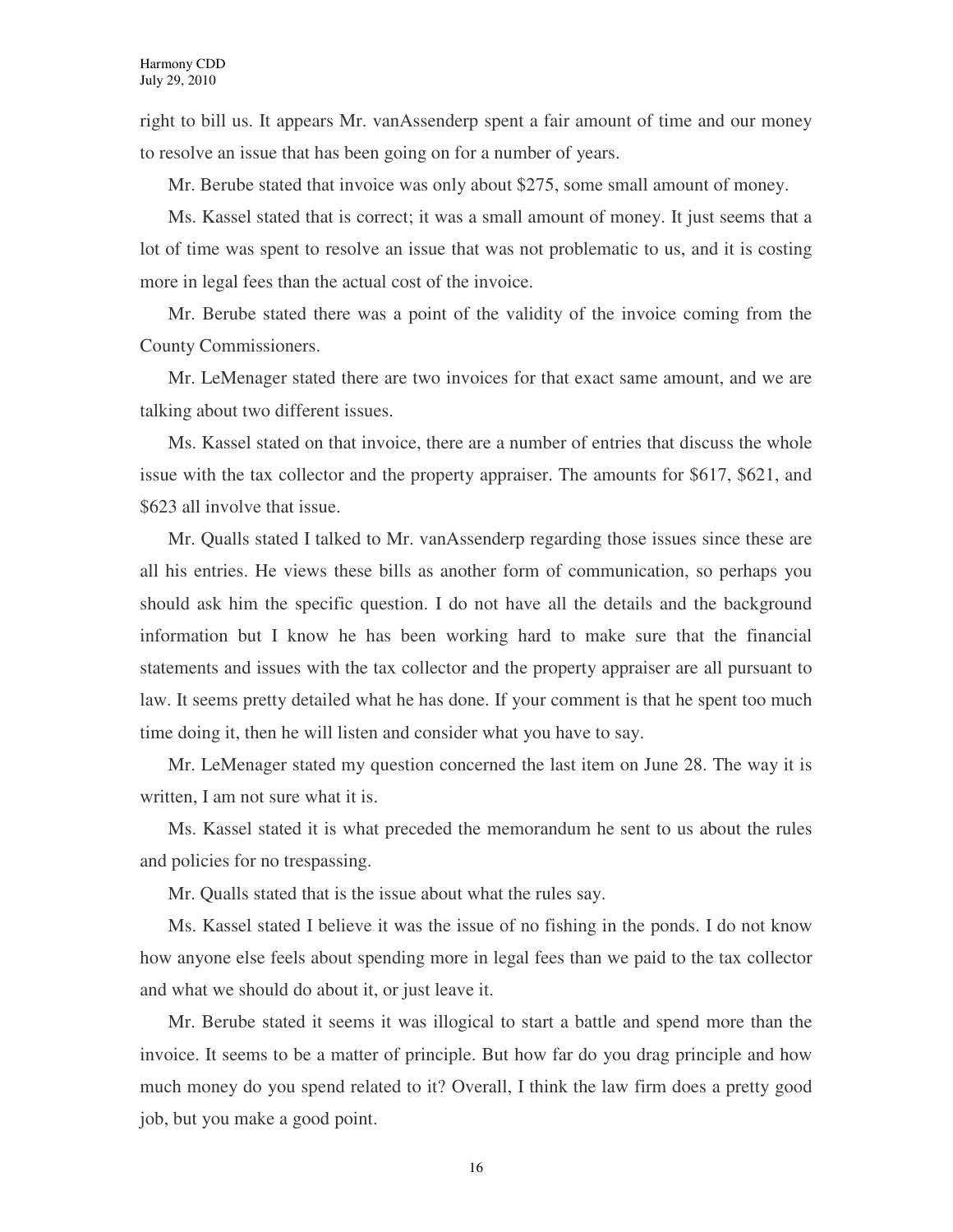Mr. Qualls stated no battle of any sort has been started. These things are all important. The County Commission is still sending you a bill for things that there is no privity between this Board and the Board of County Commissioners, so it is a nullity. It is the property appraiser who should be sending that bill. What is likely happening is the property appraiser is working with the County Commission, and the property appraiser is telling the County Commission they have a special bureau to handle this, so handle it for us. And the County Commission is sending you a bill, but there is no contract. It is a pretty simple legal principle that if you do not have a contract for something and they are sending you a bill, that bill is a nullity. It is a simple fix, and I have noted that you have questions on it. If anyone wants to call Mr. vanAssenderp and discuss it, he does view these bills as another form of communication with the client. I am sure he will be happy to take into consideration what you would like him to do.

Mr. Berube asked if the bill did not come from the County Commission and it came from the property appraiser, would we likely get the same bill?

Mr. Moyer stated yes.

Ms. Kassel stated that is not the issue. The issue is not whether or not we should pay that bill. The issue is who the bill is from.

Mr. Berube stated I understand that. We are paying the attorneys to force some County agency to change the way they submit the bill to us. I appreciate the attention to detail since I am a detail person. It is at least \$1,500 and how much of our residents' money do we spend to run through the semantics of where the bill comes from?

Mr. LeMenager stated I am thinking that Mr. vanAssenderp's point is we cannot legally approve paying a bill that is a nullity, as pointed out. He is covering us if someone comes back to us and says we paid this bill but there is no legal basis to do so. I think that is what he is doing. It has nothing to get them to do it the right way but it has everything to do with, as a public body, you cannot pay bills that do not exist. Anyone could send us a bill for anything, but we cannot pay it if it is not appropriate.

Mr. Evans stated that is a good point.

Ms. Kassel stated Mr. Moyer manages a number of CDDs that pay this same bill. Their attorneys have not taken any issue with it. I understand that there is a legal issue. I wish Mr. vanAssenderp had said that this is an issue he wants to try to resolve and he will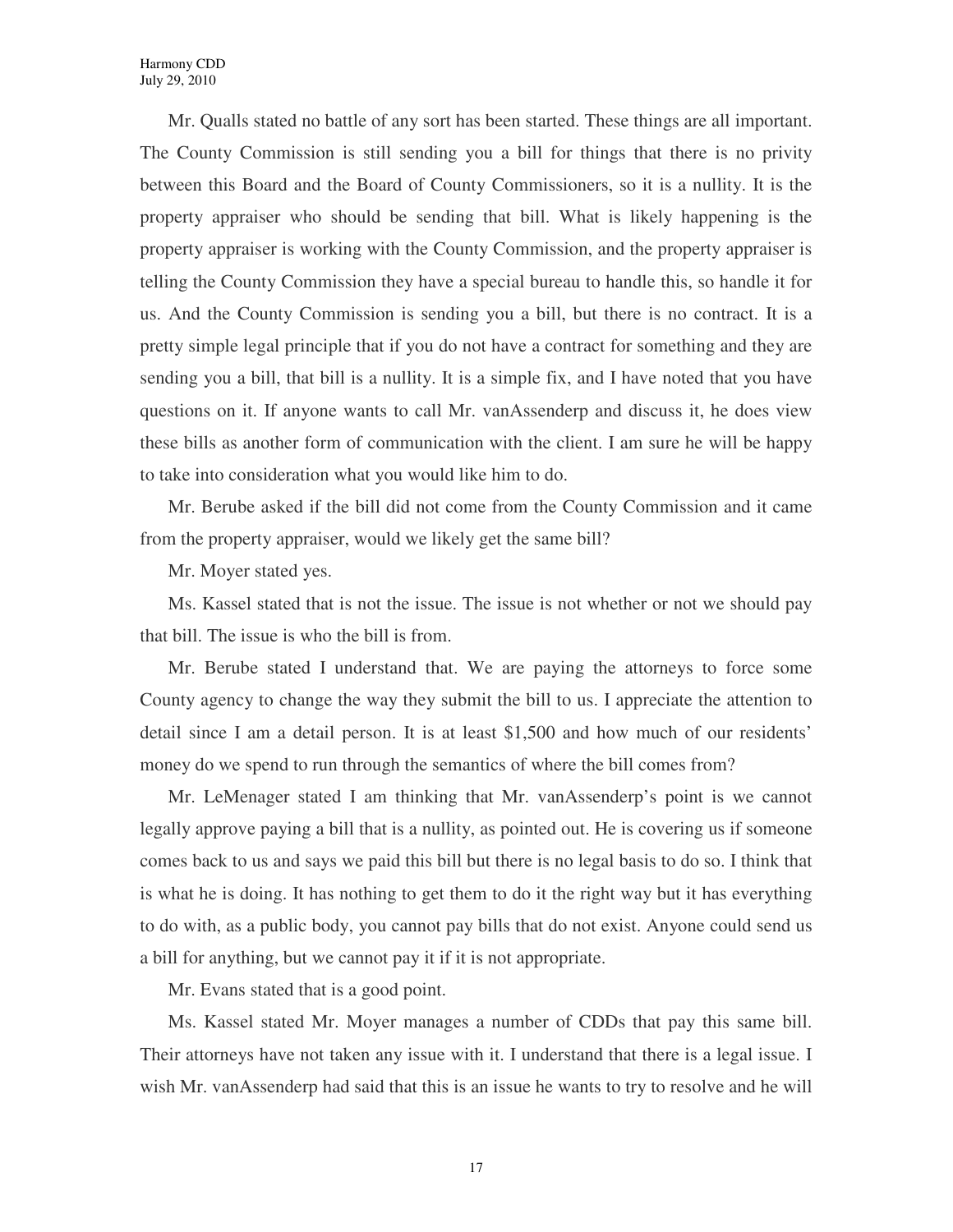put a ceiling on it if we so choose. I do not know if it has even been resolved yet. We certainly spent a lot of money resolving an issue that we did not feel was a problem.

Mr. Qualls stated I understand that. It is an issue that I raised in May. I do see your point and I will talk about it with Mr. vanAssenderp. I think Mr. LeMenager is correct that it is important. Other Districts may not see the issue. The contract you have is with the property appraiser and he is supposed to provide these particular services. Now the Board of County Commissioners is sending a bill. Other CDDs pay it and it may not seem like a big deal, but as attorneys, we are concerned that sometimes it is the little things that can get clients into trouble. I am not saying this will lead to that. It is good that he is paying attention to those details, but he views this as a form of communication. I am sure if one of you wants to reach out to him and discuss it, you might find a courtesy discount in the next bill.

Mr. Evans stated I think it is Mr. vanAssenderp being thorough, and I cannot fault him for that.

Mr. Berube stated I agree.

Mr. Moyer stated just so the Board understands, to the degree that this is customary in Osceola County and the County Commission and the property appraiser want to stay with that process, my concern as your manager is that we get this on the tax roll. I do not want to play games for a couple hundred dollars and have them say to us that we did not go through the proper channels with the County assessment department, which is a County department, so we will not be putting your assessments on the tax roll anymore. That is the other side of the story. I think we need to get it right. I will continue to do what I think this Board would want me to do, and that is to get our assessments on the tax roll. We will worry about working out the details later.

> On MOTION by Mr. LeMenager, seconded by Ms. Snyder, with all in favor, approval was given to the invoices as presented, including the Bio-Tech invoice for additional plantings in the amount of \$3,274.95 that was tabled at the June meeting, and noting that 50% of the John Deere invoice will be paid by the golf course.

**C. Comments and Questions on the Proposed Budget for Fiscal Year 2011 and Discussion of Government Accounting Standards Board (GASB-54)** 

Mr. Moyer stated we picked up on all the discussion items from last month, although

there is still one minor tweak that I need to make where we are showing reserves for self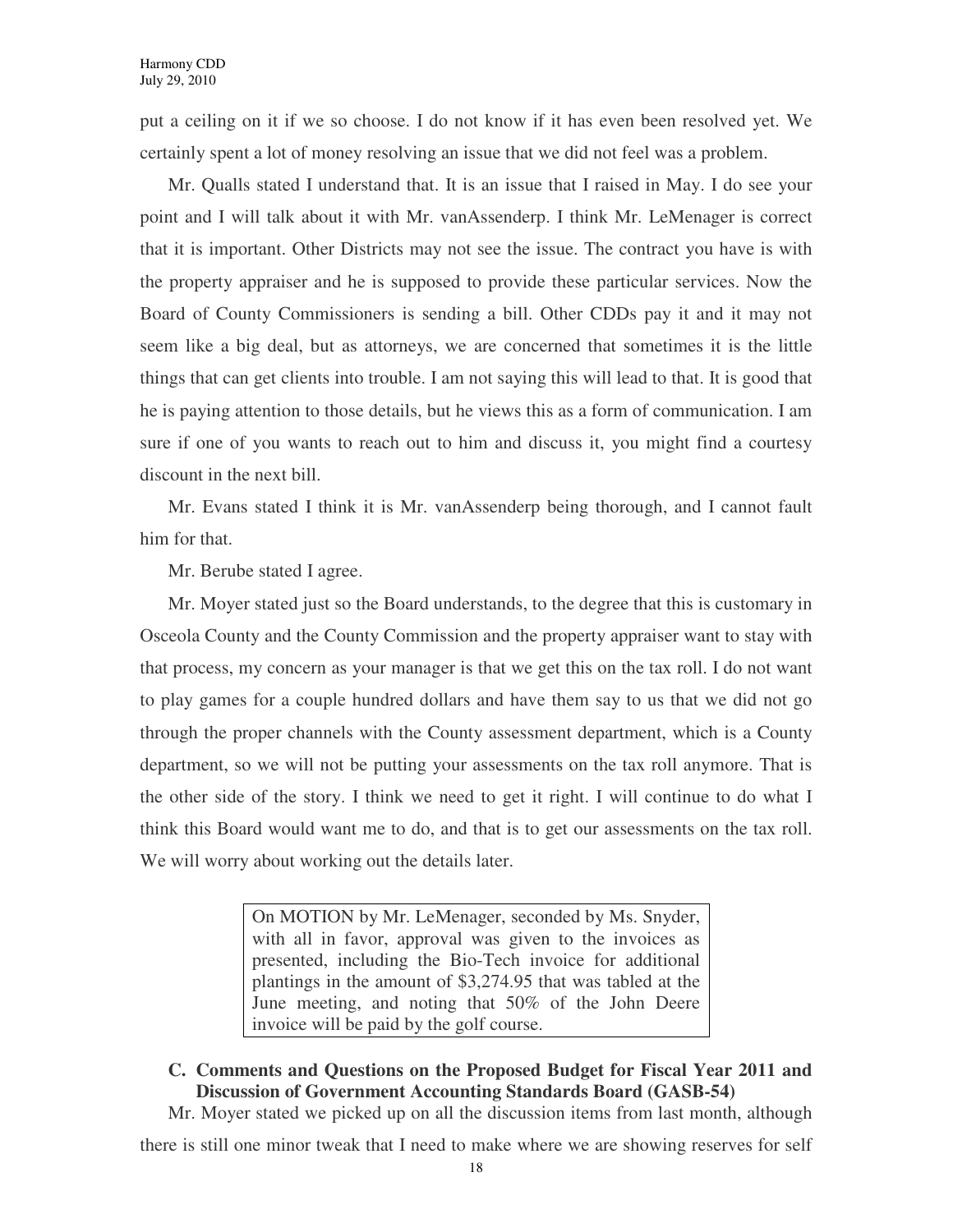insurance. We keep adding to that and we agreed to cap it at \$50,000, representing our deductible. The number is right but we still have the header indicating it is self insurance. I will make that change to your budget before it comes back to you in August. I think the other items are covered. We also provided to the Board some information on GASB rules dealing with the handling of funds and fund balances that we discussed extensively. Basically that parallels what we indicated last month; to the degree you encumber a fund, you encumber it. You can set aside a reserve for a specific purpose and the most flexibility that you can have, that can only take place in the general fund, would be not to allocate it to a reserve but to simply let it remain in fund balance. That is something the Board might want to address as we go through the discussion of the budget at the public hearing next month, and that is, how much restriction you want to put on these fund balances.

Ms. Kassel asked can we call them assigned?

Mr. Moyer stated if you assign it, that is the same as setting it aside for a specific purpose. If you leave it in unassigned fund balance, to the degree we need to transfer money into any of your budget categories, the Board has the discretion to do that.

Mr. Evans stated it gives us more flexibility.

Mr. Moyer stated having said that, if you have a reserve for several hundred thousand dollars and the Board needs to move it to another place, you can go through a process to do that. Generally the intent and what the public would reasonably expect this Board to do is, if you put money into a reserve for a specific purpose, that you will use it for that specific purpose.

Mr. Berube stated to recap, right now it is unassigned.

Mr. Moyer stated most of it is unassigned.

Mr. Berube asked your recommendation is to leave it that way?

Mr. Moyer stated yes.

Ms. Kassel stated I think we are relatively fiscally responsible on this Board, but my concern is that as the constitution of the Board changes as time goes on, Board members may choose to spend money on something else that we are setting aside for refurbishments on capital items. Then we will get a big assessment when we have to pay for those things later.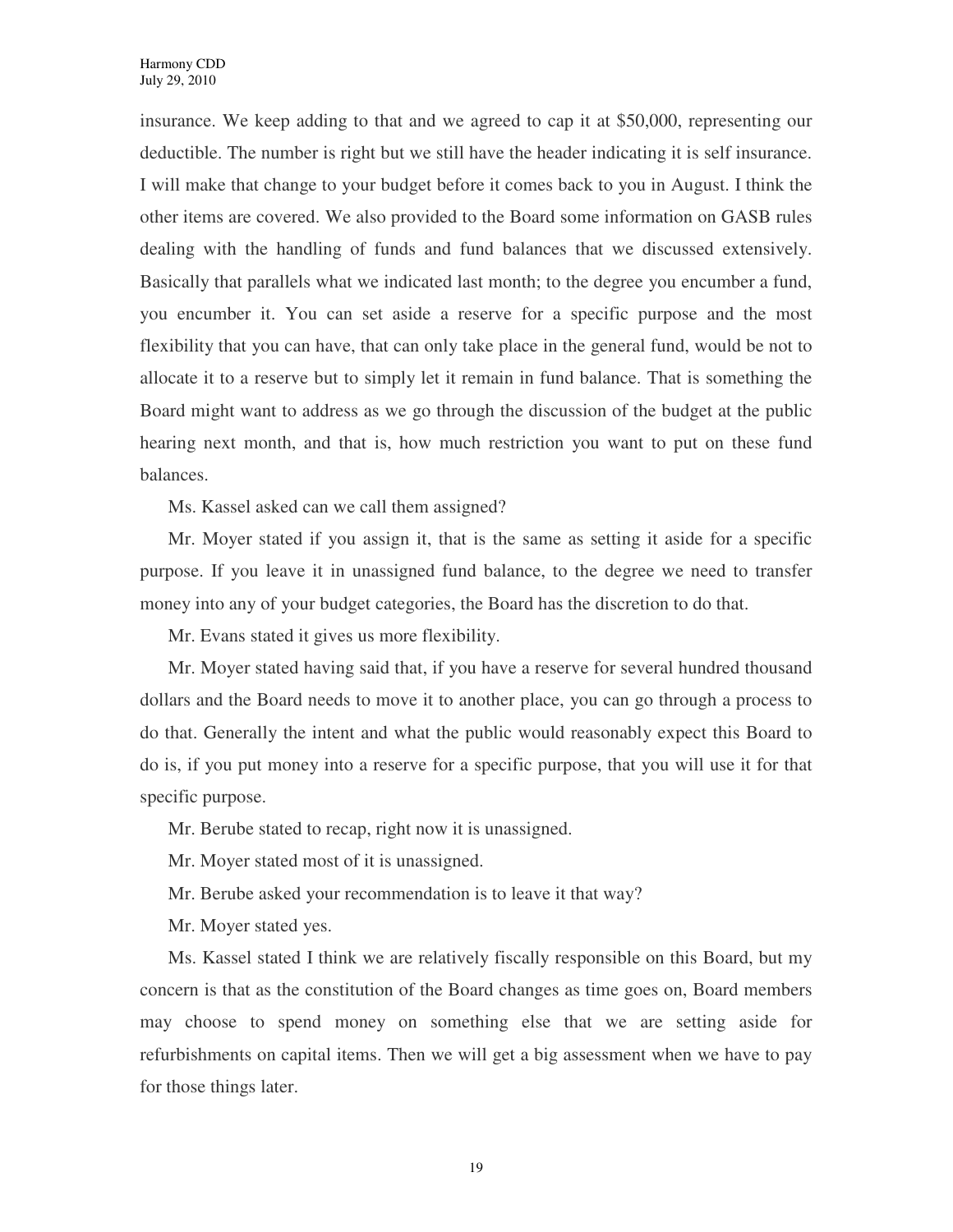Mr. LeMenager stated I understand that. I think you are absolutely correct; the Board can do that. My understanding in discussing that with Mr. Ray Walls, who is running for a seat on this Board, because he does this for Orange County, GASB 54 means you do what Mr. Walls mentioned earlier. You start at zero every year and make a determination as to how you are allocating your reserves for the future year. While during the course of a year, you are saying you are not going to spend that money this year, Ms. Kassel is correct that the Board can spend the money any way they want.

Mr. Berube stated actions have consequences.

Mr. LeMenager stated that is true. We are very small compared to Osceola County and Orange County, but you are absolutely right that a future Board can do that. The only comment I was going to make regarding a specific amount, especially seeing the revised numbers from our engineer, I see we are talking about putting a reserve for renewal and replacement for \$35,000 to set aside. Given that some of these facilities are already several years old, I would actually suggest if this is for the future, we should start at a higher amount. We do have \$260,000 in undesignated cash. I wonder if we should call the irrigation improvement project a reserve. That is money we intend to spend next year.

Mr. Evans stated we have allocated \$60,000 to spend with the anticipation of recapturing \$30,000.

Mr. Moyer stated we can show it either way. We can actually move it into a line item and say we will spend \$60,000 on irrigation and take it out of reserves, as long as it is budgeted for.

Mr. Evans stated we can budget just \$30,000. We would not spend that money unless we knew we were getting the \$30,000 back.

Mr. LeMenager stated it is not really a reserve; it is something we are planning on spending. Those are my two comments on the budget. Otherwise, it is a pretty good document.

Mr. Moyer stated on the issue of these reserves and the one thing I have some sensitivity to, in terms of them being undesignated, a future Board can use it for anything. We are thinking they may use it for capital replacements or to cover unforeseen damages. The one thing you need to be careful of, depending on who is on the Board, they can take that money and assign it against the non-ad valorem assessments and drastically reduce the assessments one year. Then you are back to having no reserves for any purpose.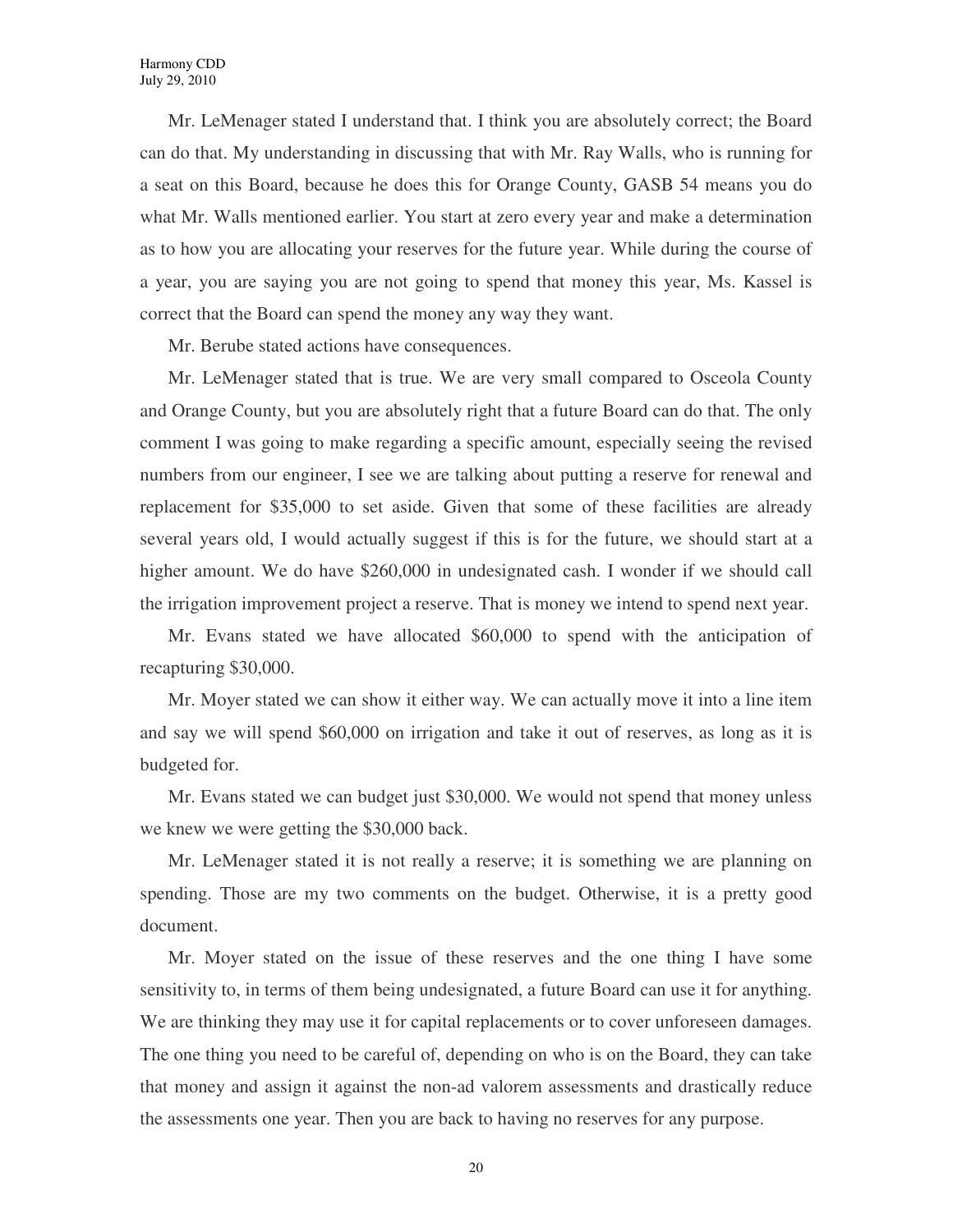Mr. Evans stated then you pay a severe price in the years to come.

Mr. Moyer stated it goes both ways. My comments assume that we are going to continue to have Board members who are fiscally responsible and would not do that. If you get a Board that wants to show the community how much they saved the residents by reducing their assessments, that would be the way to do it.

Mr. Evans stated we are considering increasing the reserve for renewal and replacement of the infrastructure, which is tied to Mr. Boyd's report. Do you want to increase it from \$35,000 to \$45,000?

Mr. LeMenager stated I suggest we start off with \$100,000. It is 2010 and some of these facilities are already five years old. Mr. Boyd, did you prepare the report on remaining useful life or useful life from zero?

Mr. Boyd stated it is on the useful life from zero, accumulating reserves.

Mr. LeMenager stated we have not accumulated anything yet.

Ms. Kassel stated I think we have.

Mr. LeMenager stated no, we have not.

Ms. Kassel stated not specifically. We have a total of \$260,044.

Mr. Evans stated that is Mr. LeMenager's whole point. We have this balance of money that we have earmarked internally but not officially designated.

Ms. Kassel stated so now we can officially designate it.

Mr. LeMenager stated we should not be thinking we have \$260,000 we can spend.

Mr. Boyd stated I think these are pretty accurate figures. We just did the alleys. The sidewalks will continue to be maintained in good condition. For the most part, this report can be looked at as useful life from this point forward.

Mr. LeMenager asked would you be happy with \$45,000 as a starting figure? My point is, is the report based on now or from a year or two ago.

Mr. Berube stated I think the \$45,000 is a floating number because of the various expected life spans of these facilities. I agree with Mr. LeMenager's suggestion of designating \$100,000 because effectively that is about two years' worth of reserved based on Mr. Boyd's report, and we are certainly two years into this program.

Ms. Kassel stated we are seven years into most of the community.

Mr. Berube stated if you go that many years, then the amount should be \$300,000.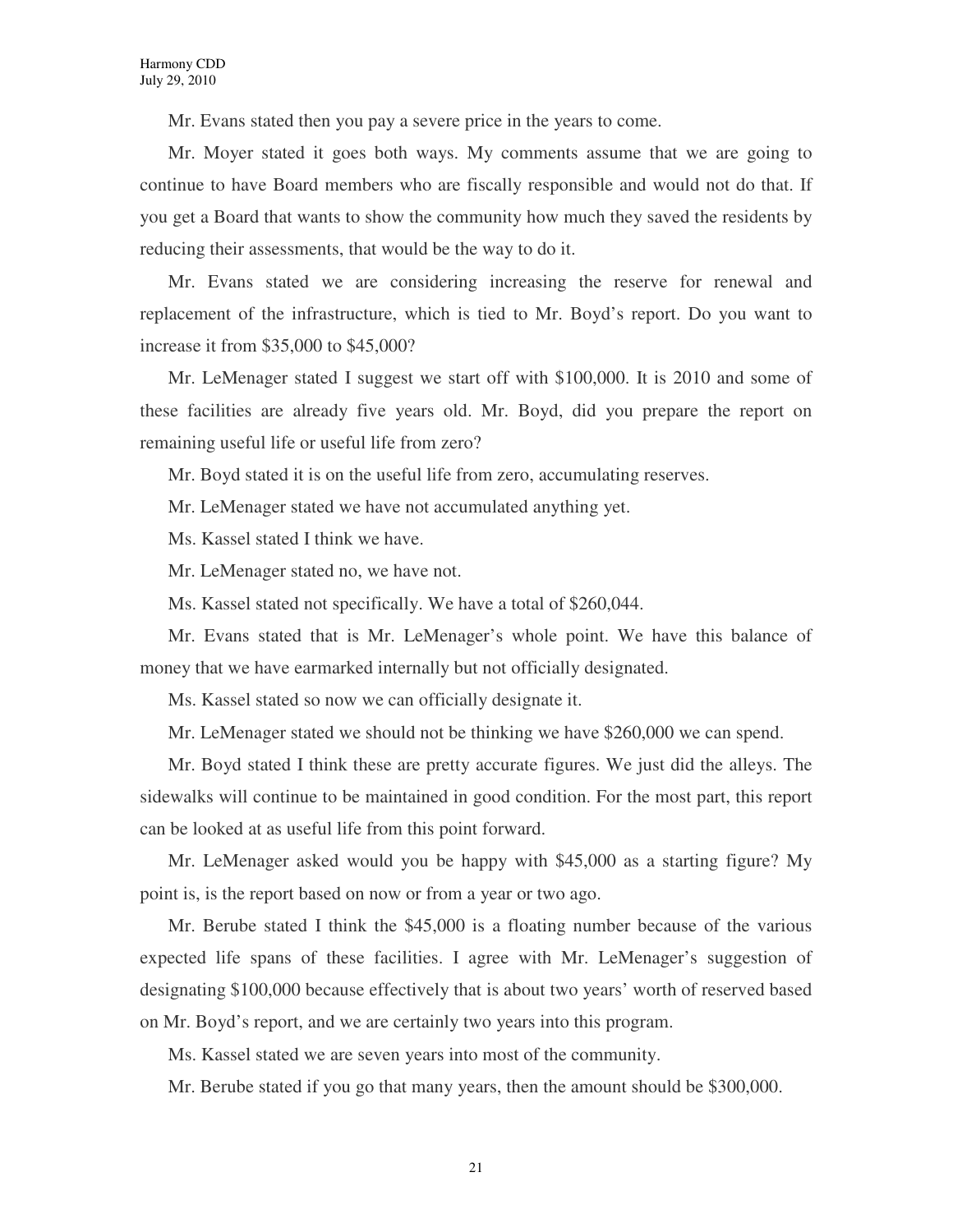Mr. LeMenager stated if you do not include the irrigation, we have almost \$300,000 because we will receive half of the irrigation expense as a reimbursement. I have no problem in saying we want to set aside \$100,000 for renewal and replacement. As this gets to be a better document, we can consider it on an annual basis.

Mr. Berube stated a year from now, we will have another year of history. We can look at it to see what it took for the previous year.

Mr. LeMenager stated I want to be responsible. Having \$260,000 in undesignated funds is a large amount of money. I can see why people would argue that our non-ad valorem assessments should be going down if we have that much.

Ms. Snyder asked what if we took that \$30,000 from the irrigation reimbursement and add it to Mr. Boyd's figure for the renewal and replacement and made the designation \$65,000?

Mr. Evans stated I think these are two different things. One, we are looking at needing to generate \$45,000 or \$50,000 each year for renewal and replacement. Once we have the funds allocated next year, then we need to budget for a contribution to that fund. Mr. LeMenager brings up a good point. We have x amount of dollars that we can internally mark what we would do with that money. We have \$50,000 that is going for the insurance deductible and several other line items. If this accumulated for the last five years, there is your \$250,000 that the Board needs to accumulate funds to be able to fix things that will come up in the future. I think we are right on target for what we truly need long term so that we are not caught behind the curve.

Ms. Kassel asked are you proposing not to increase the renewal and replacement?

Mr. Evans stated no, I am saying that is really where the rest should go.

Mr. Berube stated we have already accumulated five years of these numbers in undesignated cash.

Mr. Evans stated a lot of this is nomenclature. If we have x amount of dollars available for certain applications, if we designate a specific amount of those funds for a specific purpose, by Statute and by accounting rules, that is the only thing it can be used for.

Mr. Moyer stated that is correct.

Mr. Evans stated that is the allocation. What we are discussing is how we would use these funds without having our hands tied. We understand we have a certain amount of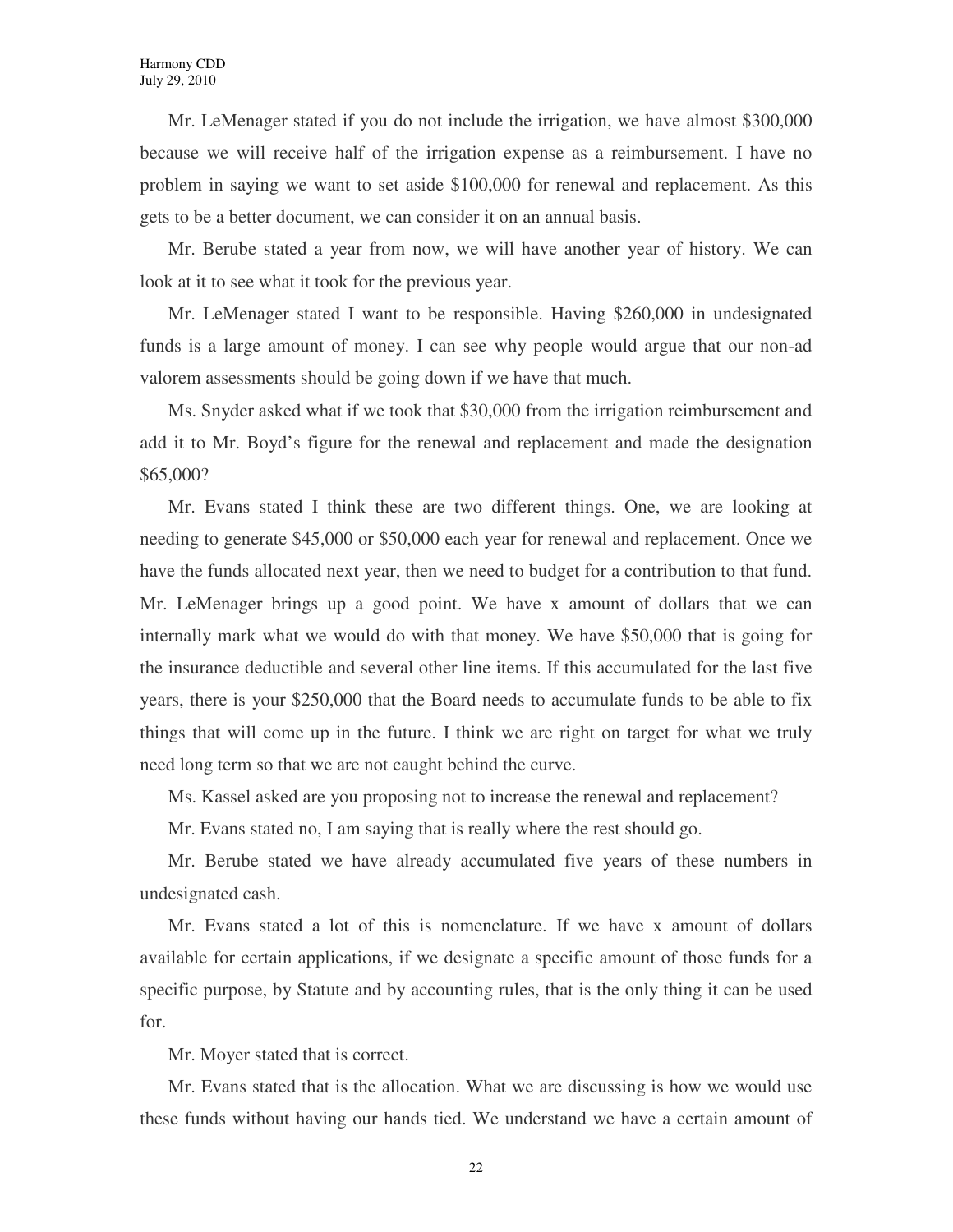money. If we allocate the balance, which is close to \$250,000, we envision that is for a long-term maintenance program. But we do not want our hands tied because something can come up that could be more than that, and we will need to shift some money around. It might be more than the \$250,000 plus the \$50,000 that we allocate in one year. If a hurricane comes through here, we will have significant damage.

Mr. Moyer stated we can probably make the argument that it is for renewal and replacement.

Mr. LeMenager stated I was going to make the same comment. In that case, we will just accelerate some of the things on Mr. Boyd's list.

Mr. Evans stated you can argue both points. I think you bring up a good point, as does Ms. Kassel, that a future Board could strip this account because it looks good politically but it is disastrous from a financial accountability standpoint. Most people, unless you really delve into this, will not understand all this.

Mr. LeMenager stated that is why I would start at \$100,000 now and then we can add \$50,000 into it each year. Then we have a stronger base. It is a question of where we start. My concern is, someone quite legitimately may say these are tough economic times and the District has \$260,000 that is undesignated so why are you not lowering our assessments. That is a valid argument someone could make, while we are sitting here discussing some funds should be a lot higher because we have not set aside money for years in order to do some things. It is how people view it. We are trying to be fiscally responsible and we are not trying to accumulate a large amount of money.

Ms. Kassel stated we are trying to be ready so that we do not have to assess the residents thousands of dollars.

Mr. LeMenager stated that is correct. We are trying to do this so that 10 years from now, we do not have a significant special assessment on every lot.

Mr. Evans stated since it goes on the tax bill, it is not a matter of whether or not it will get paid. In essence I think what we are saying is that after a closer examination of our financial status and a closer examination by Mr. Boyd of what they perceive are our longterm repair and replacement obligations, this District sits in a very enviable position.

Ms. Kassel stated there was an article in the Orlando Business Journal about a month or so ago about all the CDDs in Osceola County that are in default on their bonds, about \$6 billion are involved.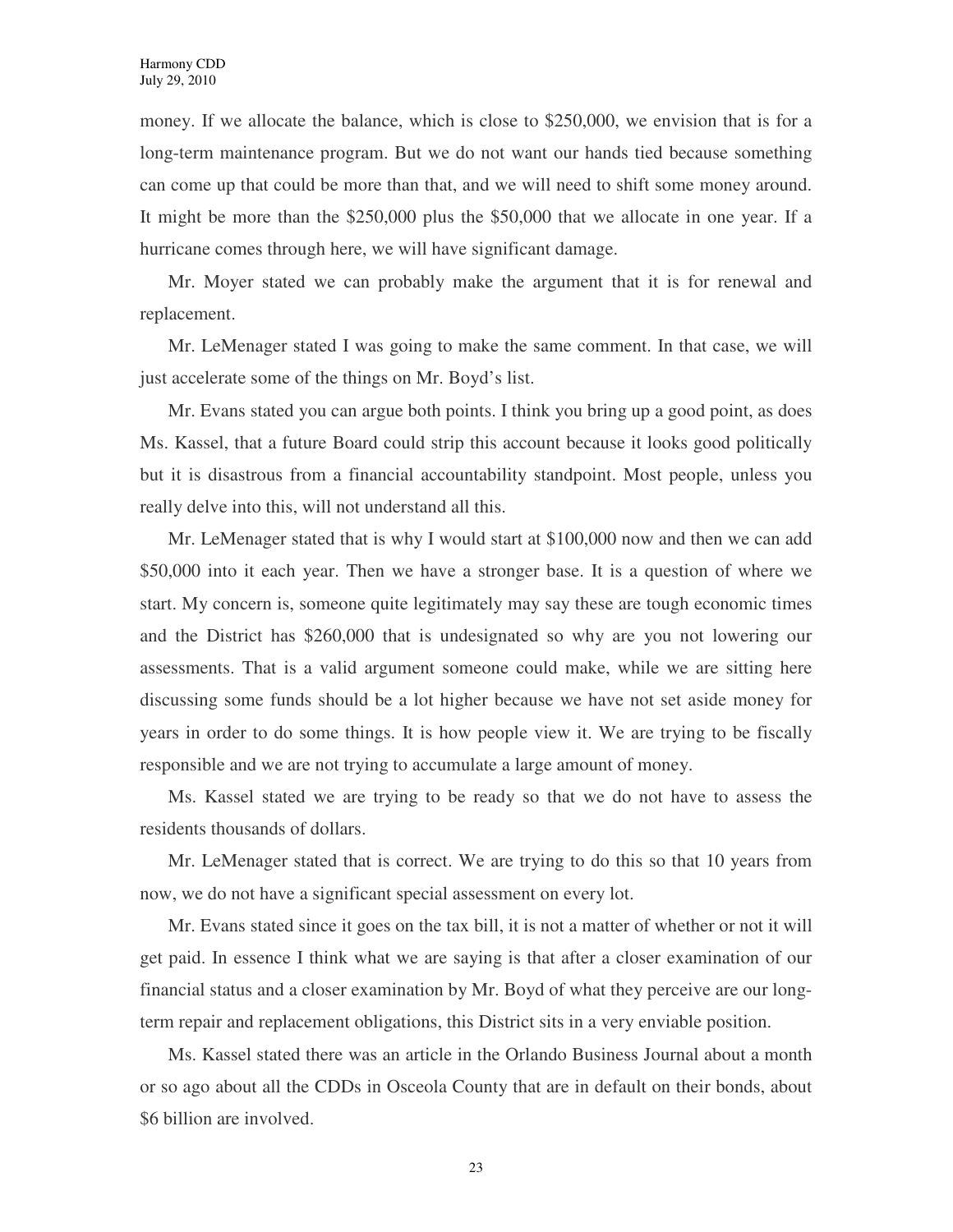Mr. Evans stated they did not do what we are doing.

Mr. Berube asked are we designating \$100,000?

Mr. LeMenager stated I would like to see \$100,000 in the next version of the budget and also a clarification as to this irrigation process. Clearly, we will have public discussion at our next meeting on this.

Ms. Kassel stated this does not necessarily have to be a line item, but there should be a note.

Mr. Moyer stated it will have to be taken from fund balance. I reconsidered what I said to Mr. LeMenager a moment ago. If we put this as a line item, we will exceed our revenues of the budget, which is fine because it will come out of fund balance anyway.

Mr. LeMenager stated no, we still have this reserve for self insurance that is not an expense. You can easily turn that into \$10,779. That is my point; you can make this the balancing number.

Mr. Moyer stated you are correct.

Mr. LeMenager stated you can put \$30,000 for the irrigation replacement and just change this number. This is not an expense.

Mr. Moyer stated I understand.

Mr. LeMenager stated we will still balance.

Ms. Kassel stated I thought that was the money that was going into our renewal and replacement fund.

Mr. Moyer stated we are talking about a pool of money that is being allocated to various items.

#### **D. Public Comments/Complaints**

Mr. Moyer reviewed the complaint log as contained in the agenda package and is available for public review in the District Office during normal business hours.

Mr. Berube stated one of the entries is for the interactive splash pool. A number of the outlets do not seem to be shooting.

Mr. Haskett stated they are not shooting. Over time, the diaphragms within two of the valves are not activating. I placed an order for the parts, and it takes about three weeks to receive them. The fountain has not had a good checkup since 2006, but Mr. Belieff and I work on it from time to time to keep it going.

Mr. LeMenager stated it is a pretty popular facility.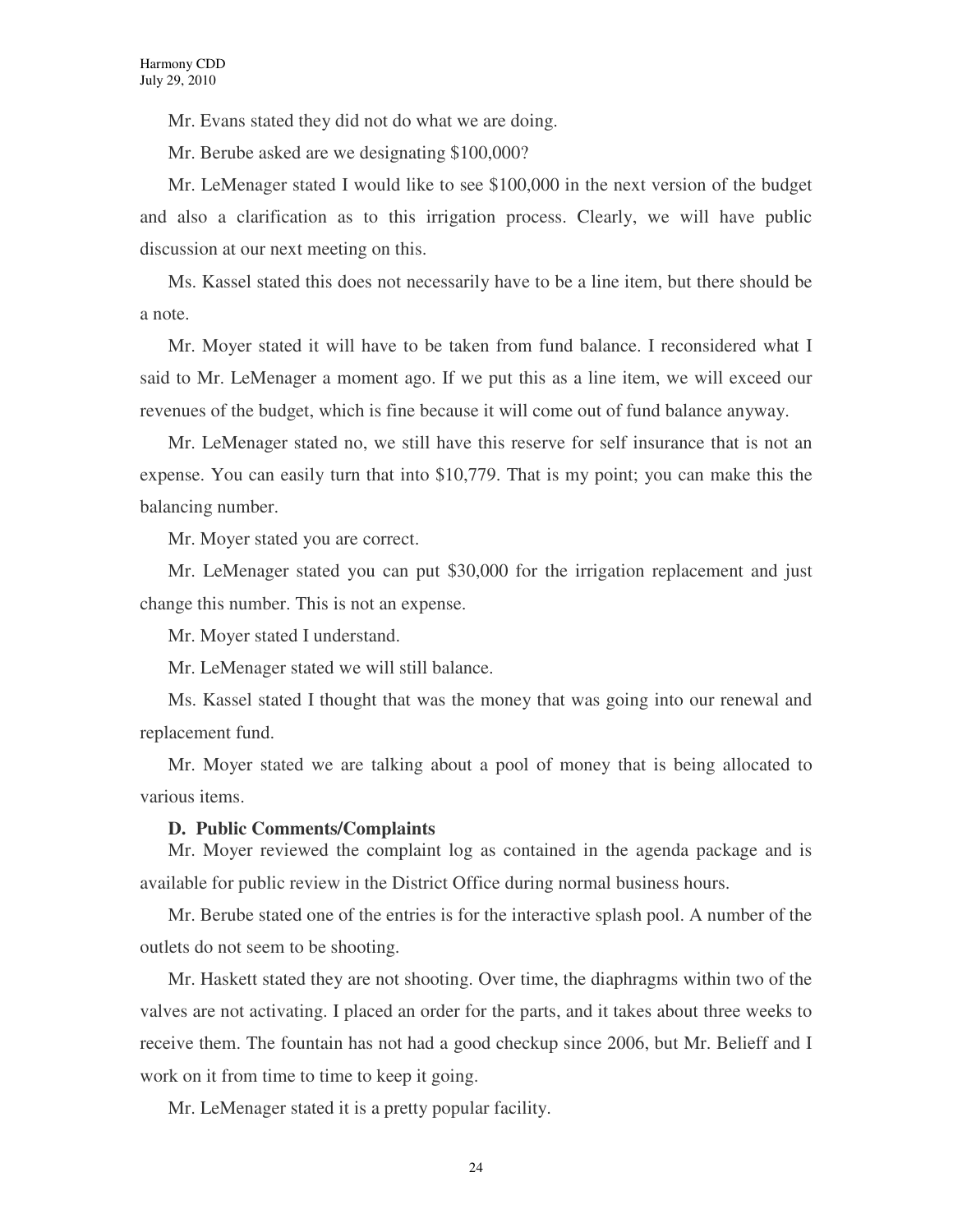Ms. Snyder stated there is one item on here that is noted for CDD Board discussion on the request for the maple tree that is dying on Beargrass.

Ms. Kassel asked will that be addressed under Mr. Haskett's report?

Mr. Haskett stated yes.

# **FIFTH ORDER OF BUSINESS Staff Reports**

# **A. Attorney**

Mr. Qualls stated Mr. vanAssenderp sent a memorandum on trespassing signs. It is both a civil and a criminal violation for a trespass, especially after you have warned them. That might scare them a little, but I would advise since it is a criminal offense, as Mr. Evans said earlier, please call a deputy. Do not put yourself in any sort of harm. If you have any questions on the memorandum, please let me know.

Mr. LeMenager stated I think the clear message of the memorandum is that the little No Fishing signs we have now do not really mean anything.

Mr. Qualls stated that is correct.

Mr. LeMenager stated personally, I have no problem with some fishing being allowed in the ponds that are in non-residential areas. I recognize that it is not a universally held view. I do think the one thing we are in agreement on is that we cannot let the current situation go on with a sign that the sheriff will not enforce because it is not an appropriate sign. I think that has been demonstrated in court.

Ms. Snyder stated then we need an appropriate sign.

Mr. LeMenager stated if it is the Board's desire to prohibit fishing in every single pond, then yes, we need the right kind of sign. In reading the document carefully, I think you have to be careful in how you word the sign. I think we want to prohibit people from doing anything in the pond and not to prohibit people from walking around the ponds. I cannot help but notice that Mr. Golgowski has installed some nice path signs. The edge around Long Pond is now an official walking path, which it should be. We need to be careful how we do these signs. Clearly, the current situation is unacceptable. We cannot have the sheriff come out and say he cannot enforce the sign. We need to take some action with respect to signs to make sure we are in compliance so that the sheriff can actually take some action. We can discuss the issue of whether or not people should be able to fish in Long Pond and disagree on that. Should you be able to fish in ponds behind people's houses or behind the school or in the Birchwood neighborhood, I agree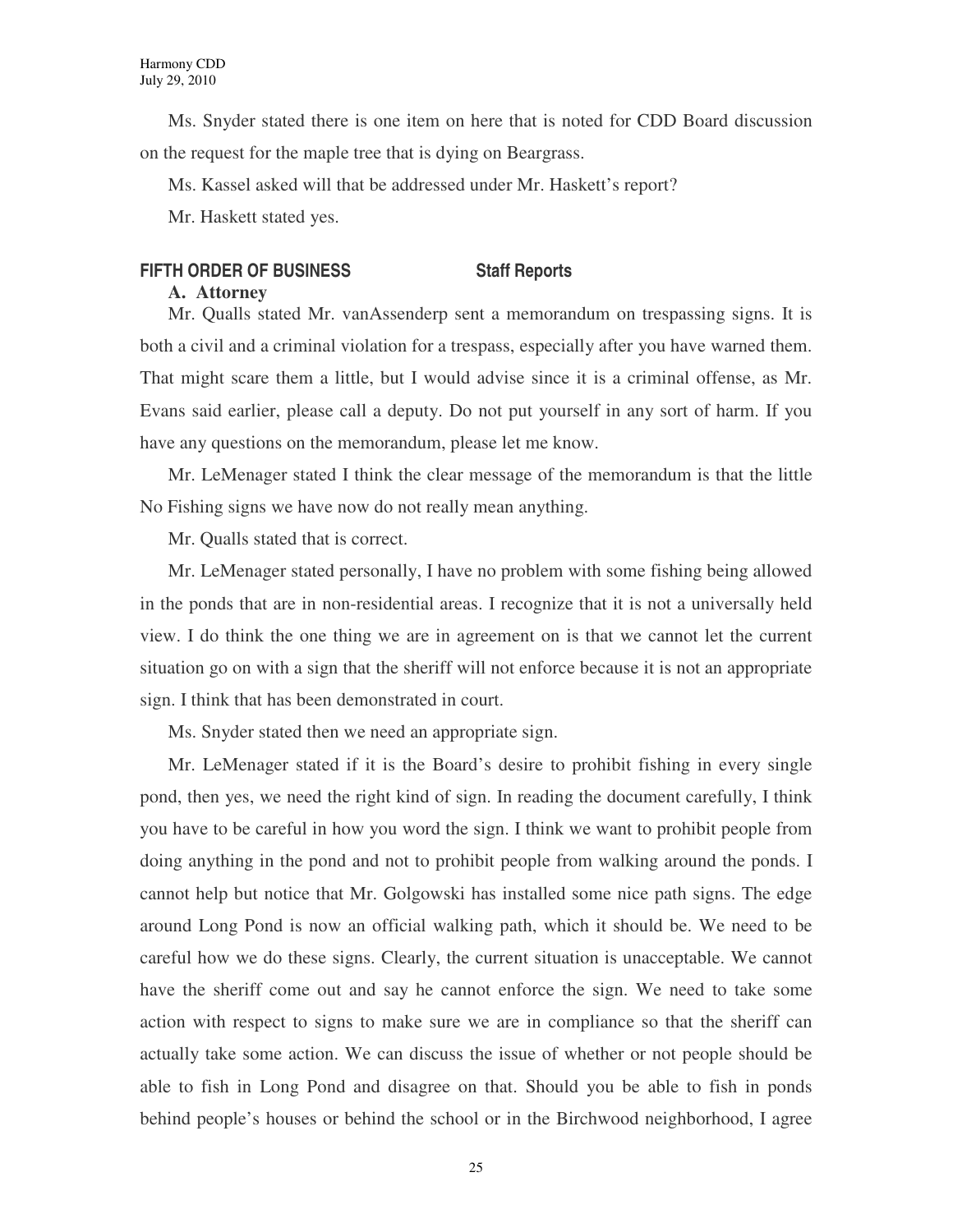that you do not want people to be able to disturb others in what are pretty private ponds. There are two issues that I see.

Ms. Kassel stated I propose that we lower the age to allow kids to fish at Buck Lake. We have a dock there and it is specifically built to allow people to fish there. I think we should lower the age to 10 and as unsightly as they will be, we should put signs around the ponds for safety and other reasons. If we allow residents to fish in the pond, then we allow anyone to fish in the pond, whether or not they are from Harmony. That is one of the big issues I have with people fishing in the ponds, aside from the bigger issue, which is safety. It is not just the alligators but the grade inside the ponds.

Ms. Snyder stated I agree with that. One thing I was concerned with was lowering the age for the dock, and I think that has to be done. There are so many kids here who really enjoy fishing. I know Mr. Belieff has special groups to fish, and these kids then want to come down to fish on their own, but they cannot get in there.

Mr. Berube asked do we have an actual rule?

Mr. Qualls stated I do not see one.

Mr. LeMenager stated I appreciate that it says 16 on the sign, but I want to know if that is in our actual rules. I do not know if it is a rule or just something we decided because it seemed like a good idea at the time.

Ms. Kassel stated there is a difference between the rules that we adopt and the policies that we set. I think what is posted on the sign is a policy that was set prior to this particular Board, and we can change that if we choose. The rules were made general to some extent, so that we can set policies beyond the rules to further regulate use.

Mr. Qualls stated in rule 4.2, which is in the set of rules that were most recently adopted, it addresses the use of facilities by children. It indicates soccer, volleyball and basketball facilities, but it says children must be under adult supervision to use the facilities. There is a similar rule for pool use, rule 3.1(d), that says children must be under adult supervision to use the swimming pool. I do not see a specific age mentioned. There is another set of rules that was adopted well before this Board, and I will check those.

Mr. LeMenager stated it is more of a liability question. I appreciate what you are saying, and that is the argument we had last month when Rich was making his comments. It comes back to what are we really. My view is that we are really the department of parks and recreation. We can say all we want, but because of the way this CDD is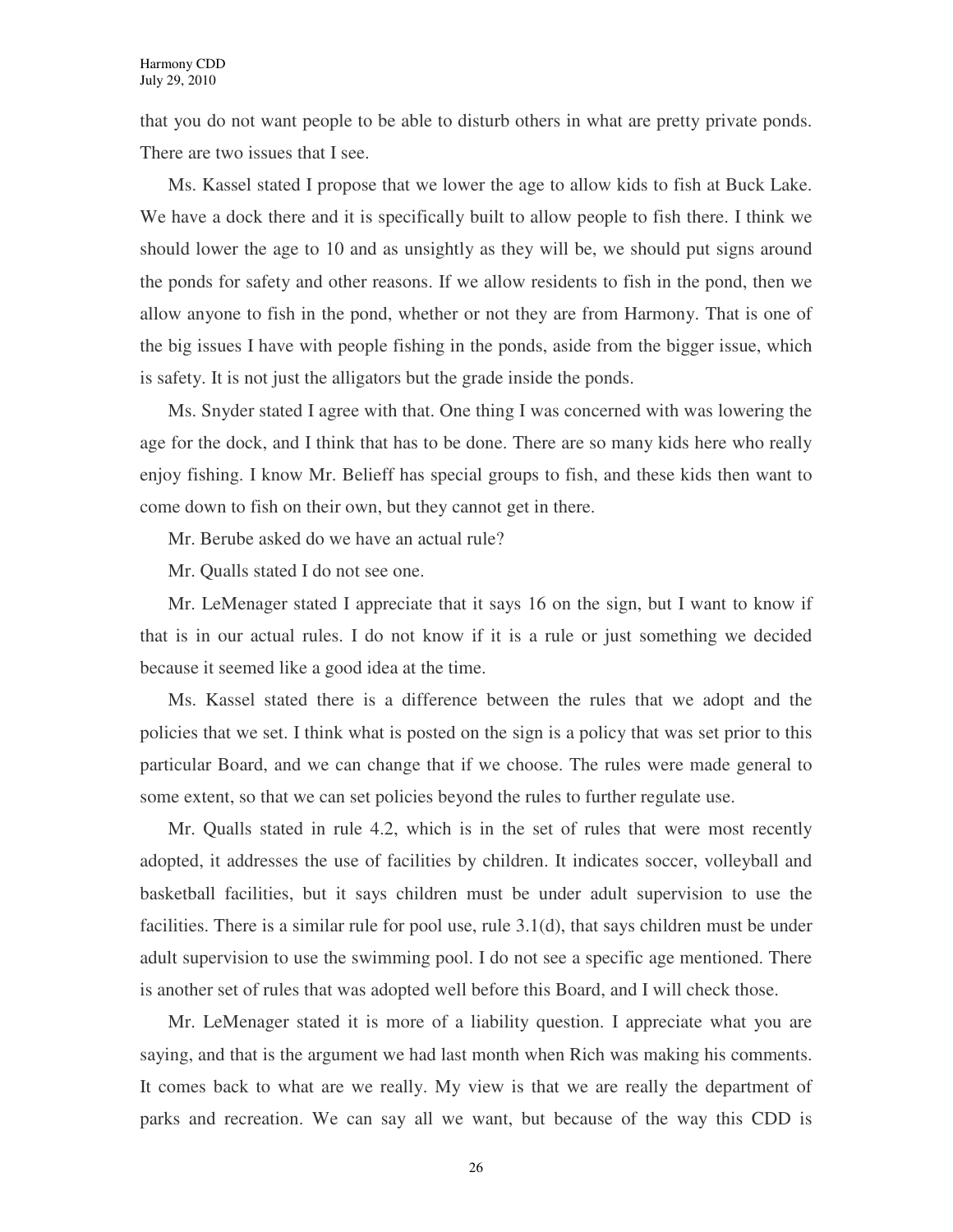structured, that is what we are. I think it is very important that we give young teenagers or kids who are not yet teenagers plenty to do. Otherwise, they will get into other mischief.

Ms. Snyder stated I agree. They use the facilities.

Mr. Berube stated regarding the No Trespassing signs, if you read that document, before we decide to put them up, we need to be careful. One of the things I noticed is that for any area you want to protect, you have to post it every 500 feet. That is a lot of signs in many areas. It will be easy in some of the ponds, but how do you count 500 feet on some and what happens if you go around a corner?

Ms. Kassel stated it is probably linear feet.

Mr. Berube stated that may well be.

Mr. LeMenager stated we have a lot of ponds, though.

Mr. Berube stated yes, we do. If we post them all, we are looking at a significant investment in signs, not to mention the aesthetics. We have a lot of signs already and most of them look pretty good. It gets to the point when you have too many signs. If you look at Lakeshore Park where the sundial is, there are between 7 and 11 signs there for various things. How much is too much? If you put up a sign that says No Trespassing, then you get into the same problem we had with the pools. Who is the traffic cop? How much do we rely on Mr. Belieff to be policing all this? It is fine to have rules.

Ms. Kassel stated that is what we are doing so that the sheriff can enforce it. Of course, we should check with the sheriff to be sure they will enforce it if we have those signs.

Mr. Berube stated that is only in response to a call.

Ms. Kassel stated I have been told by someone who is familiar with the sheriff's office that they will not enforce it. How far apart are the current signs at the ponds?

Mr. Golgowski stated they are random.

Ms. Kassel stated we can start with certain ponds around people's homes and make it a staged implementation. Not all the signs have to be installed at the same time. We can stage it over a period of a few months, but I do not think it will be that much money. Yes, there is an issue of appearance, but what is the alternative?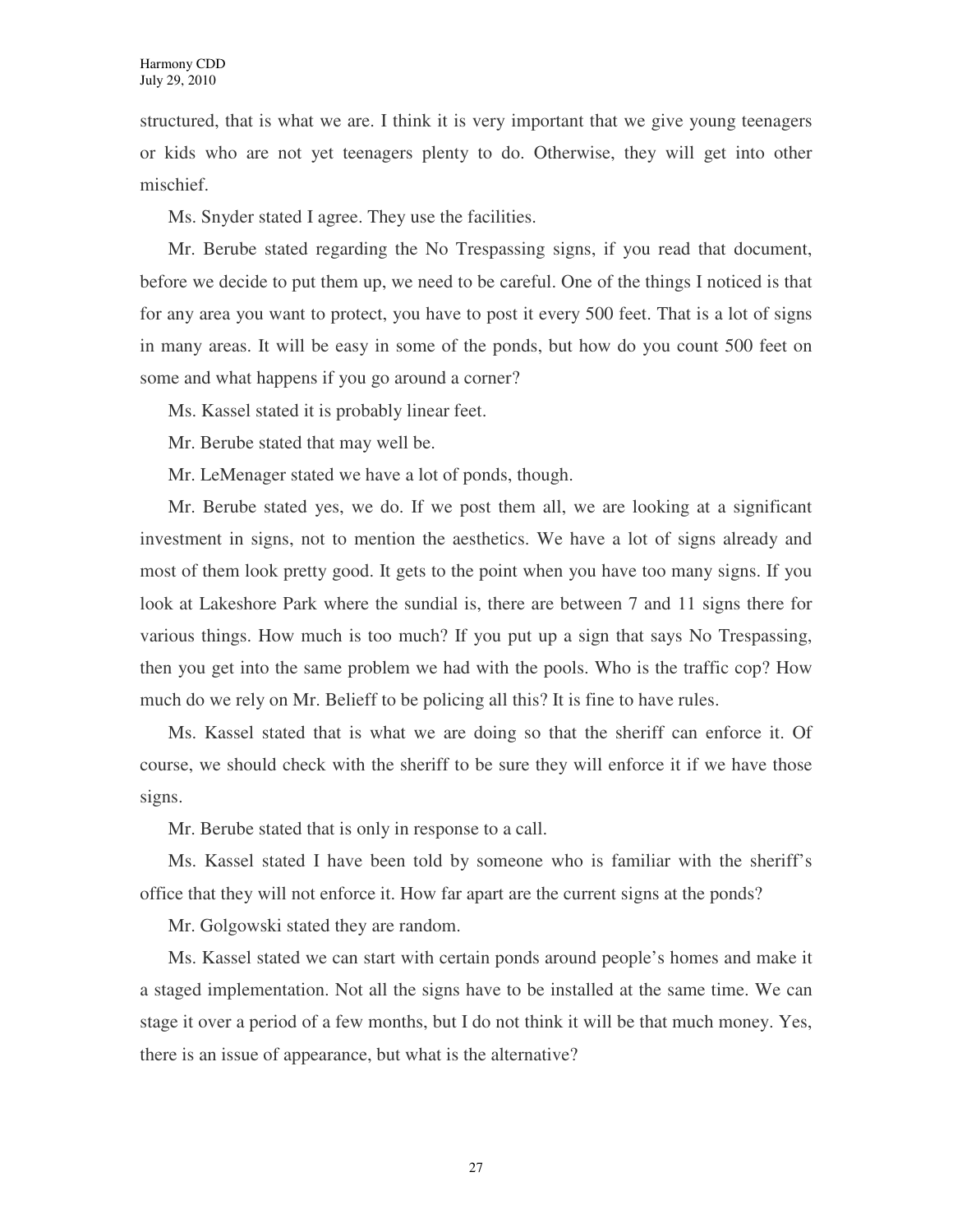Mr. Moyer stated based on some of my experience with other CDDs, a resident could not call the sheriff to say someone is trespassing. A representative of the District will have to make that phone call and will have to swear out the complaint for trespass.

Mr. Berube stated typically the first thing they get is a trespass warning. The sheriff gets their name and address and other information, but it has no effect for a first-time violation. If they come back a second time, then there is a record of that trespass. There is a process of doing that. I still think it is the peoples' ponds. I appreciate everyone's comments that sometimes this gets out of control. But I think we are dealing with public land and the peoples' areas. I have a hard time shutting it all off. To Mr. LeMenager's comment, you have to give the kids places to go. I suspect if we stagger the signage on the ponds, we will drive people from a newly signed pond to an unsigned one, and I do not know where it will end up.

Ms. Snyder stated hopefully it will drive them all to Buck Lake where they are allowed to fish.

Ms. Kassel stated we have a facility for the purpose of fishing.

Mr. Berube stated maybe so.

Ms. Kassel stated you fish out on a boat if they do not want to fish on the dock.

Mr. Berube stated maybe the fact that Buck Lake is gated off, it becomes a matter of easier enforcement because you need a key to get in. Maybe that is why people are fishing at the ponds, because they cannot get through the gate at Buck Lake.

Ms. Snyder stated I think we need to find something where these kids can do things outside. They are all outside now.

Ms. Kassel stated there are currently a lot of things they can do. There is basketball, volleyball, and other things.

Ms. Snyder stated there are so many kids who are interested in fishing.

Mr. Berube stated to that point, a resident mentioned to me that if we are going to allow fishing in the ponds and if we are contemplating signing it at some expense and some aesthetic value, why not put in a fishing dock in some of the ponds. It does not have to be anything extravagant.

Mr. Evans stated we have multiple issues. What are we going to do at Buck Lake? Are we going to remove the sign that says there is an age restriction because there really is not one?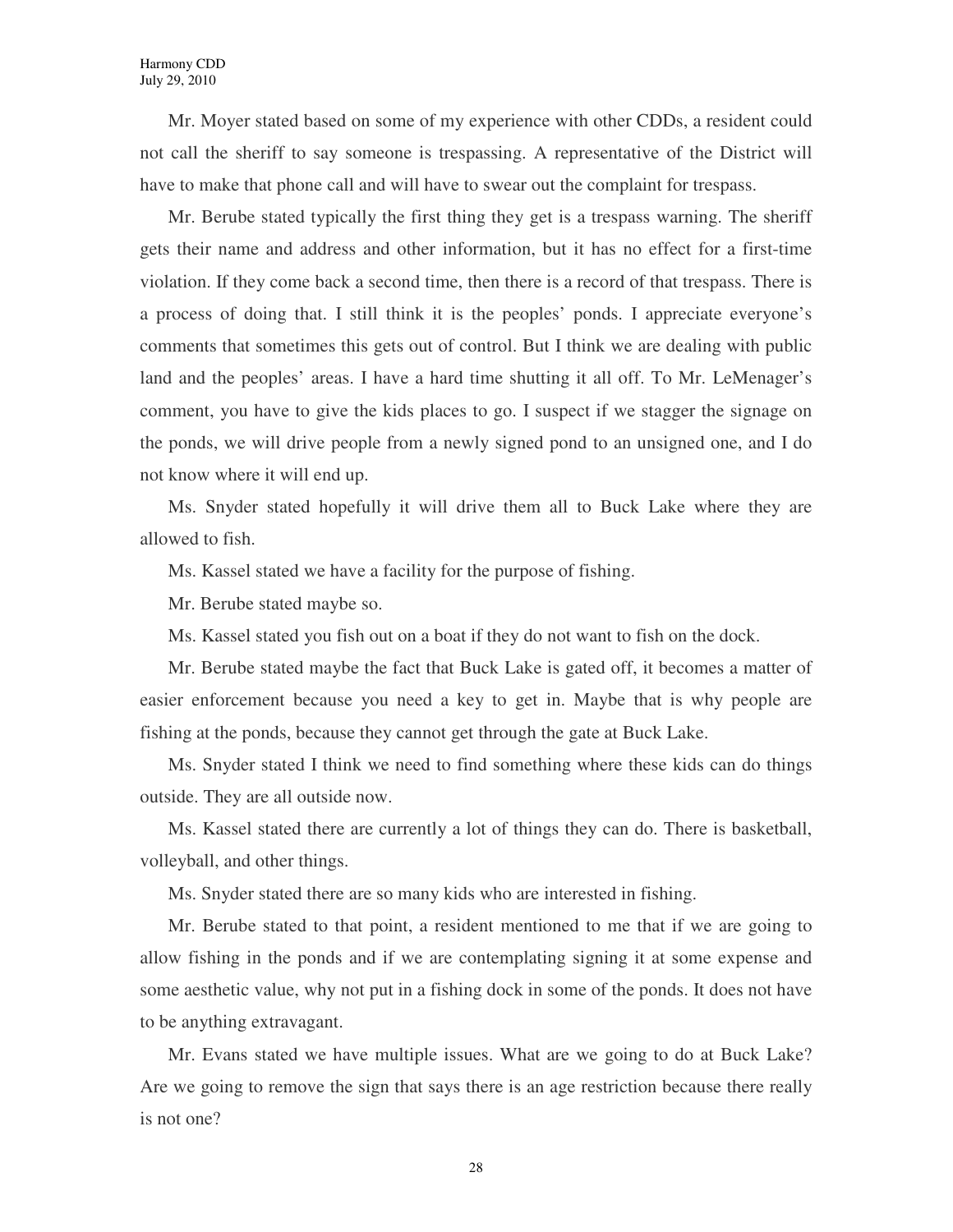Mr. Berube stated I am fine with that.

Mr. Evans asked is that where we are headed for Buck Lake?

Ms. Snyder asked are we saying there is no age restriction?

Mr. Evans stated there is not one now.

Ms. Kassel stated there is no rule with an age restriction, but we have a policy.

Mr. Evans stated that is what I am trying to get to. Are we going to change and implement an age restriction at Buck Lake, and what is it going to be, for kids without adult supervision?

Ms. Kassel stated 10 years old.

Ms. Snyder stated I agree with that.

Mr. Evans asked is there anything in our rules that dictates an age?

Mr. Qualls stated the rules do not define an age. They just say "children."

Mr. Evans stated we can establish a working policy that defines a minimum age of 10 years old at Buck Lake without adult supervision.

Mr. LeMenager stated that is awfully young. What kind of liability does that open for us?

Mr. Berube stated I have an 11-year-old nephew who just moved here, and he is more than capable of going down there and going fishing.

Ms. Snyder asked that does not mean they can take out a boat, does it?

Mr. Evans stated no.

Mr. Berube stated boats are a separate issue.

Mr. LeMenager asked do we even need an age statement on the sign?

Mr. Evans stated that is my point. The only way they can get to Buck Lake is with a key, and their parents have to give them the key.

Mr. Berube stated we are not their nannies. If the kid has a key or even if they do not, they will still go over the gate.

Mr. Evans asked do we still need to establish an age? We are not the parents. The only way they are getting access is with a key from their parents.

Mr. Berube asked why not eliminate the age and just put "children?"

Mr. Evans stated we need to be specific and come up with an age or leave it out altogether.

Ms. Snyder stated I would go with 10 years old.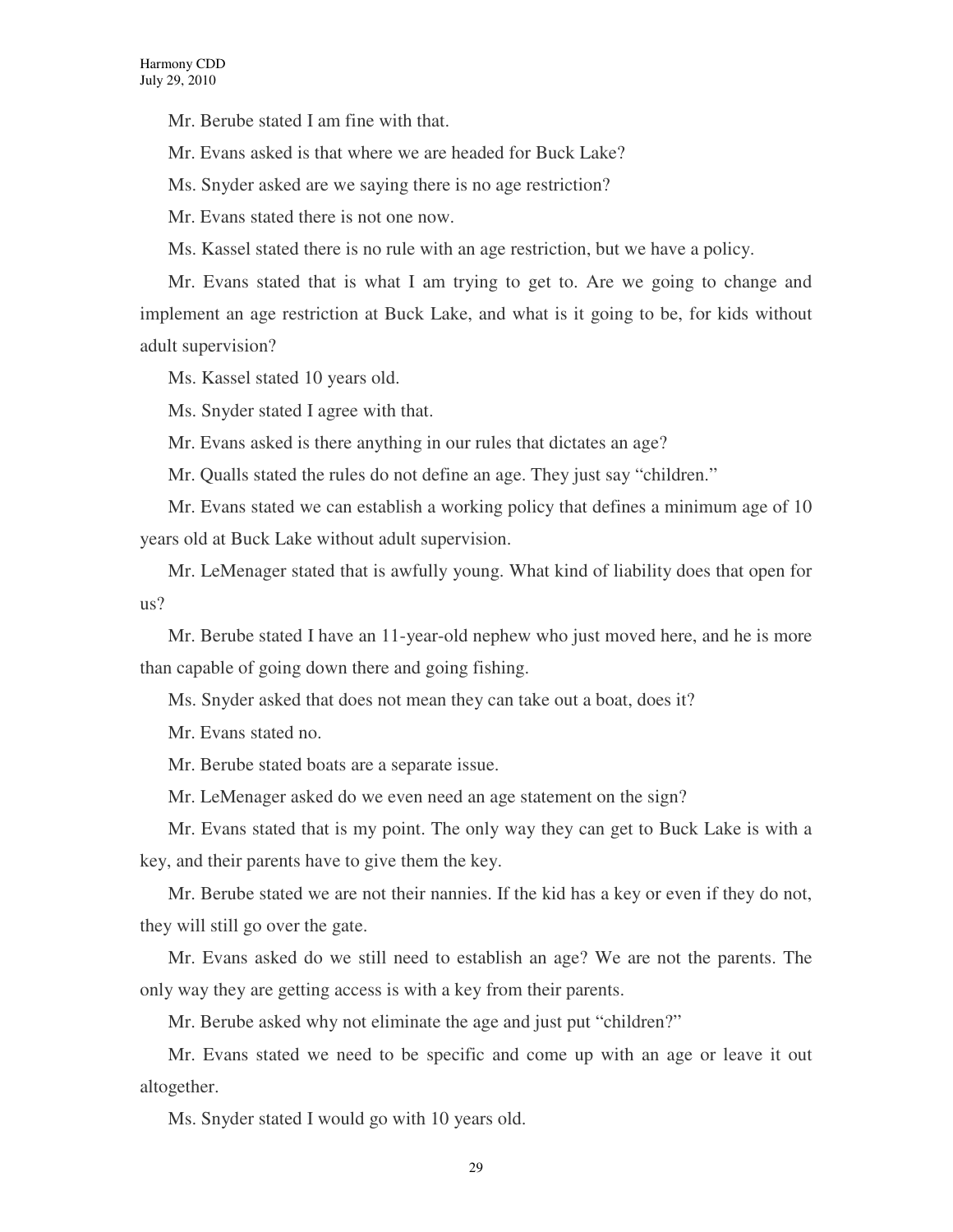Mr. Evans stated we either list an age, or we let the parents be the parents.

Mr. Berube stated it is up to the parent to be the parent. Kids run around the community everywhere. We do not restrict where they run around. They are outside skate boarding. They can run through traffic. They can go on the ponds. They can climb trees. We have a community that encourages people to move here so the kids can walk to school. A lot of them walk to school alone, and that is fine. They walk down the street in traffic.

Mr. LeMenager stated the other issue I raise is, there is a gap over there with direct access to the lake anyway. A kid of any age can walk right down to the lake through the E neighborhood. I would take the age statement off the sign.

Mr. Evans stated if we want to amend our policy, I will ask for a motion to that effect.

On MOTION by Mr. LeMenager, seconded by Mr. Berube, with all in favor, approval was given to remove the age restriction from the sign at Buck Lake.

Ms. Kassel stated I think we should similarly remove the age limit at the dog parks. Kids come down all the time.

Mr. Berube stated we also have an age restriction at the pools.

Mr. LeMenager stated I understand why there is an age restriction at the pools.

Mr. Berube asked why?

Mr. LeMenager stated a kid can drown.

Mr. Qualls stated the current rules say that children must have adult supervision at the pools and at the other facilities such as basketball and volleyball. What you are doing now is making a motion to have a policy that will be reflected in the minutes. It is a policy and not a rule, so it will not really do anything. I would suggest that while I think this discussion is helpful and useful, what we have done here is legally meaningless because I cannot do anything with that.

Mr. LeMenager stated we are removing the age restriction from the sign at Buck Lake so we have removed one impediment to kids wanting to fish.

Ms. Snyder stated I would like to discuss the age restriction at the dog parks. I agree with Ms. Kassel that we should remove the age limit at the dog parks.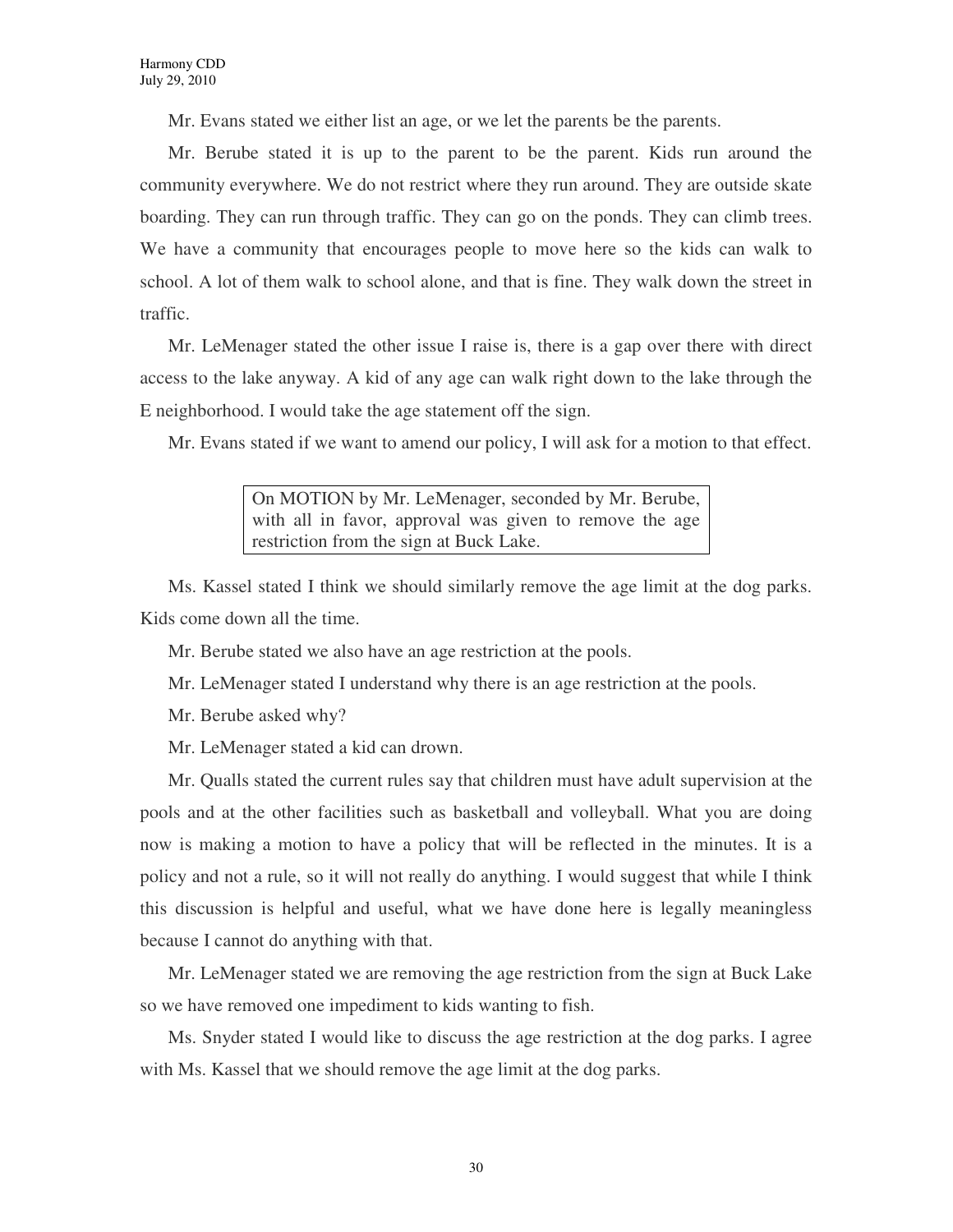On MOTION by Ms. Kassel, seconded by Ms. Snyder, with all in favor, approval was given to remove the age restriction from the sign at the dog parks.

Mr. Evans stated let us wrap up the discussion on the ponds. The internal ponds were designed for stormwater management. They were never designed for people walking back and forth and hanging out on the edge of the ponds. They were not built for fishing ponds. It happens that there is fish in them, but they were never designed for people to access them. We have a fishing location, so we will let them go fish. If it turns into a real problem, we will address it then. The retention ponds were designed and built for a specific purpose. Just because there is fish in there does not mean we are going to open all the retention ponds for fishing.

Mr. Berube stated in next month's Harmony Notes, perhaps we can mention what we have discussed in this meeting and maybe encourage people.

Mr. LeMenager stated I would like more public feedback before we make a final decision. All we have in attendance are three or four residents in the audience.

Ms. Snyder asked are we opening this for discussion again?

Ms. Kassel stated we dealt with the age issue at Buck Lake. Now we are dealing with allowing fishing in the ponds or not, whether we get the signs and enforce no fishing or we do not enforce it. Mr. LeMenager is suggesting we request feedback from the community before we decide.

Mr. Berube stated now that we have changed the age and lifted the restriction for kids at Buck Lake, I am happy to write an article for next month's Harmony Notes, telling people we changed the guidelines for use of the dog parks and the use of the Buck Lake dock for fishing, and encourage them to stay out of the neighborhood ponds for all the reasons we have discussed. Hopefully with a little encouragement, we can guide people where we want them to be. The Harmony Notes come out the first of every month, so you should get yours in the mailbox in seven or eight days.

Ms. Kassel stated I would still like to look into what the cost of the signs would be and how many we will need. Then if we decide to go that route, we will have the information.

Mr. Evans stated I agree.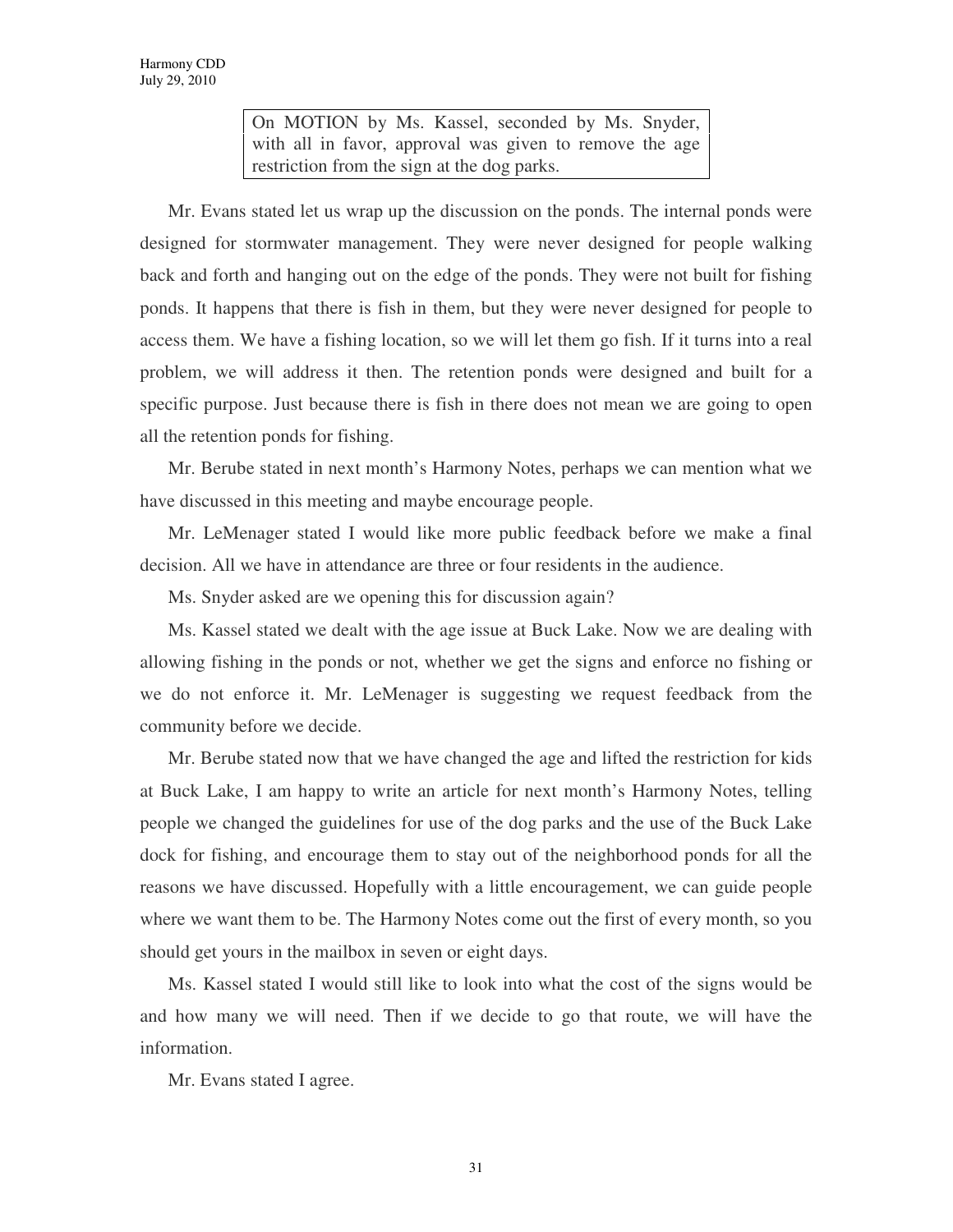Mr. LeMenager stated what we have now does not work. You cannot just put up a sign for no fishing because Mr. Qualls just told us that it does not mean anything. We either get rid of the signs, or we put up signs that have some enforceability.

Mr. Qualls stated I have a couple things for you to consider. One, the sign sort of has a dual purpose of (1) keeping people out if you were to call the sheriff and (2) putting people on warning that if they are in there and something does happen, they have been warned. It is an interesting debate and no one likes the legislators to legislate morality or for people's stupidity, yet people will not hesitate to sue. Two, I think what we are running into is the fact that we have rules, we have policies, and we have Board discussions about those rules and policies. If the Board makes a decision to do something with a sign and that sign is not consistent with the rules, I am not quite certain those signs are enforceable anyway, with the exception of No Trespassing signs that conform to State Statute. It is something to consider that maybe over the course of the next several years, if this continues to be a problem, you may want to consider adopting some kind of formal rules. That really is the process that gives teeth to these kinds of decisions. I am not at all suggesting that needs to be done now. I understand it is a lengthy and sometimes laborious process. Rules do give teeth. Policies are meaningless and incredibly hard to enforce.

### **B. Engineer**

Mr. Boyd stated I provided a revised sidewalk assessment to the Board. When we did this work in 2008, we had about 104 locations that required a priority 1 or 2 repair. This report has about 67, so it is about two-thirds of what we had two years ago. We are identifying areas with category 1 and category 2 repairs, which are hazards and need to be repaired. Category 1 is  $\frac{3}{4}$  inch or greater vertical or horizontal upset. Category 2 is anything from  $\frac{1}{2}$  inch to  $\frac{3}{4}$  inch, pursuant to the policy that was established. The report identifies the locations and the priority level. We will ask Severn Trent to provide a proposal for this work. The repairs should be less than they were two years ago since there are fewer locations to repair. The good news is, the trees are growing and maturing, but the bad news is, the trees are growing and pushing up the sidewalks.

Ms. Kassel stated the sycamores are the worst.

Mr. LeMenager asked do we need to authorize the repair work?

Mr. Moyer stated the work that was done last time was done by a young man who was looking for summer employment. He did a pretty good job for the most part. That is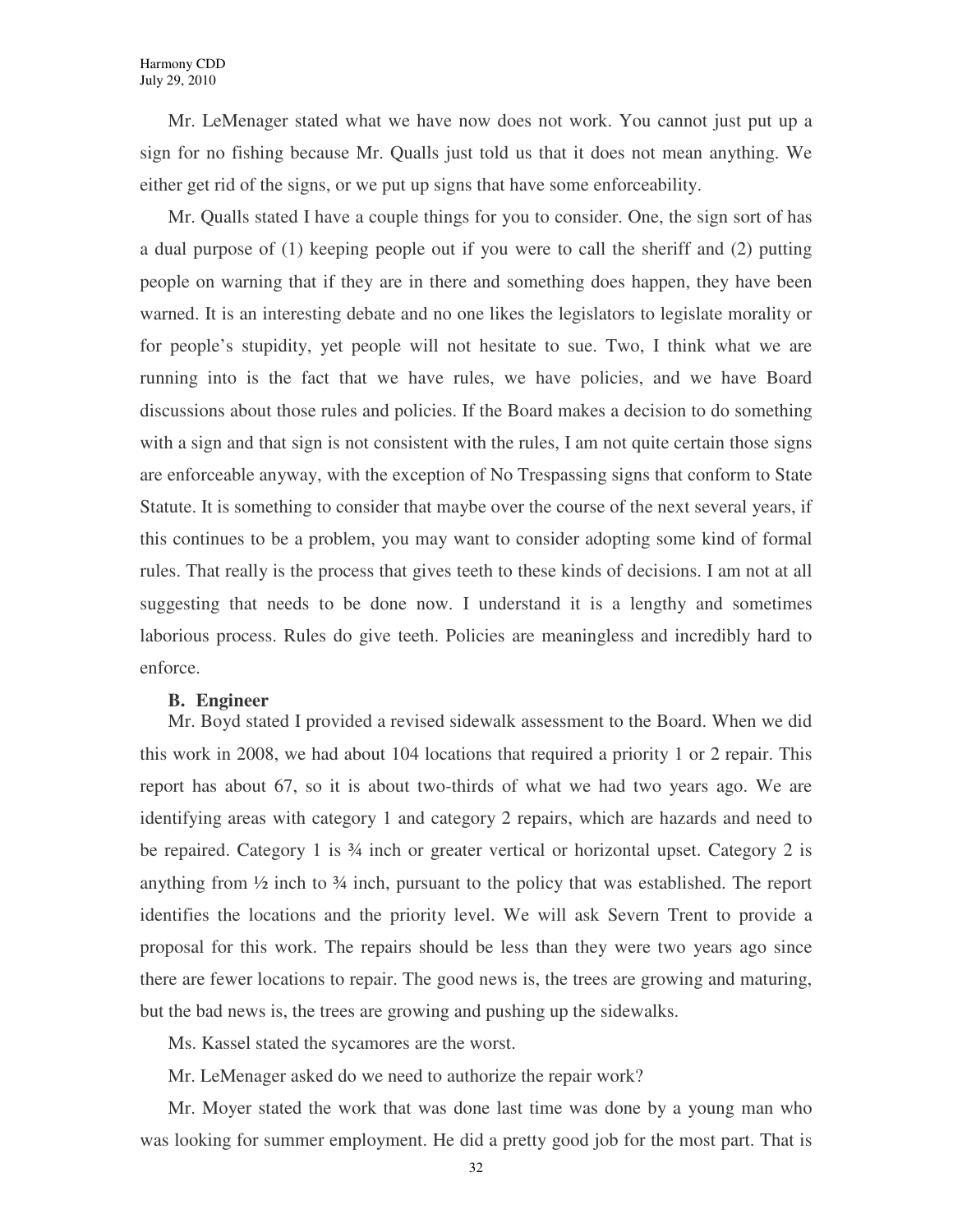not available this year. Severn Trent actually does have employees who do sidewalk grinding, but I suspect that will not be at the same rate that we paid this young man two years ago. I will bring back a proposal to the Board, unless you want to authorize an amount not to exceed, and I will work against that amount. Otherwise, I will just bring back a formal proposal.

Mr. Evans stated I would rather see a proposal.

Ms. Snyder stated I would, too.

Mr. Evans stated otherwise, we are just picking a number out of the air.

#### **C. Developer**

Mr. LeMenager stated I see the developer has a number of proposals. One comment one of my constituents had was regarding the repair of the pool. I see it is in the longterm projections to fix the pool. We have the problem with the huge number of broken tiles. When I went on my walk this morning, it dawned on me what the problem was. The pool was built wrong. Who came up with putting all those tiles in there in the first place? I am thinking of other pools where I have lived. Whose idea was it to put all those little tiles along the edge? That should just have been concrete from the beginning and then we would never need to have this discussion regarding the broken tiles. It is my understanding that the condition of the pool now could lead to action by the County Health Department and say it is not safe anymore, and they can shut down the pool.

Mr. Haskett stated that is correct.

Mr. LeMenager stated so the Health Department can shut down the pool because it is not safe, and yet we keep talking about new projects and other things. The pool is a very important facility. I do not know if we should be talking about a longer term project to resurface the pool. It strikes me as a waste of money to replace tiles. I do not understand why we installed tiles in the first place because they will get broken. I think we should be considering a project where we get rid of all the tiles, especially all the tiles around the edges, and just resurface it with concrete or whatever the appropriate material is. If we just replace tiles, we will need to do it again someday. We should design it so there are no tiles around the edge. Are there tiles around the edge in Ashley Park?

Mr. Haskett stated yes, tiles are a requirement by the State of Florida during construction. It creates a visual between the finish and the edge of the pool. If you jump in or are walking out, that is why you see a tile edge at the steps. The lap lanes have tile down the center, the trough area has tile around it, plus the trough background is all tile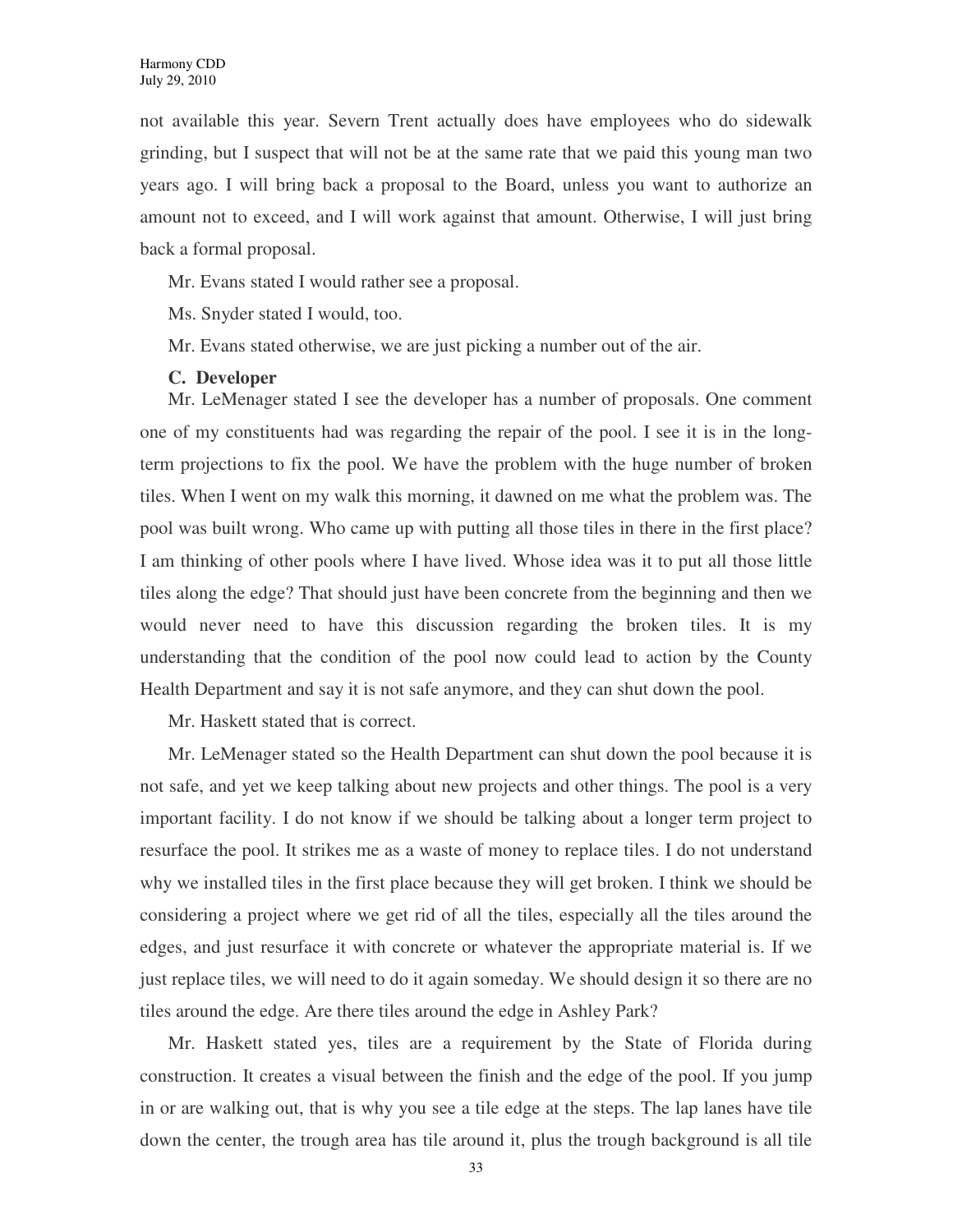for easy cleaning. The material used for the pool itself has to stay moist; otherwise, it will deteriorate.

Mr. LeMenager stated I will take a look at other pools because I am sure that the lips on other pools do not have tile in such a way that it is the main thing that will get broken.

Mr. Berube stated I think we are dealing with two different problems. The tiles along the top edge are a construction issue having to do with the coating, and they are cracked. When you look at the tiles along the edge steps, there are a lot of chips in them. Kids will take the stones in the pool area and start chipping away at the tiles. We watched that happen in front of the parents. Sometimes the stones will end up in the pool. There are very few cracked edge tiles. Most of them are chipped and they have been patched with epoxy to keep them from getting sharp. The lower you go in the water and the lower the steps are, there are very few chipped tiles because the kids cannot get down there and pound on the tile with the stones. There are no chips and no broken tiles in the lap lanes because it is virtually impossible for kids to get there with the rocks. If we are going to redo this pool, I think we need to look at those plantings and change them. They do not look good for most of the year. We also need to get rid of the rocks and get some other sort of ground cover. We should do a sprucing up in general when we redo the tiles and get rid of the rocks because they are an attractive nuisance for the kids.

Mr. LeMenager stated I am not making a proposal that we do anything specific. What I am saying is we talk about the problems at the pool month after month, and the fact that it could be shut down but it seems to not get addressed. I realize we are waiting for winter, but we do have one of the most popular facilities in town that could get shut down any day because we have chipped tiles.

Mr. Haskett stated it can get shut down at any point if there are exposed or open tiles. Tiles that are broken are not exposed. As Mr. Berube said, they are repaired with epoxy so therefore, the pool will not get shut down. As long as it is monitored, the pool is safe to swim in and I do not anticipate the pool being shut down. All the cracked or broken tiles should all be repaired at this point. I have proposals to replace the tile. I presume that the Board would not want to shut down the pool during the busy season for this work, so that is why I have not brought it for your consideration. It would seem that fall or winter is more appropriate to perform this repair. It is being addressed but now is not the right time for the work.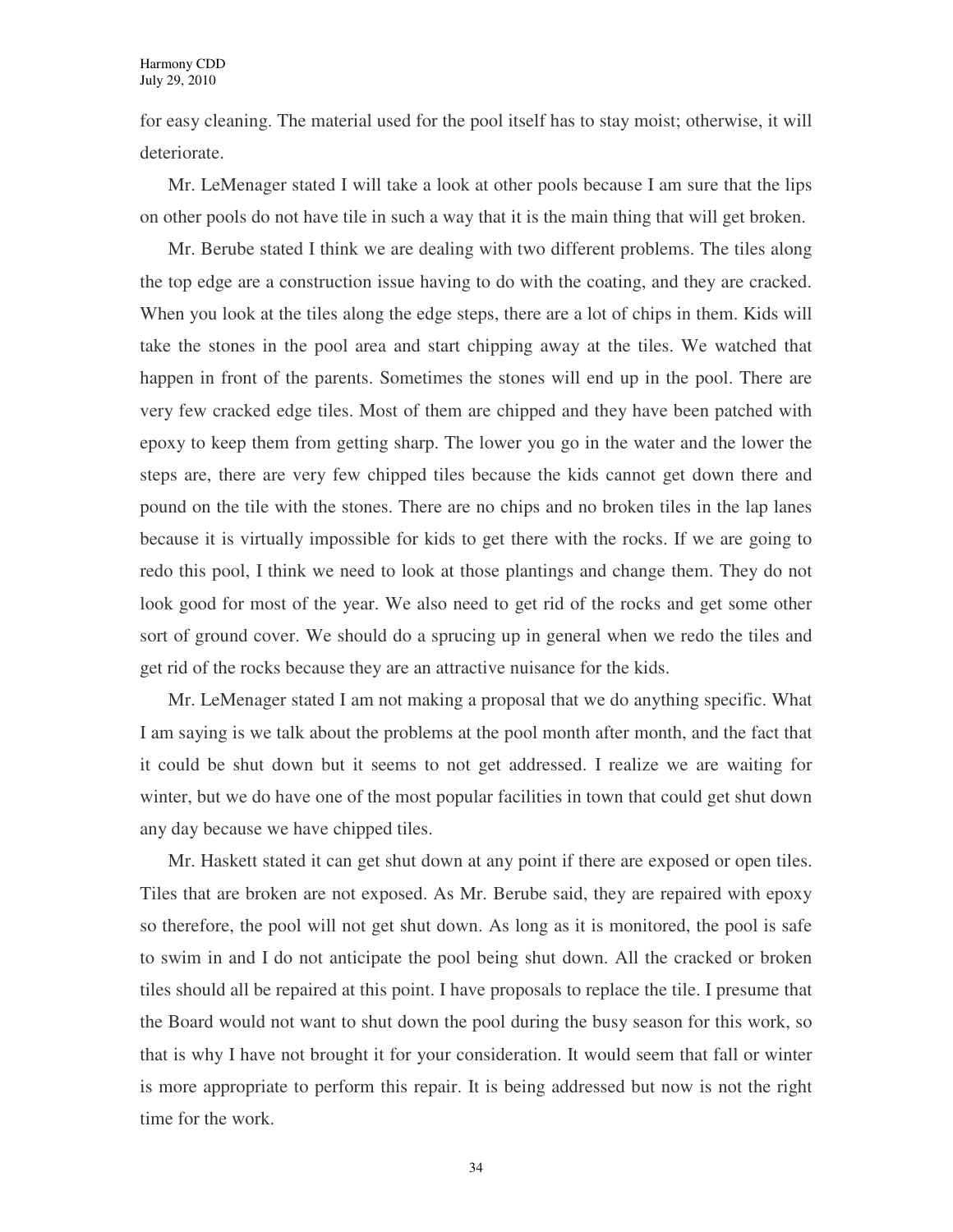Ms. Kassel asked does "resurface" for the pool mean the entire cavity of the pool rather than the apron around the pool?

Mr. Boyd stated when I put this together, I was thinking about resurfacing the primary surface of the pool, not so much the tiles.

Ms. Kassel stated perhaps something needs to be added to this report that we will need to replace the tile every five to seven years.

Mr. Haskett stated I agree with Mr. Berube that we need to make some revisions to the pool. The rock was obviously a bad idea.

Ms. Snyder stated so the rock was the bad idea, not the tile.

Ms. Kassel stated the tile is required.

Mr. Haskett stated kids get a hold of the rocks and start throwing them.

Mr. Berube stated it used to amaze me. The kids would be sitting in the pool on the steps and chip on the tiles, right in front of their parents.

Mr. Haskett stated that pool takes a tremendous amount of abuse. It has stood up very well for all the abuse that it gets.

Mr. Boyd stated the figure I included in the reserve report had the assumption that we would hand replace the tiles at the same time as an overhaul. What is not included is periodic tiling.

Ms. Kassel stated periodic maintenance is not included in reserves. That is where we are talking about replacement and major refurbishment.

### **i. Lakeshore Park Swing Set Proposals**

Mr. Haskett stated the last swing set I brought a proposal for was about \$6,000 for four swings in two bays. I have a new proposal for two swings in a single bay for \$1,925.28, installed. If you look back at the images I submitted, there are two signs in the Lakeshore Park area that can be relocated elsewhere in that playground, which will give you enough room for two seats installed in that area without having to install additional safety zone mulch plus excavating and everything else associated with it.

Ms. Kassel stated the proposal says that it does not include site preparation, foam material, or borders. Are you saying that is not necessary?

Mr. Haskett stated that is correct. The mulch in Buck Lake grounds does need to be freshened up to keep that safety zone of fall impact ratio. Currently there is mulch in the area that we are proposing that needs to be freshened up a little but nothing dramatic.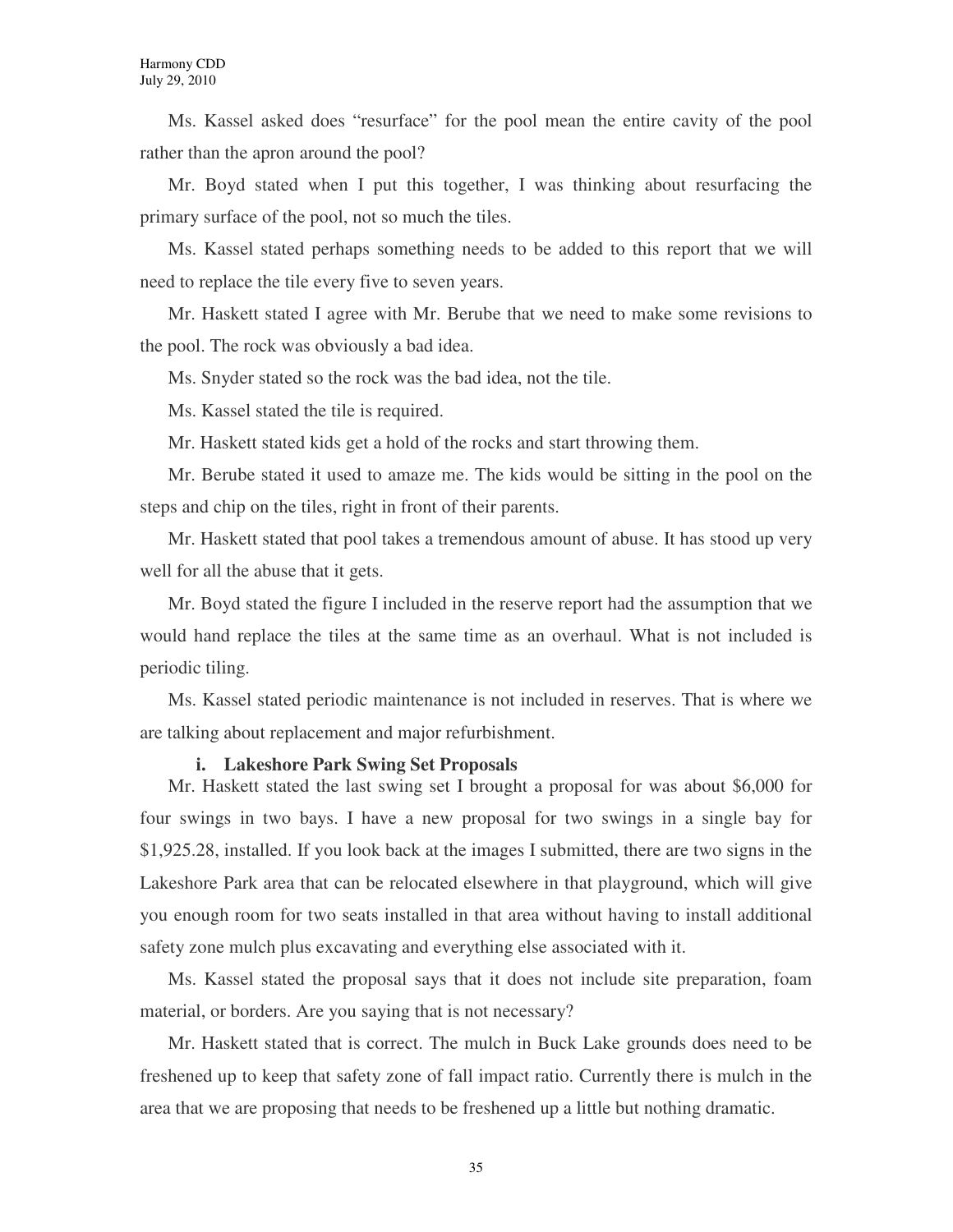Mr. LeMenager asked do we need more? Do we need swings in this particular location?

Mr. Berube stated if you recall, there was a survey that the development company sent out, and about two-thirds of the residents who answered the survey said that they viewed it as a positive. At the time the survey was done, the question was if we wanted to spend \$6,000 on the swings at the beginning of this budget. Now we are almost at the end of this budget year, and we are looking pretty good. Just because we have money does not mean we need to spend it. When you look at the recreation amenities, you will notice that it is pretty popular; a lot of people go there. Most of the facilities that are there are for small kids. I think the swings would give the slightly older kids and even some adults the ability to swing. Are the swings for smaller kids more money?

Mr. Haskett stated I did not have time to research it this morning. It is probably \$100 more.

Ms. Snyder asked is that for a baby seat?

Mr. Berube stated yes, for a baby up to 3 or 4 years old. It has a seatbelt in it. There will be two swings and part of this is for the kids and maybe adults. Most of the swing sets, especially if you have four swings, you will have at least one devoted to the smaller kids. When I look at what is going on at the water feature, there are a lot of small kids running around in that water. I have to think they will be part of the target audience for the swing set. The other thing Mr. Haskett raised is that we can monitor this from your front window. You can see how many people are using the swing set. If it is really popular, we can put another one in at Ashley Park or some other place. It is a starting point.

Mr. LeMenager stated when the voluntary kindergarten is moved over there, we will have more kids wanting to use it.

Mr. Berube stated that is exactly right.

Ms. Kassel asked what is the weight limit on these swings? Are they meant for children?

Mr. Haskett stated children and adults.

Ms. Kassel stated if they are meant for children and adults, I presume that an adult swinging on them will not void a warranty. Is there a warranty?

Mr. Haskett stated yes, there is a warranty and I will find out the length.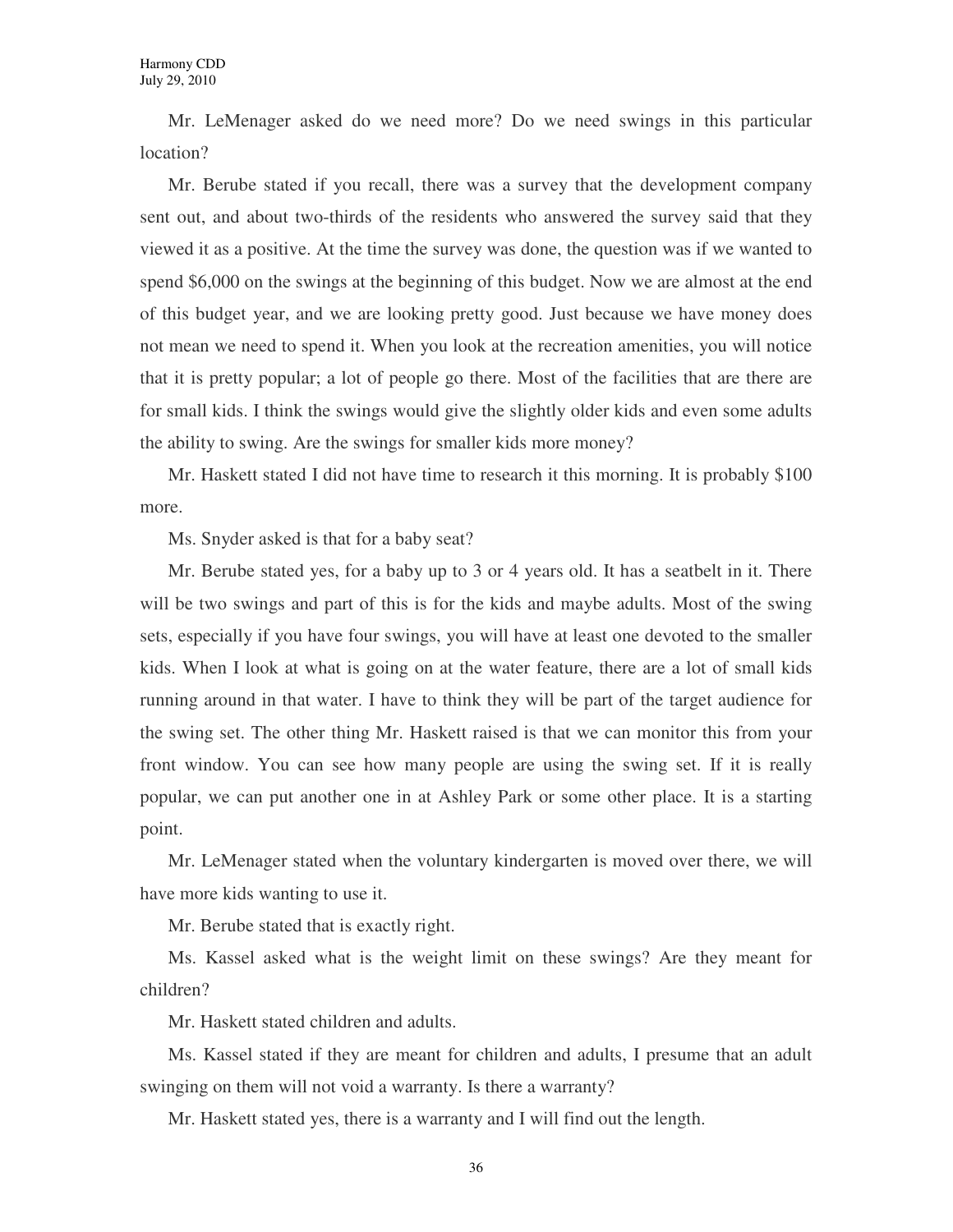Mr. Berube stated there are two proposals and the major differences appeared to be pricing.

Mr. Haskett stated that is correct; it is pretty much the same equipment in shape and color.

Mr. Berube asked do both companies seem equal?

Mr. Haskett stated yes.

Mr. Berube asked it will be financially safe to take the lower proposal?

Mr. Haskett stated there is quite a bit of difference in shipping, and Miracle is a local installer.

> On MOTION by Mr. Berube, seconded by Ms. Snyder, with all in favor, approval was given to the swing set proposal from Miracle Recreation Company for installation in the Lakeshore Park playground area, with one of the swings being a child swing.

# **ii. Proposed Dog Park Trail Between the Dog Park and Schoolhouse Road**

Mr. Golgowski stated the trail plan that we worked on a couple years ago originally called for a trail connection between the dog park westward to Schoolhouse Road. We have been building a ball field at the elementary school. As part of that, we have been able to get the contractor to agree to help us out with constructing this trail from the dog park to Schoolhouse Road. It runs on top of the gas pipeline. The developer is proposing to construct this, but part of the land involves CDD property, including the dog park, which is why we are bringing this item to you. The dog park and as the diagram on the second page shows, the fence that marks the edge of the dog park will get moved in. The trail runs along the side where the hedge is on the right side and it will get moved in about 12 feet or so to allow construction of this path. The path will be a shell surface. We will probably also install another entry point into the dog park at the west end of this fenced-in area so that people coming from the Green neighborhood will have access to that park. At the far end, it will continue to be a shell path at the Schoolhouse end. I expect we will work with our residents in perhaps getting a bridge across that ditch. Initially it will be a culvert with fill to allow access. The work will be done by the developer by the people doing the work at the ball fields.

Ms. Kassel asked all the costs will be borne by the developer for the costs associated with moving the fence and installing this trail and installing a new gate at the west end?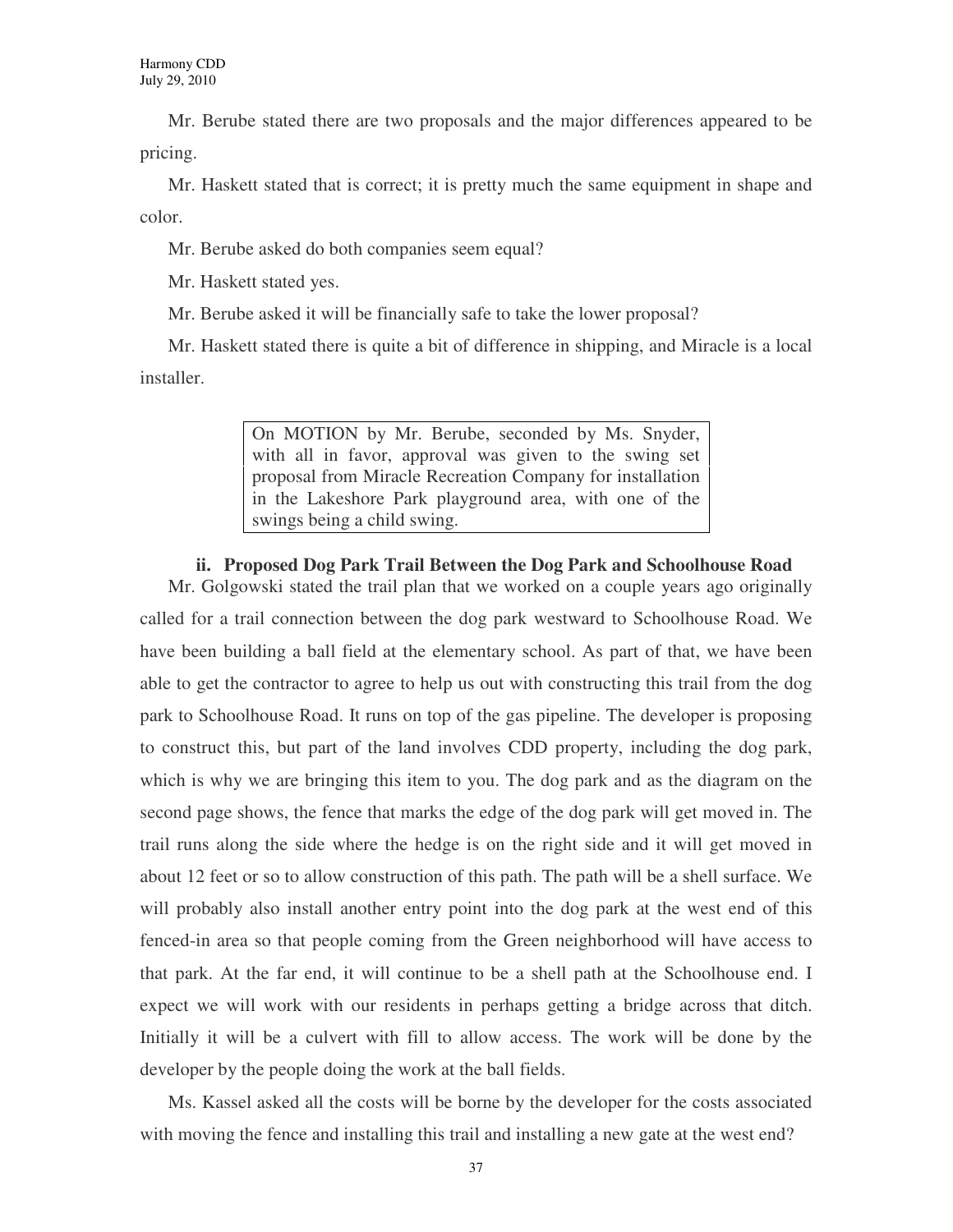Mr. Golgowski stated that is correct.

Mr. Berube asked is the terminating point at Schoolhouse Road?

Mr. Golgowski stated yes.

Ms. Snyder asked are there going to be doggie pots along the trail?

Ms. Kassel stated there will be one at this end, and there is one at the Schoolhouse end, not far away from that.

Mr. Berube stated no, the closest one will be near the traffic circle.

Ms. Snyder stated we should make it easy for dog owners so that there is not a problem.

Ms. Kassel stated we have one on Schoolhouse Road across from Primrose Willow by the water feature, one across from Pond Pine by the sundial, and one in the middle. We could actually move that one because it is really not needed there and it could be moved to the Schoolhouse side of the park.

Ms. Snyder stated just to prevent any problems with that area not being covered.

Ms. Kassel stated I think this will be a boon to have this for the school kids to walk across.

Mr. LeMenager stated this is a great idea.

On MOTION by Mr. LeMenager, seconded by Ms. Kassel, with all in favor, approval was given to authorize the developer, at their expense, to relocate fencing at the large dog park and to install a gate at the west end, in order to construct a path along the gas line.

### **iii. Proposed Tree Planting within CDD Parks**

Mr. Golgowski stated a nursery not too far from us is liquidating, and we have the opportunity to purchase plants from them at a discount. It is a tree nursery, so there are fairly substantial trees that are in pots, with a 2-inch or 3-inch caliper diameter and perhaps 10 feet or more above the pot. They are not what we would specify for being on the main streets, but they are not much smaller than that. We have an opportunity to perhaps beef up some of the pond plantings. One diagram shows an area along Five Oaks on the east side toward Cat Lake and putting in perhaps 12 trees in clumps to provide some shade at the benches in that area. It is somewhat of an unshaded walk to Cat Lake along that Long Park path. Looking at the west entrance area of the pond in the corner of Dark Sky Drive and Five Oaks, we would like to install a group of cypress trees along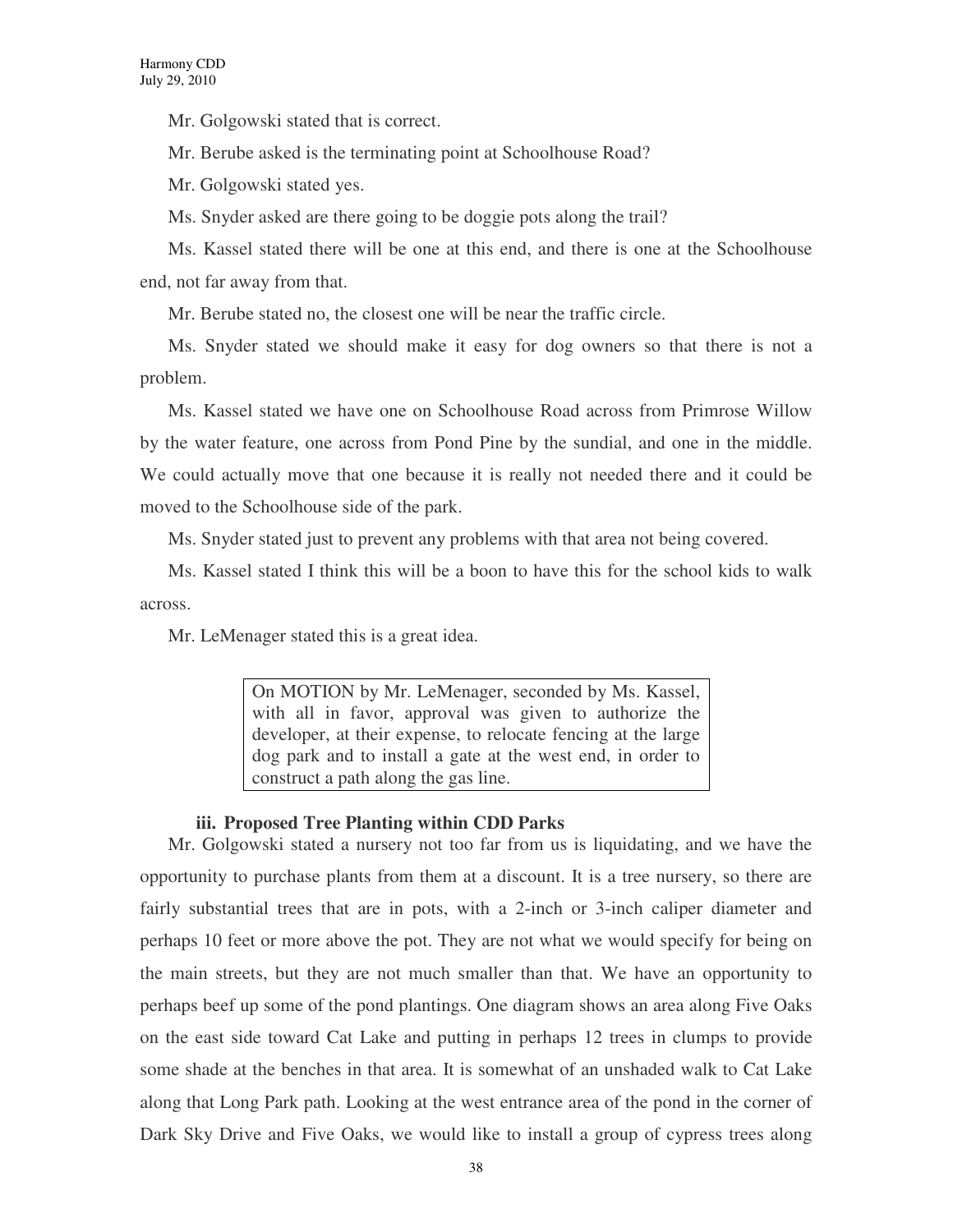Five Oaks at the edge of the pond, and on the far end, install clumps of oaks to provide a backdrop and a buffer between the houses in that neighborhood as well as to increase the wildlife corridor. There are also a couple parks where some trees have died that we can replace. There may be an opportunity for some of the internal streets with secondary trees that have been lost that we can replace, as well. Normally trees like this would cost between \$85 and \$100 per pot. We have a negotiated price of \$55 per pot. We are proposing that the CDD purchase the tree and the developer will take care of the installation.

Mr. Berube asked what is your suggested quantity of trees?

Mr. Golgowski stated maybe 35 or 40 trees.

Ms. Kassel stated every time we walk by the soccer field in Long Park, people are sitting under the trees and not using the bleachers because they are metal and they sit out in the sun and are very hot. If we can get trees of that size, perhaps we can utilize some in that location. I am not sure if Mr. Haskett will be addressing that in his tree report or not.

Mr. Haskett stated Mr. Tome and I drove around last week and made the same suggestions that Mr. Golgowski is recommending.

Mr. Evans stated Ms. Kassel had requested more trees in the dog park at one time.

Ms. Kassel stated we got some but we sure would not mind more.

Mr. Evans stated I am not opposed to getting 100 of them for \$5,500.

Ms. Snyder asked if we purchase a larger quantity, will they give us a better price?

Mr. Golgowski stated we can always ask them.

Mr. Evans stated I would take what we can get.

Mr. Berube stated we will need to move money if we are going to purchase them.

Mr. Evans stated we have money to do that in this year's budget.

Mr. Berube asked will we take it from various landscape line items?

Mr. LeMenager stated when I reviewed this proposal, I drove up and down Five Oaks Drive. I do not support spending more money on that side of the community, which will not be occupied for another 10 years. It would be great if it were sooner, but I am not sure in the current economic environment that we should be talking about planting trees along Five Oaks, which are for the enjoyment of a fairly small number of people. I did not, however, realize that we had the opportunity to take advantage of someone's going-outof-business sale, which is very attractive. My main comment I wrote when I reviewed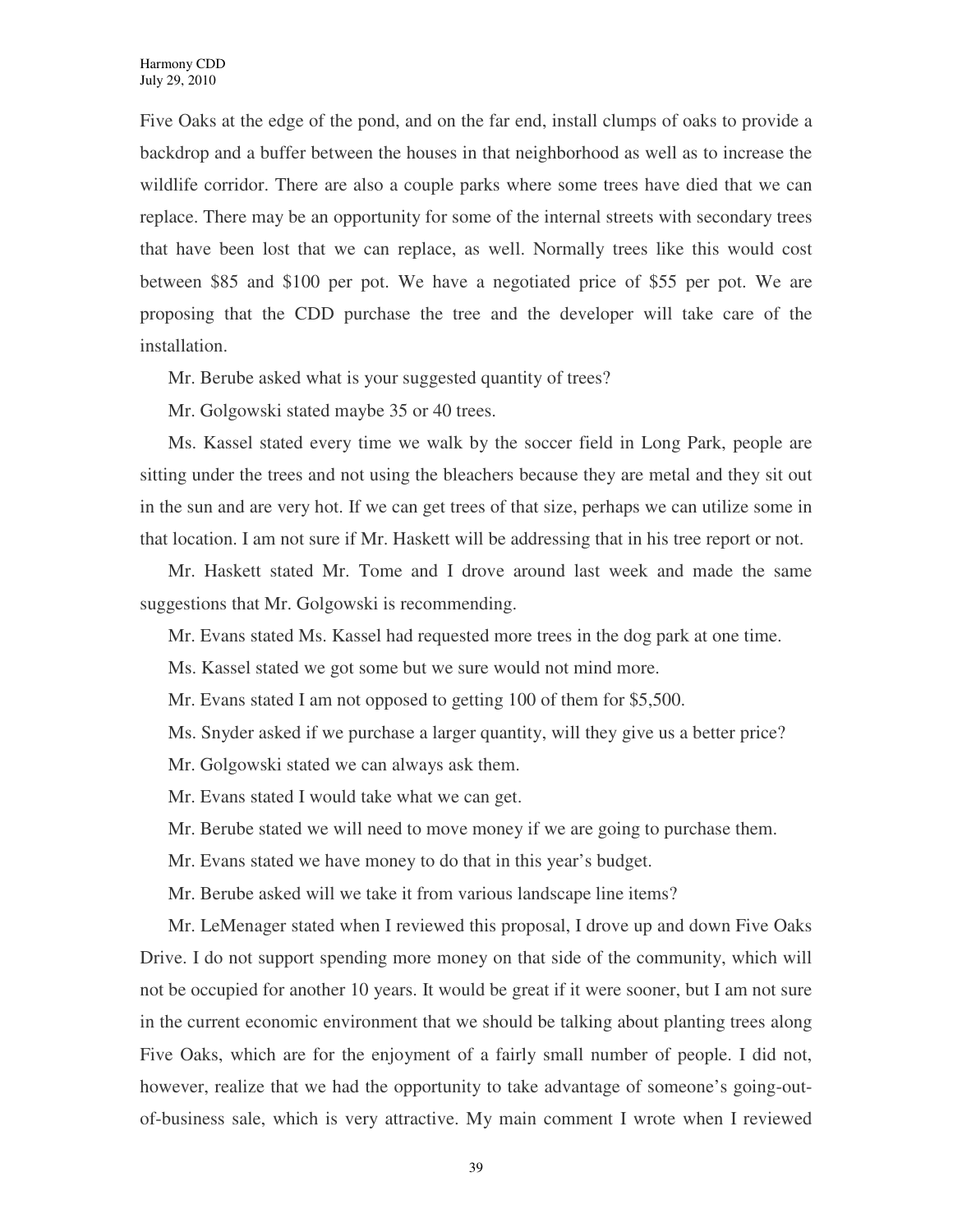this was that this was cool but it is a capital expense, not a maintenance item or an upgrade. Let us take advantage of an opportunity. Putting in a row of cypress trees sounds like a nice idea. We have \$68,000 left in capital funds. If it is the desire of the Board to do this, I will support it if it is a capital expense. It is clearly not part of our regular budget.

Mr. Berube stated it can go either way when you change things. Would this not be an improvement to what is already here?

Ms. Kassel stated I can see the argument for it being an upgrade.

Ms. Snyder stated part of it is and maybe part of it is not.

Mr. Evans stated I had several thoughts. We have a carry-forward surplus from this year's projections of about \$40,000. We just spent \$2,000 on the swing. We just spent \$3,600 on the additional plantings.

Ms. Kassel stated I thought that was part of the budget.

Mr. Evans stated no, it is not part of the carry-forward surplus.

Mr. Berube stated it is part of the budget but we are looking at what we have left.

Mr. Evans stated that is correct.

Ms. Snyder stated I thought the cost for the plantings was already designated.

Ms. Kassel stated it was not designated, but I thought we had amounts in the landscaping budget to allow for the refurbishment of plantings.

Mr. Evans stated that is correct, but we have not spent that amount. In other words, for what we have not actually spent, we are looking at about \$40,000.

Mr. Berube stated he does not want to go through this entire budget and end up with a negative amount.

Mr. Evans stated that is correct. There were a number of things that we raised at the beginning of this fiscal year that were things we would like to do. We decided to wait until we got closer to the end of the fiscal year to see what funds we would have leftover for some of these projects. We discussed kayaks. We discussed the swing set and we mutually agreed to hold off on that. Ms. Kassel spent an enormous amount of time on the landscape enhancement, and we said that we would schedule it over a period of time. Now is that time. If we have an opportunity, especially when we are getting free labor, to get a lot of trees, I would like to see a lot more trees at Long Park and Lakeshore Park.

Mr. Golgowski stated our offer for free labor was for installing about 35 trees.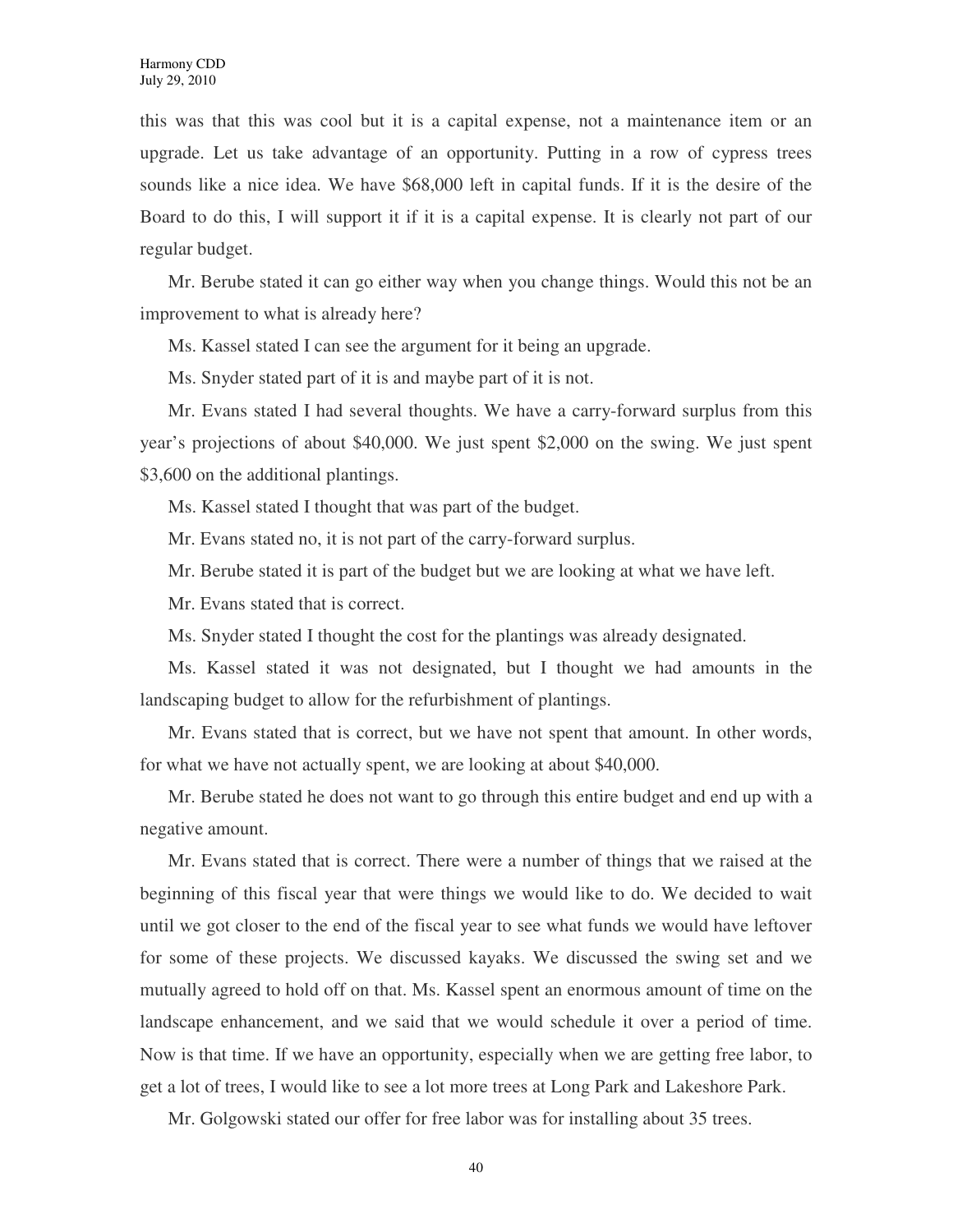Mr. Evans stated even if we pay Luke Brothers a certain amount to install these trees, we have an opportunity to buy a lot of good trees. We need to replace some of the street trees that were alley trees for the side streets that we obligated ourselves to do. There are a number of those we need to replace. There are a number of things to consider, where now is the time to decide if we are going to take advantage of an opportunity to purchase trees at half price or less and act on it.

Mr. Berube stated let us remember that while part of this is optional for enhancements, some of it is required by our covenants. We have a number of dead trees that we are required to replace.

Ms. Kassel stated if we purchase up to 100 trees, we have only discussed areas for about 30 of them. It will take time to figure out the other locations and get them installed. Should we expect a proposal at the next meeting for locations for the balance of the trees?

Mr. Evans stated yes, give us a list of where you think they will be most applicable and give us some ideas of where they will fit. We will prioritize them starting with the ones we need to replace and then start working our way down the list.

Mr. Berube asked how much does it cost to install a tree, \$100 or \$200?

Mr. Golgowski stated we will ask Luke Brothers to work with us and I can get a proposal from them.

Mr. Berube stated you were offering free installation of 35 trees, and we are authorizing 65 additional trees. Over and above the \$55 for the cost of the tree, what is our cost likely to be for the additional 65 trees? Could it be \$50 per tree?

Mr. Golgowski stated yes, at the most.

Mr. Berube stated so we are looking at another \$3,000 or so.

Ms. Snyder stated let us go back and see what we can get as discounts for the trees if we purchase them in higher increments.

Mr. Berube stated I am conscious of the budget. I do not want to blow through it. We are discussing what we want to do. I think the Development Company will offer to install more of these as time goes on. I want to know the commitment if we proceed with this.

Mr. Evans stated probably about \$7,500 by the time we purchase the trees and cover whatever the additional labor will be.

Mr. LeMenager stated to the extent you are talking about replacement trees, that is a reasonable expense, but we do not have that many replacement trees. This is an

41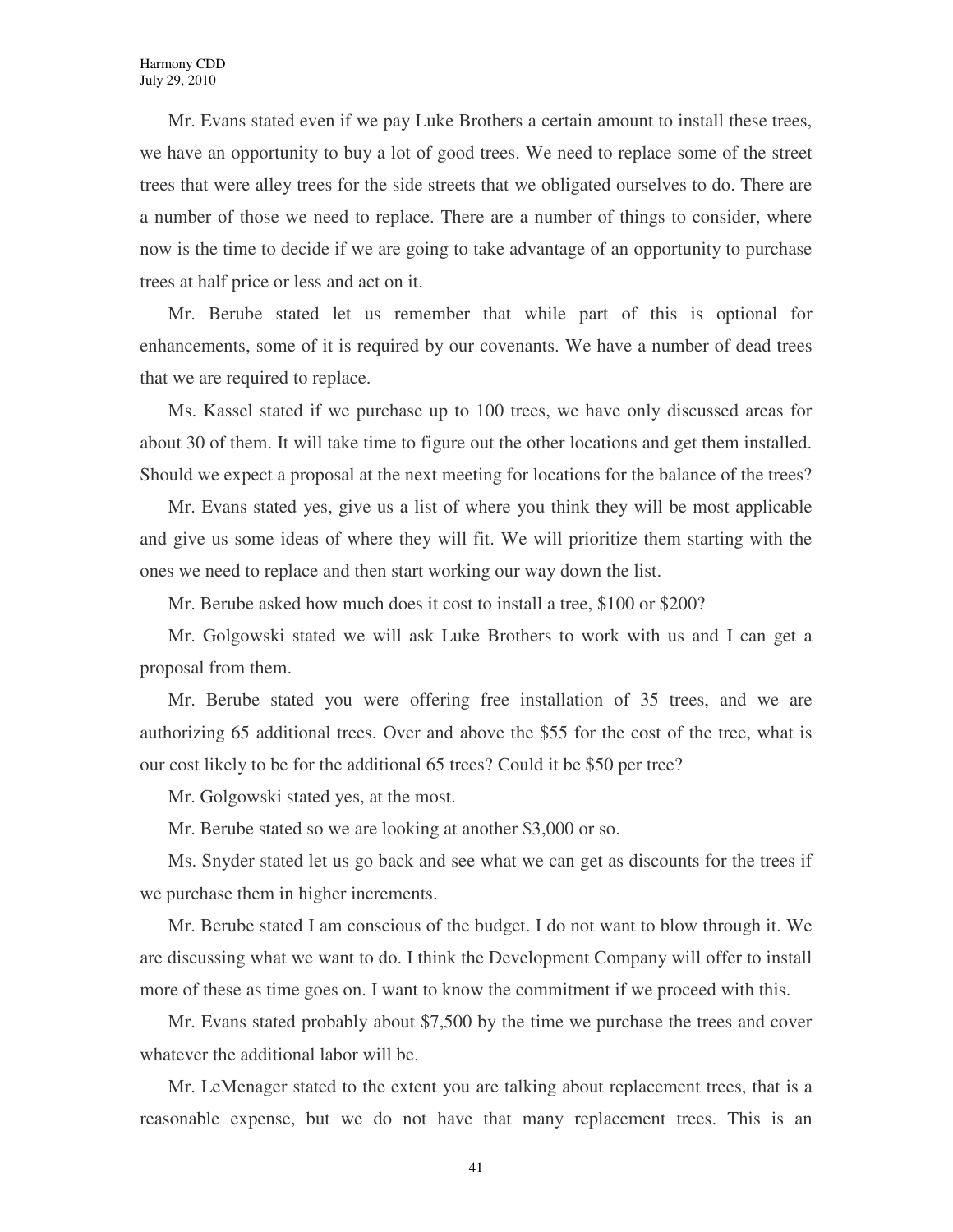unplanned expense. They are new trees and it should come out of the \$68,000 in the capital fund.

Mr. Evans stated there is \$68,000 in the Series 2004 bond issue, which is for phase 2. Those funds should be spent on that phase and nowhere else. Those were the funds we used to connect the waterline. If you are going to redirect them, that is where they need to be going.

Mr. LeMenager stated clearly, what is being proposed is a capital expense.

Ms. Kassel stated it is an invoicing issue.

Mr. Evans stated I think we are splitting hairs. The landowners here are entitled to the same privileges as the landowners anywhere else.

Mr. LeMenager stated I am not disagreeing with that. Every time we talk about spending money on something extra, I want to bring this Board back to the fact that the reason there is only \$68,000 left in capital funds, and there are a lot more expenses than that, is because it was this Board that made decisions on spending. To the extent this Board was controlled by the landowner, i.e., developer, up until recently, that is not our fault.

Mr. Evans stated that is not the point. The funds from the Series 2004 bond issue were specific in nature as far as what they could be spent on in the geographic area and the type of infrastructure. That goes back to the engineer's report when these bonds were issued.

Mr. LeMenager asked does that not include landscaping?

Mr. Evans stated yes, it did, but we just ran out of money. We have \$68,000 left in that fund. The expenditures in that bond issue were highly monitored. We had a finite amount of money and we stretched it as far as we could go to get the things done that were necessary. We have \$68,000 that is still left for capital improvements within the phase 2 areas that are identified in that engineer's report. That is a different discussion. What I am referring to is the carry-forward surplus, the money from this current fiscal year that we have leftover, based on the actions of this Board to save, conserve and prudently manage the funds that are available to the District. You have an opportunity to do some of the things we have wanted to do from those savings, and this is cash that we currently have. Those are the funds I am talking about using.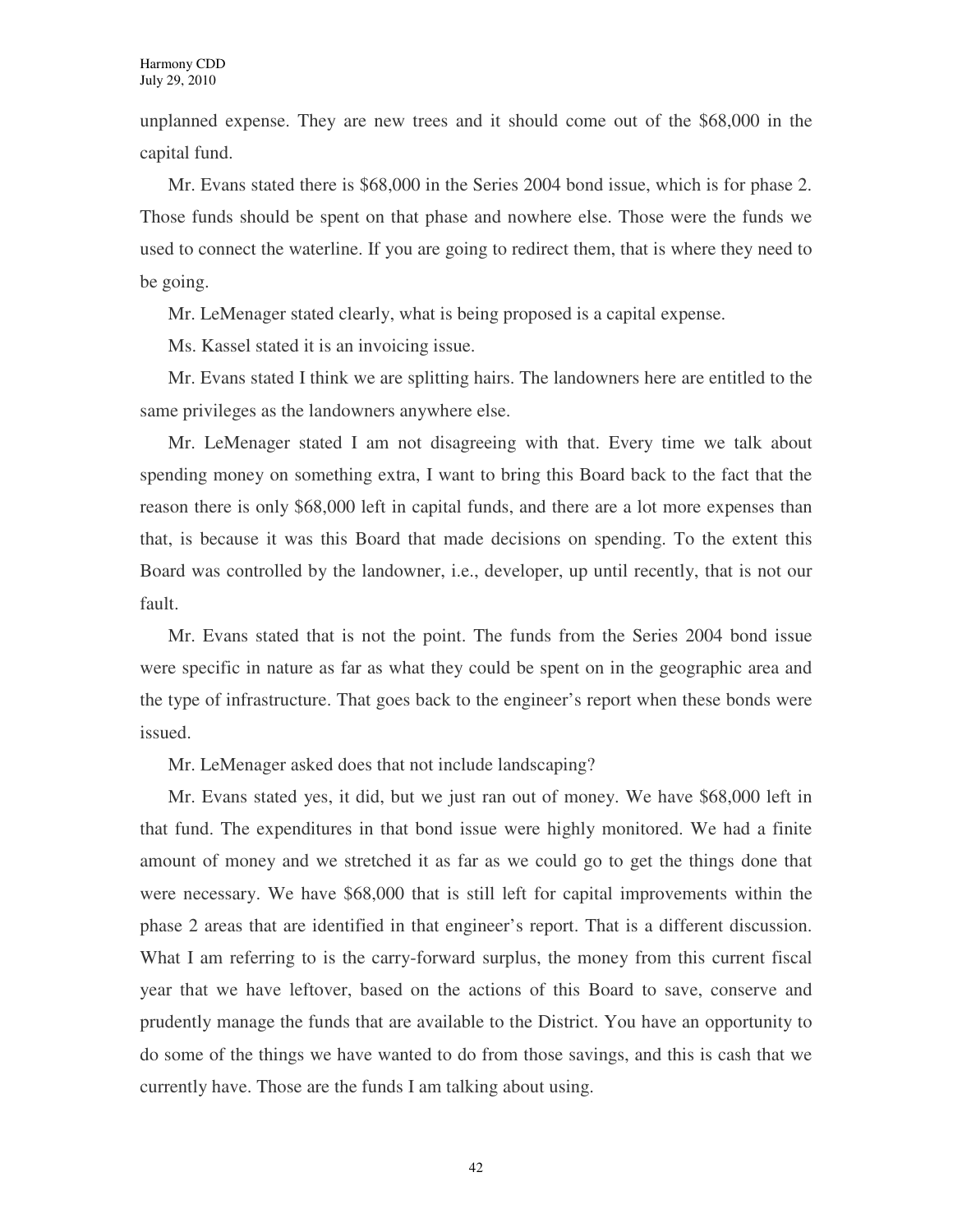Mr. Berube stated I agree with Mr. LeMenager's comment about the area down here, but when you look at it and the number of trees that will be installed, it is hardly worth separating it out from the overall project and taking it out of the remaining \$68,000 of capital funds. It is a very small amount of money, but you are right; that area is separate.

Mr. Evans stated no, it is not. The landowners in that area are contributing the same amount on an equitable basis as is everyone else, and that goes into the general fund budget. Those are the funds we are discussing, those leftover from the general fund budget, not from the capital improvement funds. Regardless of the landowner, everyone is entitled to the same benefits. If we take the money that everyone contributed and shift it to one area and we will charge that area double for it, that is not what we are about.

Mr. Berube stated I am saying to leave the \$68,000 alone because even if you allocate this, it is a small piece of the \$68,000. The overall project that we are proposing is likely to cost about \$7,500. Even if it is \$10,000, I still think that is fine. This community is its trees.

Mr. Evans stated you bring up a good point. With the \$68,000, we will always be talking about wanting to enhance something that will come from those funds. We have discussed fishing and more opportunities, which is in that phase. That is another conversation that will be coming up in the next several months or next year about where we should spend those funds to get the most out of that money. That is my suggestion, that we keep the \$68,000 in the capital fund and then look at what we can do with some of these enhancements out of the general fund surplus and go from there.

Mr. LeMenager asked are these trees in pots now?

Mr. Golgowski stated yes.

Mr. LeMenager stated so we will purchase trees and keep them in a nursery area until we figure out where to install them all.

> On MOTION by Ms. Kassel, seconded by Ms. Snyder, with all in favor, approval was given to authorize the purchase of up 100 trees at the negotiated rate not to exceed \$55, with a total expenditure amount including the purchase of the trees and installation in the locations discussed, not to exceed \$7,500 paid from the general fund.

# **iv. Discussion of Requested Street Tree Replacements**

This item having been discussed in conjunction with item 5iii, the next item followed.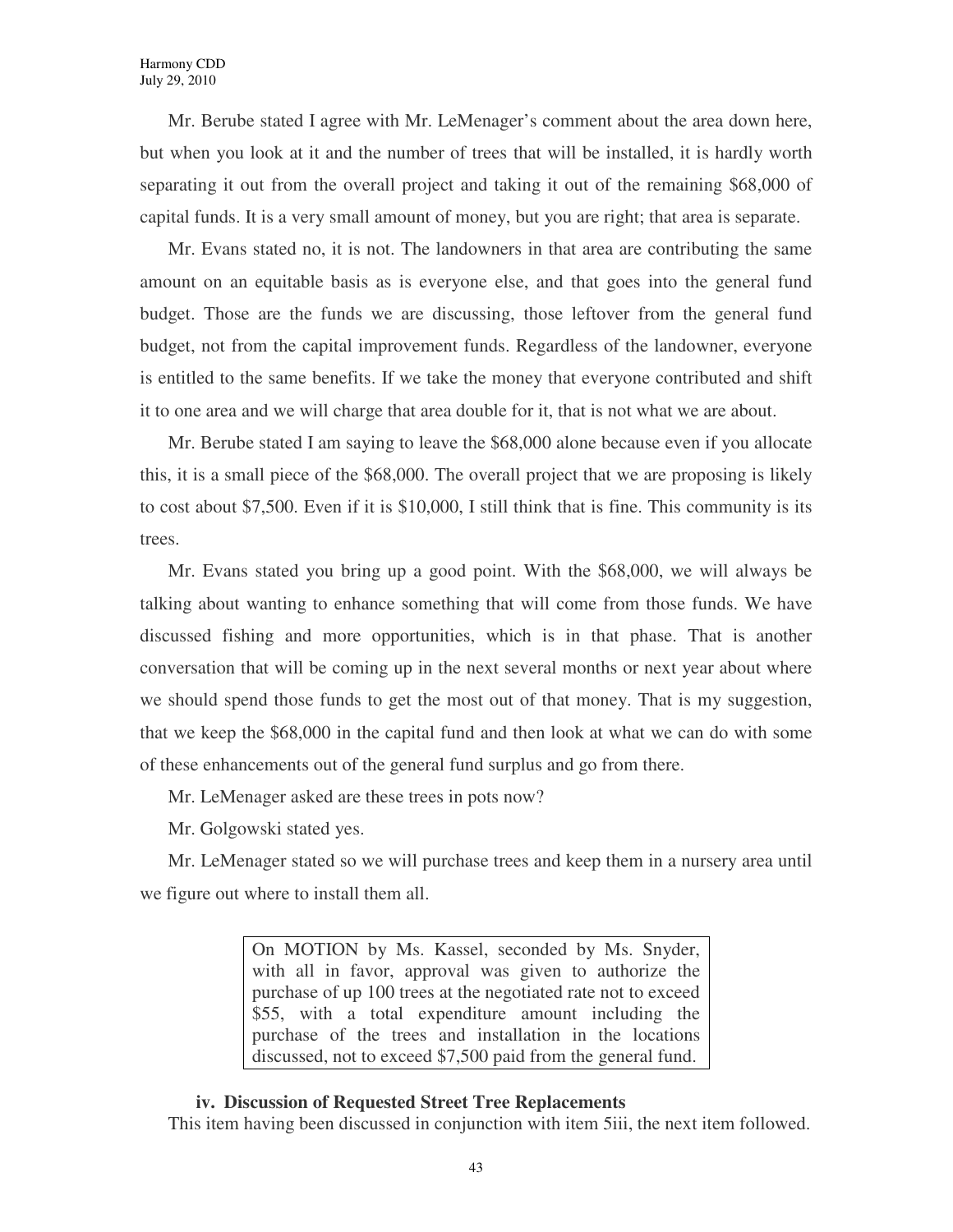### **v. Miscellaneous Items**

Mr. Golgowski stated we submitted the application for the irrigation upgrade that we discussed last month. An opportunity came up since the last meeting and the Toho Water Authority approached us with a water conserving program that they have been directing residential users to install moisture sensors. We have been approached by them to have that done. The program has some left over and they want to install some at locations that are not at houses. We did take advantage of that at no cost to the District but there is a potential savings as a result of this effort. They were installed at each of the seven neighborhood parks that are offline with the MAXICOM system and also the landscaped areas at Ashley Park. It is another opportunity to save some money in irrigation costs.

#### **SIXTH ORDER OF BUSINESS Supervisor Requests**

Ms. Snyder stated I would like to find out the status of the kayaks.

Ms. Kassel stated we do not have any proposals for them yet.

Mr. Berube stated all we did was discuss it.

Ms. Snyder asked did we request four and they recommended two?

Ms. Rachel Garwood stated four would be great but two would be fine.

Ms. Kassel stated we discussed two at the last meeting; that was how many Ms. Garwood requested. Originally we thought they each cost \$500, but they actually cost about \$1,000.

Mr. Golgowski stated my understanding was we were going to include them in the fiscal year 2011 budget.

Ms. Kassel stated we could do that, but we do not have to.

Mr. Berube stated we could purchase them this year.

Mr. Evans stated let us request some proposals for the next Board meeting.

Mr. Berube asked did we decide on two extra kayaks or four extra ones?

Ms. Kassel stated two is what was requested.

Ms. Snyder stated four were originally requested, and then they decided two would be enough.

Ms. Garwood stated I indicated two additional kayaks would be fine. We need a total of four rather than two.

Mr. LeMenager asked may we suggest that private individuals be allowed to use their own kayaks on the lake?

44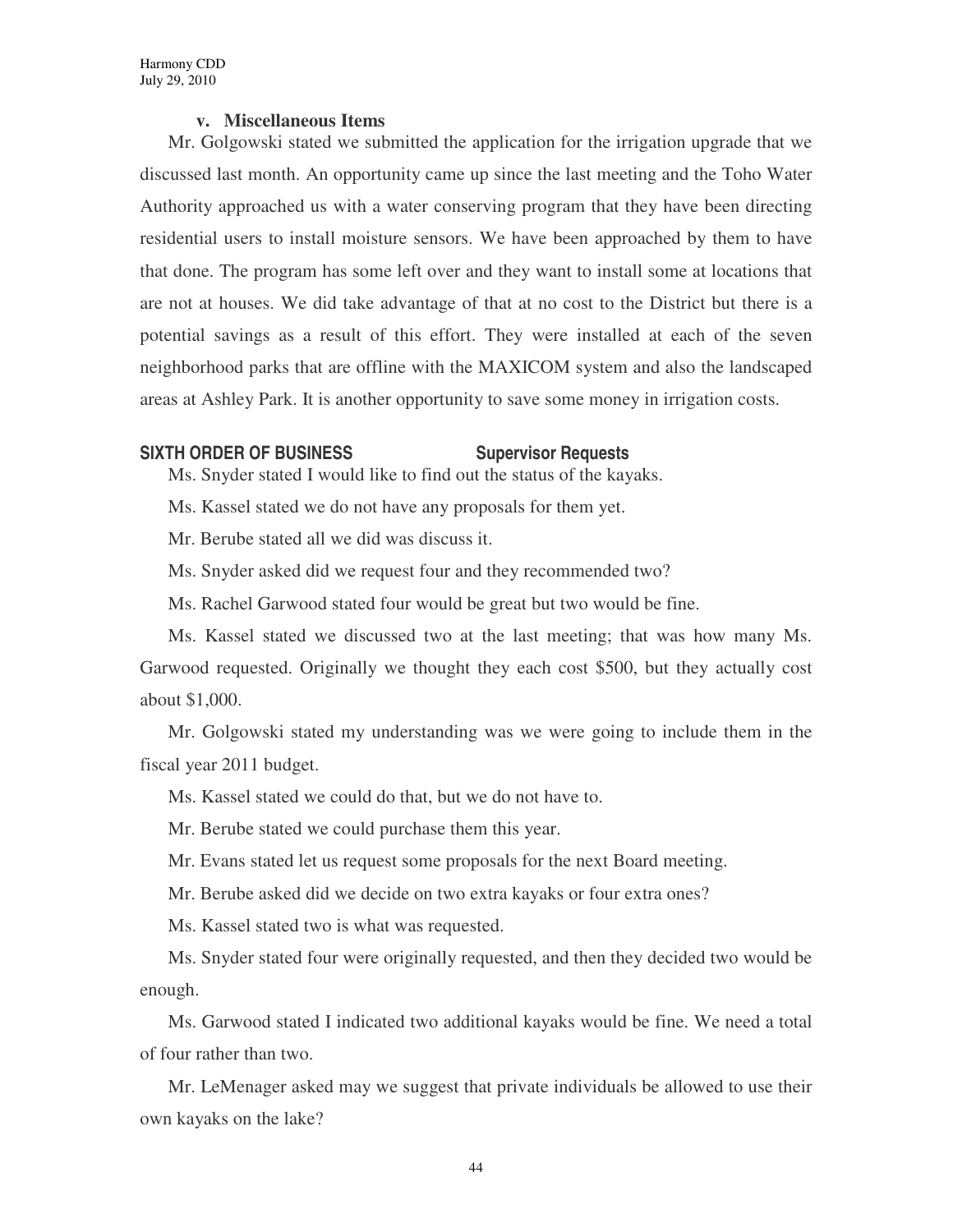Ms. Snyder stated there is a problem with that, either in the rules or something that says you have to wash it off with a certain chemical if you take it in and out of the water. That applies to boats so I presume it also applies to kayaks.

Mr. Golgowski stated my understanding is that you may bring in a hand-carried craft, such as a canoe or kayak, but it does need to be cleaned. The issue is cross contaminating a body of water with weeds from the boat.

Mr. Evans stated there is a provision in the Development Order that addresses that, and I think there is a provision in the licensing agreement. I do not recall the language in the licensing agreement.

Mr. Golgowski stated it allows for the hand carrying of boats.

Mr. LeMenager stated people have asked us this before.

Ms. Snyder stated I thought there was an issue in going from one body of water to another where it could carry something.

Mr. Berube stated it could carry aquatic weeds and invasive pests into the lake.

Mr. Golgowski stated what I have advised residents is that they may hand carry their boat in, but they need to check with Mr. Belieff and not just show up. He needs to know who is out on the lake.

Ms. Snyder asked is there space for another one if someone wanted to bring their own?

Mr. Golgowski stated we do not allow storage.

Ms. Kassel stated so we will wait to receive proposals at the next meeting and decide what to do on the kayaks.

Mr. Berube stated security of the pool has become a big issue. We have discussed the potential of changing to key cards or some other kind of security devices. Last month, I realized there was some resistance to securing the dog parks. The only reason we included that in the proposal was because I thought we wanted to encourage registration of pets. There seems to be a move away from that. What that does, if we eliminate the chain link gate or the need to secure a chain link gate, it changes the whole complexion of what we are going to secure with key cards. It becomes significantly less money. I want to know what direction the Board wants to proceed so I know where to go with this proposal.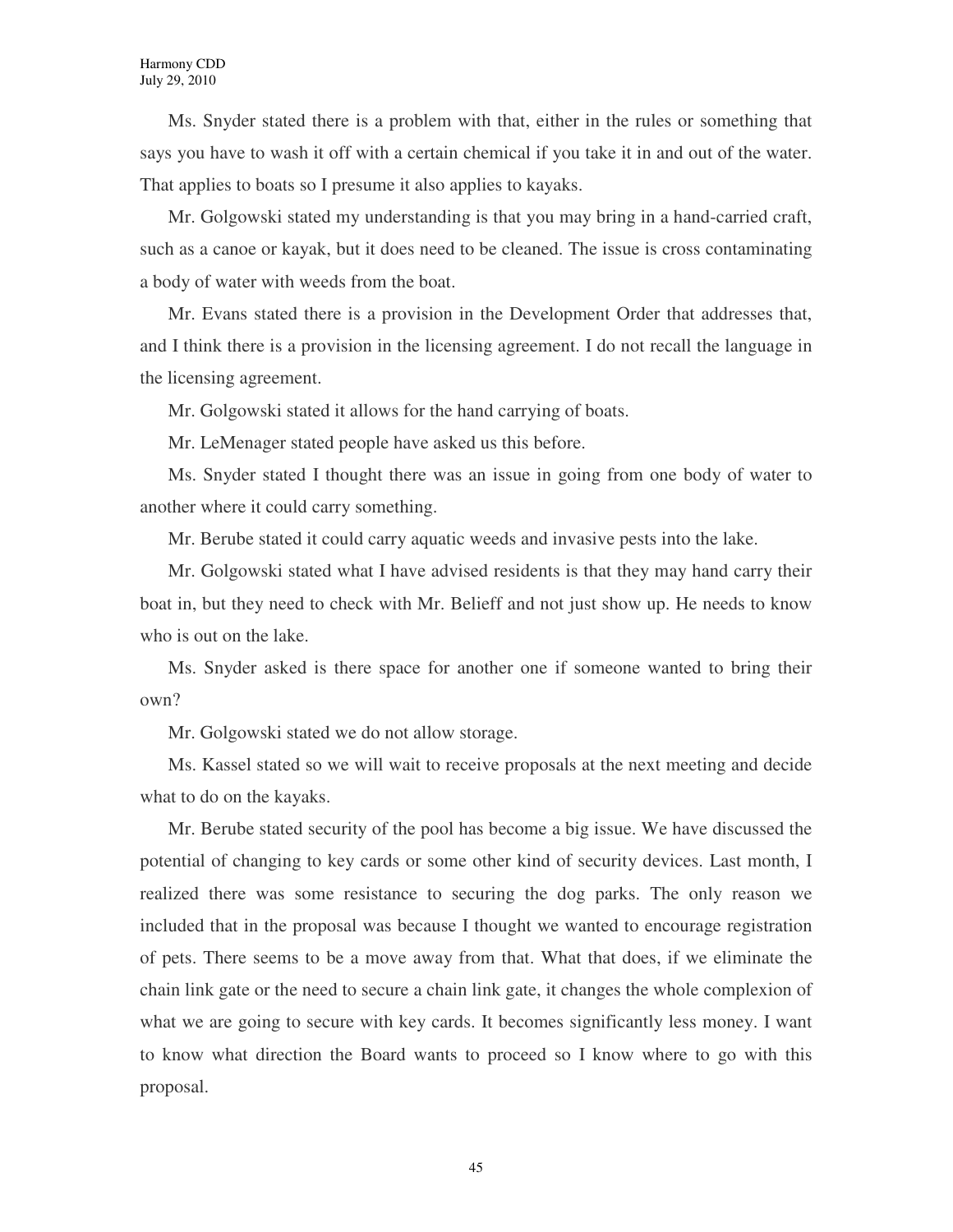Mr. LeMenager stated I absolutely love the proposal you brought last month. I thought the fact that it is so easy to slip out one deadbolt and insert another one was a great idea. I was a little hesitant when we first started discussing new keys, but my opinion changed very quickly. To the extent we can do that at the pools and Buck Lake, I think it is a great idea. Over the years, everyone and his brother has a key.

Mr. Berube stated Mr. Belieff has been confiscating fake keys as he encounters them.

Mr. LeMenager stated I think it is a wonderful idea.

Mr. Berube stated I agree. That is the fanciest system, but it is also the most expensive. My point is today, I can have the proposals redone, but what doors and gates do we want to secure? Today, I am thinking we want to secure the Swim Club pool gate and the Ashley Park pool gate. Are we going to close off the second gate to Ashley Park because of the access problems?

Mr. Haskett stated yes.

Mr. Berube stated the problem with gates is, the more you have, the more there are for people to damage. There is only one at the Swim Club and there will be only one at Ashley Park. We have two bathrooms at the front of the Swim Club that are always locked because we do not want public access. As part of this, it would be relatively simple to designate them for resident access only by use of a key or a card, and then those could be used. They are accessible from the street, facing Town Square, but they are always locked. We pay to maintain them on a regular basis, but they are always locked because we do not want the public using them. Do we secure those? We have them and they are a CDD facility but they are always closed. I think we should provide residentonly access through the keys. The last two gates, eliminating the dog parks and everything else, would be the two restrooms at Lakeshore Park. They are currently open to everyone now. Should we secure them, as well?

Ms. Snyder asked the locked bathrooms at the Swim Club are off the street?

Mr. Berube stated yes, when you come in the front of the Swim Club, not through the gate, there are two in the swimming area itself but off the sidewalk on the street side when you come in that building, there are two bathrooms right there. They are always locked and they are separate from the ones in the pool area.

Ms. Kassel asked can you use the same keys as you use to get into the other bathrooms?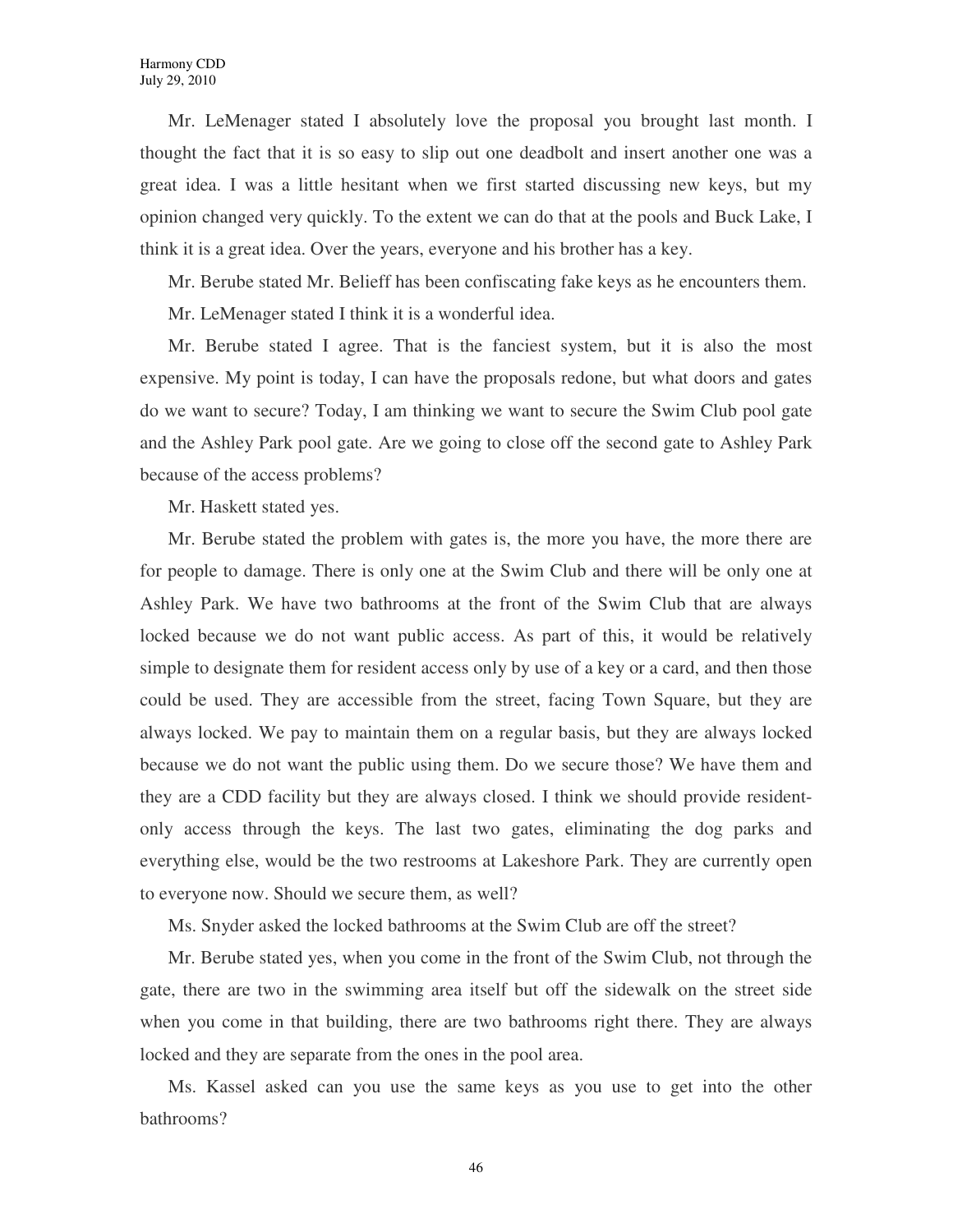Mr. Haskett stated no, they are keyed separately. We only open them for special events currently, like the Dark Sky Festival.

Ms. Snyder stated I never knew they were there.

Ms. Kassel stated I would not include them. It would be a substantial cost and no one is using them now anyway. They can come into this building to use the bathrooms.

Mr. LeMenager stated I would not include those.

Ms. Snyder stated if you are a resident, you can use them.

Mr. LeMenager stated we are talking about not including those and just keep them for larger community activities.

Mr. Berube stated I am not sure we should unlock them even then, because usually we have outhouses to use.

Ms. Snyder stated I do not think we knew they were there. Are they included in the count when you order outhouses?

Mr. Haskett stated yes, we have little signs pointing to the restrooms.

Mr. Berube stated the other facility is the one at Lakeshore Park. Do you want to let everyone use those bathrooms and leave them unsecured and wide open?

Mr. LeMenager stated yes.

Mr. Berube stated the last one is the gate down to the docks.

Mr. LeMenager stated lock it up.

Ms. Kassel stated I agree, lock it.

Ms. Snyder asked does the second gate need it?

Mr. Berube stated the one to the boats is separate.

Mr. LeMenager stated the key would not work there.

Mr. Berube stated that is correct.

Ms. Kassel stated we are talking about the two pools and the gate at Lakeshore Park.

Mr. Berube stated that is correct. If we go with the IntelliKey proposal, which looks so good, all of the costs will be reduced dramatically, but you will still have the cost of the keys themselves, which are \$30 each versus potentially \$3 to \$5 for a plastic card. The advantage of the plastic card is, we could note on that card a name, address and picture. When we change to some new security at the gate, all these keys that are out will suddenly be unusable. The identification option might not be necessary. I can tell you that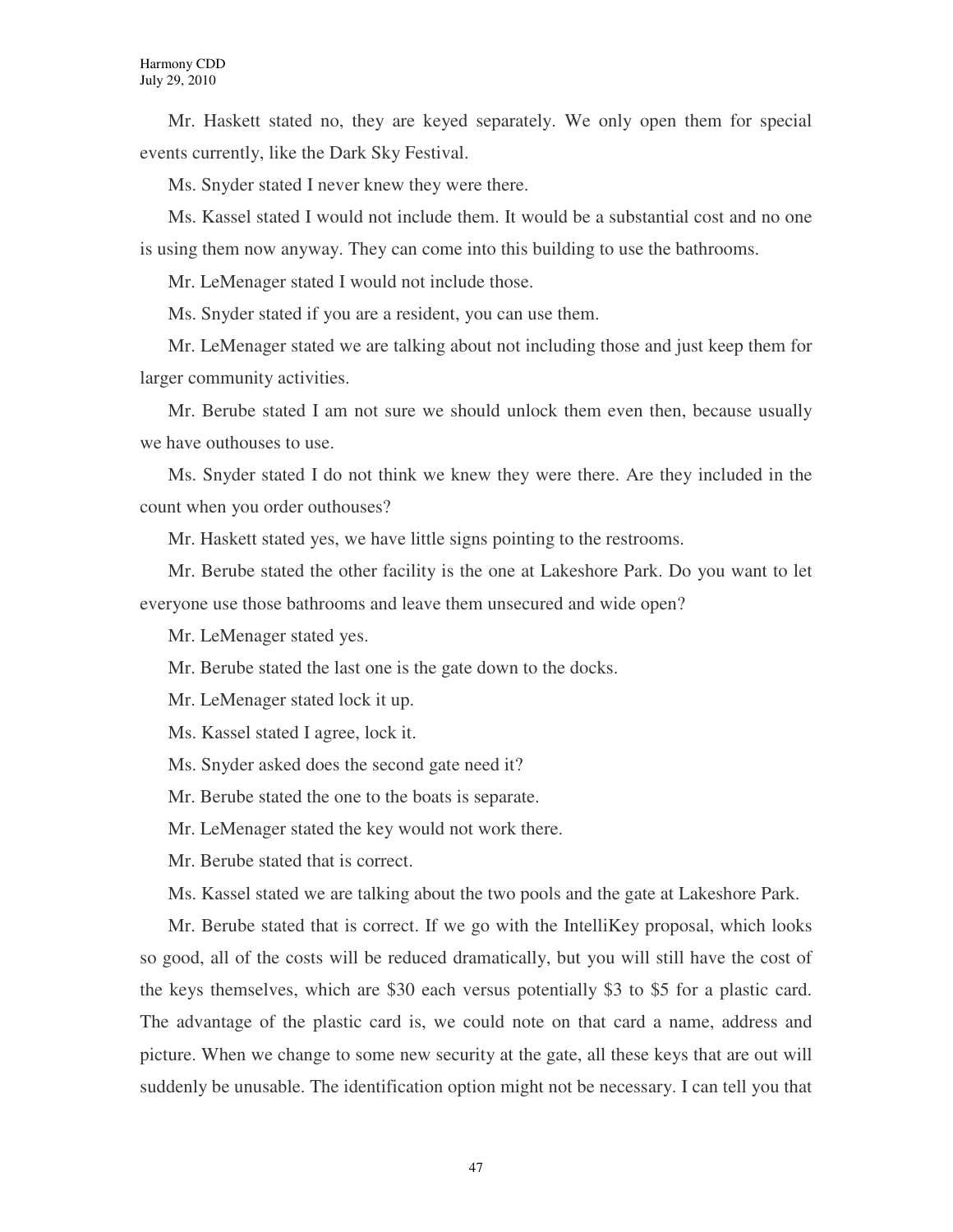the cost of providing the current population of Harmony with a key or a card will be six times more money for the keys.

Mr. Evans asked when these current keys are given to residents, are they charged for them?

Ms. Snyder stated no.

Ms. Kassel stated not unless they request additional keys.

Mr. Evans stated we pay either \$25 or \$50 for the access keys.

Ms. Snyder stated that is if you have to have it replaced.

Mr. Evans stated no, that is to begin with. When you close on a unit, they charge you for that key.

Mr. Berube stated my proposal was going to be \$50 for a key.

Mr. Evans stated then I can get as many as I want. There has to be a fee for every key, so now you have a tendency not to lose it.

Mr. Berube stated that is exactly right.

Mr. LeMenager stated that is true. When something is free, it has no value.

Mr. Berube stated it has a greater tendency to walk away. That is how it is with the keys now.

Mr. Evans stated you have an easy way of tracking how many keys each family has. If you have a family of four and you want four keys, there will be a cost for those keys. When they turn them back in when they sell their house or move away because they are reusable, you refund their deposit.

Mr. Berube stated there is no doubt that the IntelliKey proposal is the most up to date. There are other options available that are more technologically sophisticated, but IntelliKey has been around for a long time. The big holdup with them, to me, was the initial cost of the keys. For 500 keys, we have to pay \$15,000. That becomes a pass through if we are going to collect a deposit on the keys.

Ms. Kassel asked are we charging a deposit for the keys or are we charging for the keys? I think there are a lot of families where \$50 for a key right now might be a hardship.

Mr. LeMenager stated I would be concerned about that.

Ms. Kassel stated if they turn in their current keys, we will not be able to use them, but it shows they are somewhat responsible.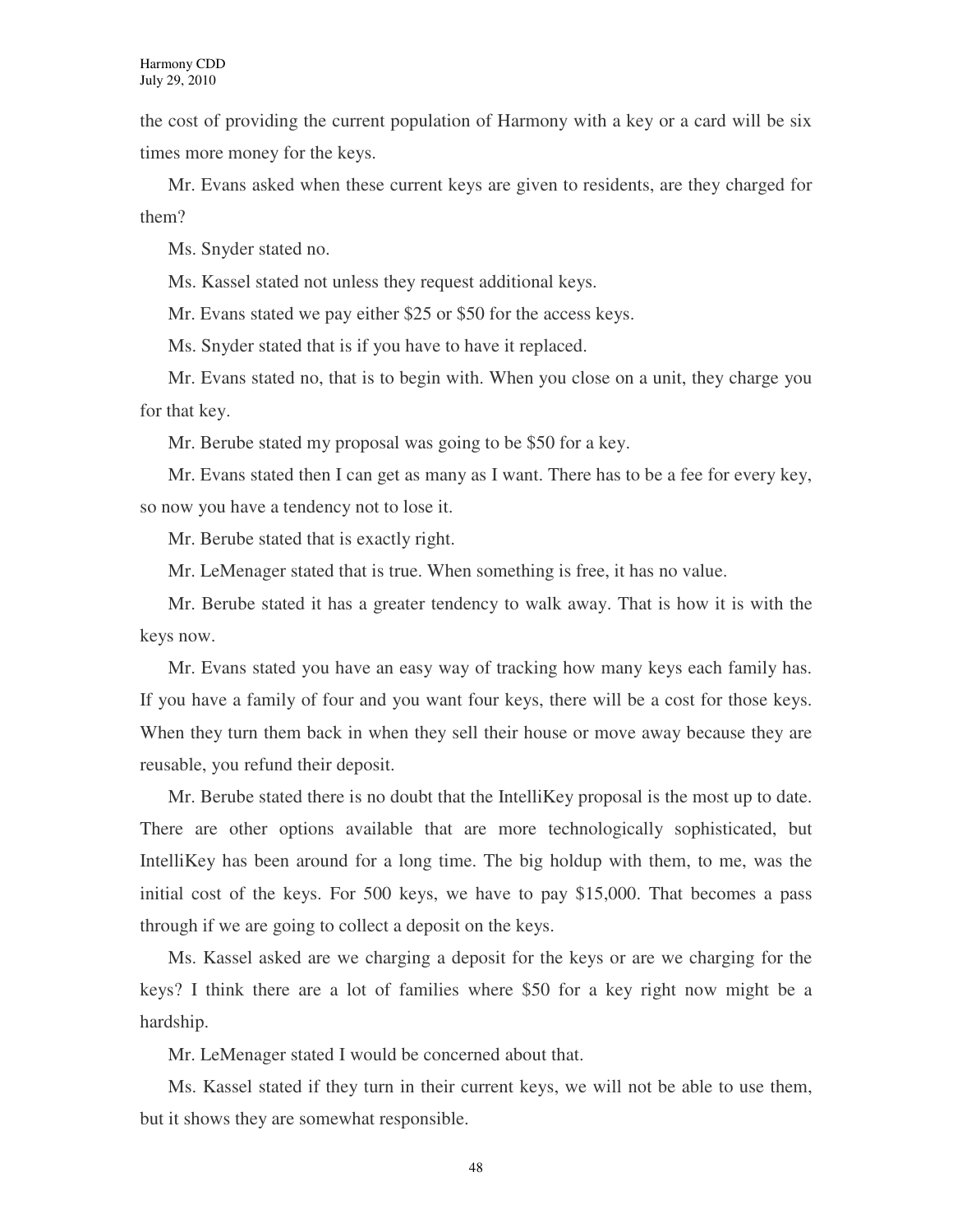Mr. LeMenager stated I think they definitely turn in their current key to get a new one.

Mr. Berube stated then it has no value.

Ms. Kassel stated it does because if you lose it, you will have to pay \$100 for the next one.

Mr. Evans stated if the keys cost \$30, we can tell them they can save \$20 per key by turning in their current keys, for their deposit. You can find a balance. Anything that is free has no value.

Ms. Kassel stated I agree. But people have a key that is free now, and now we are going to charge them for a key and we will have a lot of residents who will be upset by that.

Mr. Berube stated that may be, but there are other things that go on with those keys. As an example, we were at the pool a couple weeks ago and there was a woman there who was swimming and she had a key. My wife started talking to her. As it turns out, she does not own a house here. She just bought a house in Sweetwater, which is in St. Cloud. Her real estate agent lives here and was kind enough to give her a key and let her use the pool because they are friends. She had her own key. I know that happens. My neighbors moved into a rental house on Beargrass Road and the rental agent gave them one key. They went to the Welcome Center to do the right thing, and they were told they were entitled to two keys but it has to come from the real estate agent. There is a certain amount of abuse because the keys are free and they get passed out. We can hassle with the cost of the keys, but I am looking for focus. Now I know we are going to secure three facilities. If you want, I will get revised proposals for the IntelliKey and for a plastic card access system, and we can discuss that further because now we have a focus. Does that work?

Mr. LeMenager stated yes.

Ms. Snyder stated I think we should talk about residents, not owners. I own four homes here and I rent some of them to tenants. My renters have keys to the facilities.

Mr. Berube stated we can call it the keys that are assigned to a particular house or location. I mean renters and all residents.

Mr. LeMenager stated we cannot limit it just to owners.

49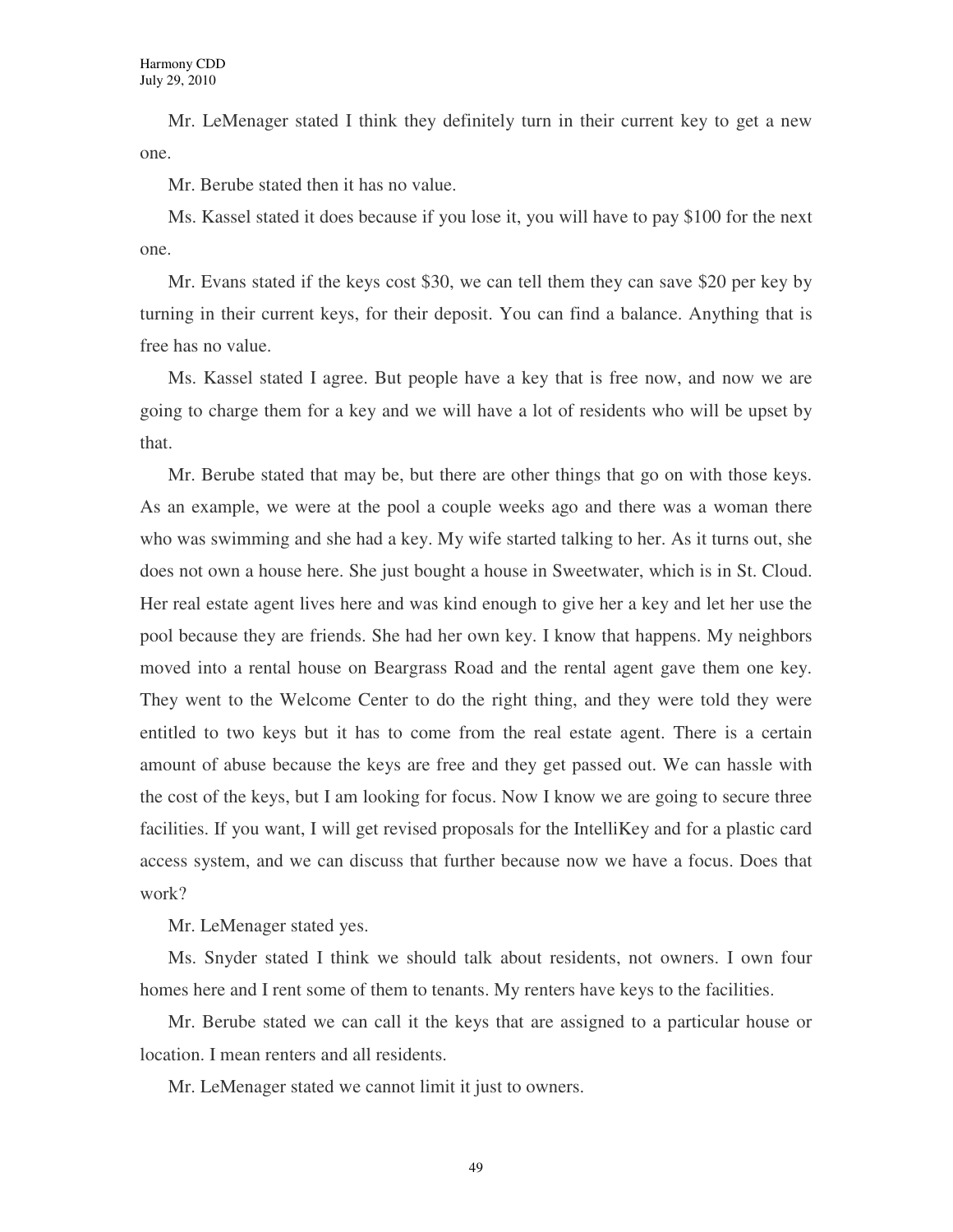Mr. Berube stated I agree, we will have a certain number of keys per house. I have the direction of the Board and I will proceed.

Mr. Moyer stated I do have a resident who would like to address this topic.

Mr. Evans stated that is fine; they can do that under Audience Comments.

Ms. Kassel stated we are not making a decision about this now, in terms of spending the money. We are just getting proposals, but we can certainly hear those comments during the Audience Comments portion of the meeting.

Mr. Berube stated I was just looking for focus on which direction we wanted to go.

Mr. LeMenager stated I was definitely a convert to your idea about the keys last meeting.

Ms. Snyder stated I want to learn more about it.

# **SEVENTH ORDER OF BUSINESS Audience Comments**

Ms. Kassel stated there is a three-minute time limit for audience comments. It does have a signal at the end of the three minutes.

Mr. George Schiro asked is this meeting being recorded today?

Mr. Moyer stated yes.

Mr. Schiro stated I submitted a request to Mr. Moyer and I was under the impression that he was going to bring it to the Board's attention as part of the agenda, but apparently that is not the case. I told Mr. Moyer that I wanted to appeal one of the motions that was made at the April 29, 2010, meeting. On the basis of that appeal, I require a verbatim transcript of that meeting. Perhaps the attorney can address this.

Mr. Qualls stated if you want a verbatim transcript, it would be your responsibility to bring a court reporter to the meeting. The Attorney General's office has concluded that the minutes of Sunshine Law meetings need not be verbatim transcripts of the meetings. Rather, the use of the term "minutes" in Section 286.011, Florida Statutes, contemplates a brief summary, series of brief notes or memorandum reflecting the events of the meetings. That is from an Attorney General opinion 82-47, which also cites 91-175-cc. I can provide the rest of that cite to you after the meeting.

Mr. Schiro stated there is a part of the law that requires a statement to be made in meeting notices stating that if someone asks to appeal a motion, that verbatim transcripts will be provided.